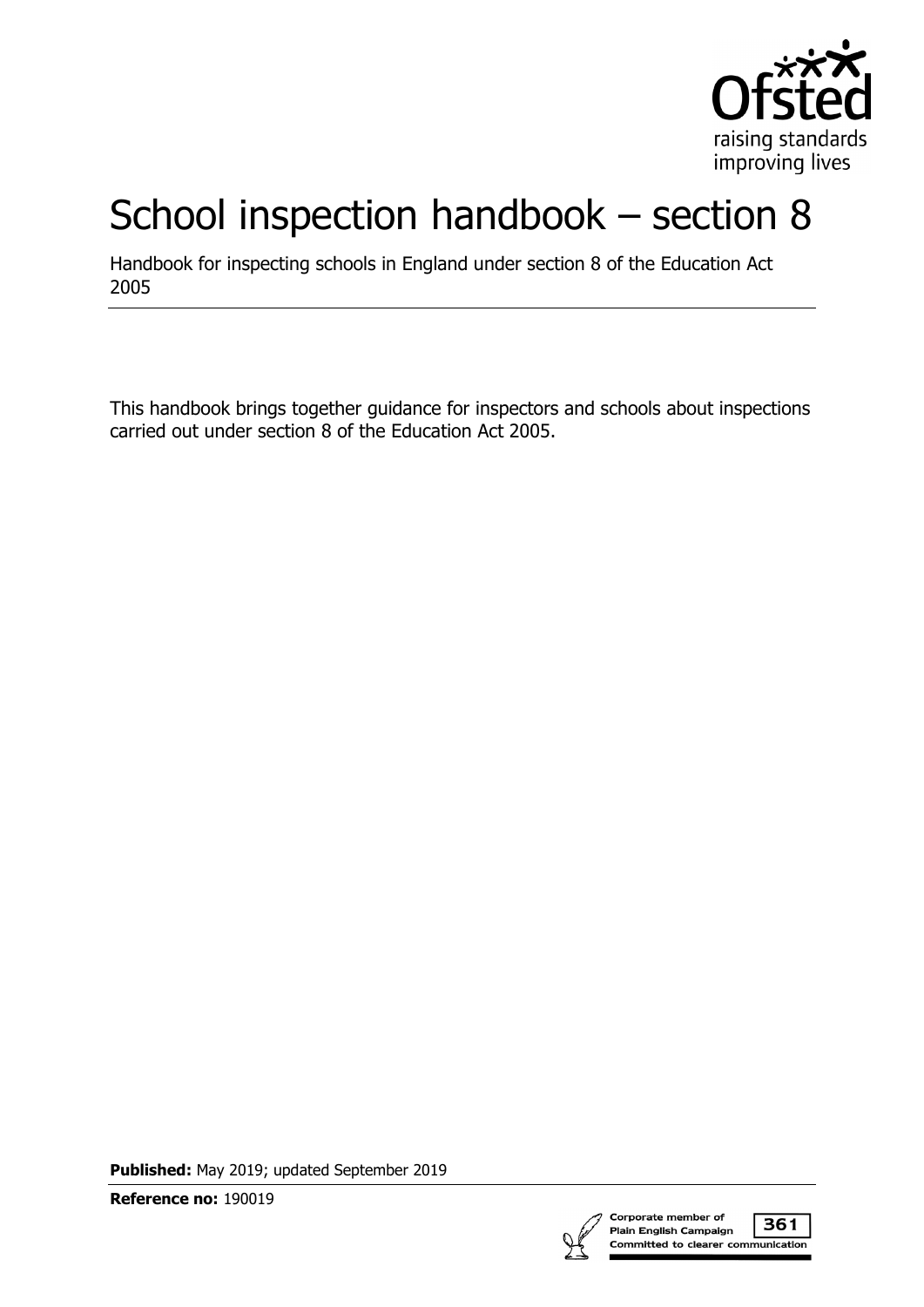

# **Contents**

| <b>Introduction</b>                                                       | $\overline{\mathbf{4}}$ |
|---------------------------------------------------------------------------|-------------------------|
| <b>Privacy notice</b>                                                     | 5                       |
| Part 1. Inspection policy and principles for inspection conducted under   |                         |
| <b>Section 8 of the Education Act 2005</b>                                | 6                       |
| Before the inspection                                                     | 6                       |
| During the inspection                                                     | $\overline{7}$          |
| After the inspection                                                      | 9                       |
| Quality assurance and complaints                                          | 10                      |
| Part 2. Inspections carried out under section 8                           | 12                      |
| Section 8 inspections of good and non-exempt outstanding schools          | 12                      |
| Introduction                                                              | 12                      |
| Days allocated to inspection and inspection team members                  | 13                      |
| Quality of education                                                      | 14                      |
| Behaviour                                                                 | 15                      |
| Gaming and off-rolling                                                    | 15                      |
| Pupils' wider development                                                 | 16                      |
| Workload                                                                  | 16                      |
| Safeguarding                                                              | 16<br>17                |
| Methodology for gathering evidence<br>Potential inspection outcomes       | 18                      |
| Principles for working with the headteacher, senior leaders and governors | 21                      |
| Seeking the views of registered parents, pupils and other stakeholders    | 22                      |
| Before the inspection                                                     | 23                      |
| During the inspection                                                     | 29                      |
| After the inspection                                                      | 30                      |
| Monitoring inspections for schools that require improvement in order to   |                         |
| become good or outstanding                                                | 30                      |
| Before the inspection                                                     | 31                      |
| During the inspection                                                     | 33                      |
| At the end of the inspection                                              | 35                      |
| Monitoring inspections for schools judged inadequate                      | 36                      |
| Notification                                                              | 38                      |
| Guidance for inspecting schools that have serious weaknesses              | 39                      |
| Guidance for inspecting schools that are subject to special measures      | 44                      |
| <b>Inspections with no formal designation</b>                             | 49                      |
| Before the inspection                                                     | 51                      |
| During the inspection                                                     | 53                      |
| School inspection handbook - section 8<br>September 2019, No. 190019      | $\overline{2}$          |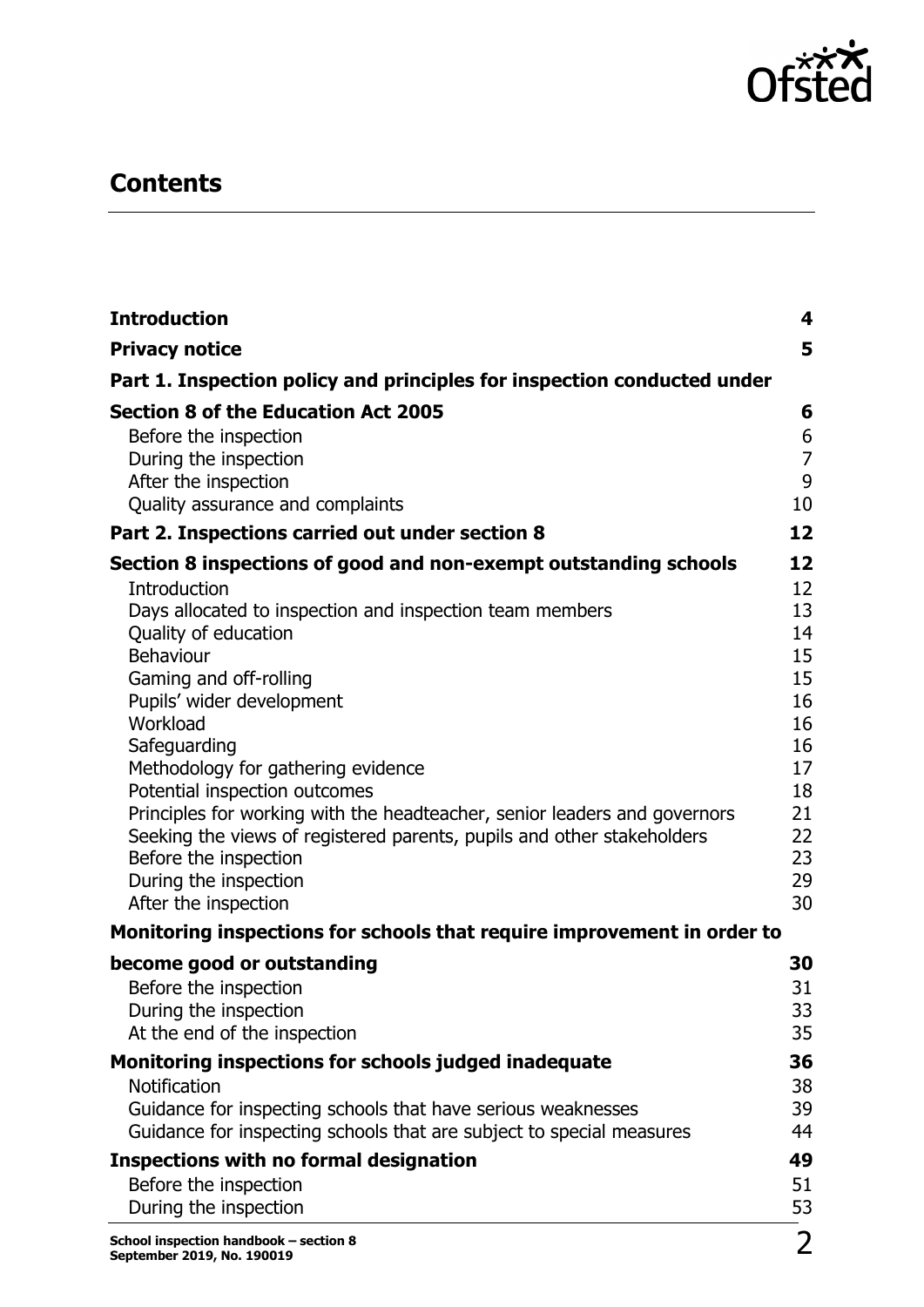

| At the end of the inspection                                                 | 55 |
|------------------------------------------------------------------------------|----|
| <b>Unannounced behaviour inspections</b>                                     | 55 |
| Before the inspection                                                        | 57 |
| During the inspection                                                        | 58 |
| At the end of the inspection                                                 | 61 |
| Annex $A -$ Section 8 inspection outcomes of a good or non-exempt            |    |
| outstanding school                                                           | 62 |
| Annex $B$ – Inspection activities relating to behaviour                      | 63 |
| Observations of behaviour and informal discussions with pupils               | 63 |
| Observations of pupils' behaviour and their attitudes to learning in lessons | 65 |
| Observation of 'internal exclusion' room, 'remove room' or equivalent        | 66 |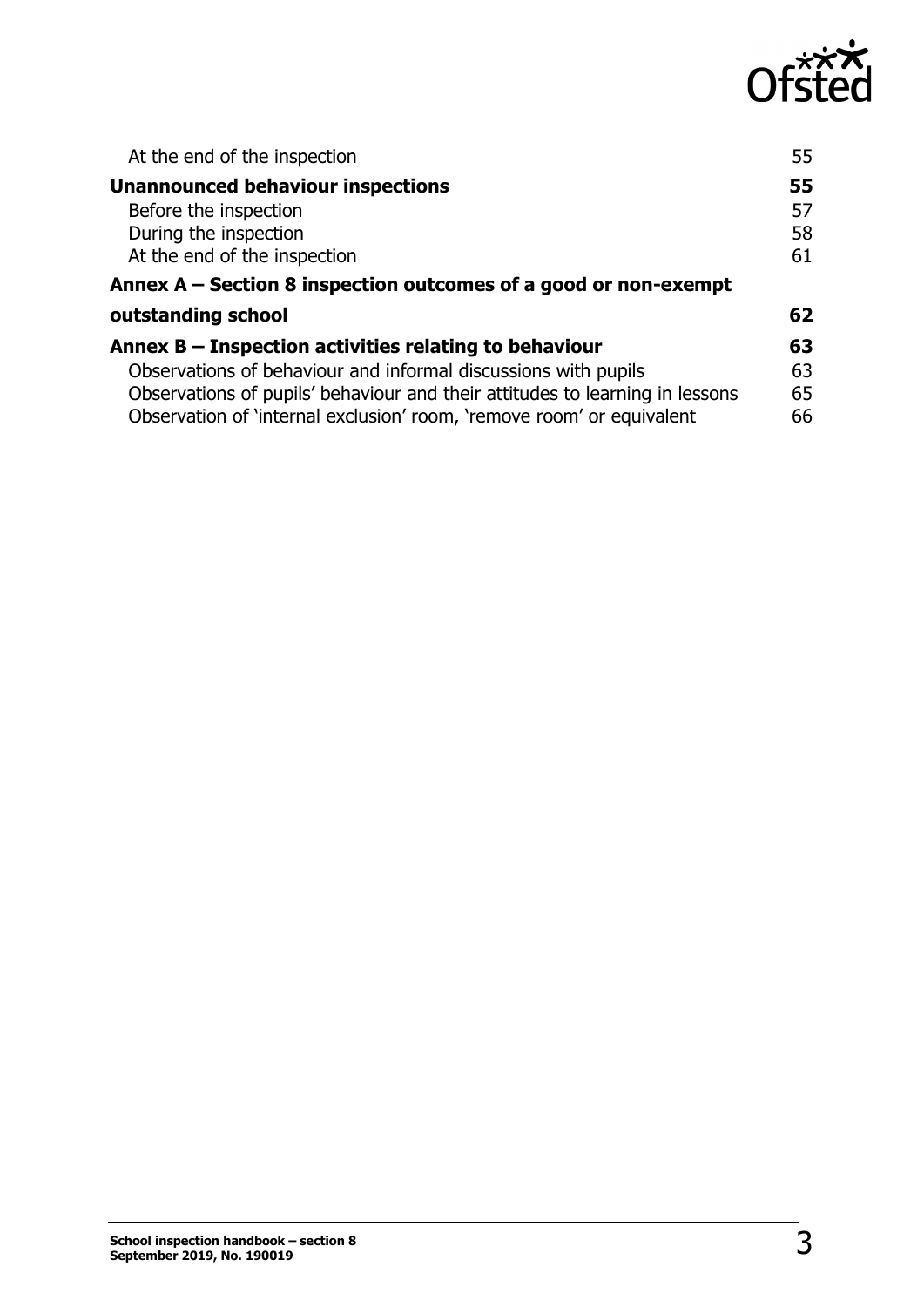

# <span id="page-3-0"></span>**Introduction**

- 1. This handbook brings together guidance for inspectors and schools about inspections carried out under section  $8<sup>1</sup>$  $8<sup>1</sup>$  $8<sup>1</sup>$  of the Education Act [2](#page-3-2)005.<sup>2</sup> Section 8 enables Her Majesty's Chief Inspector (HMCI) to conduct inspections for a range of purposes, including monitoring visits by Her Majesty's Inspectors (HMI) to schools that are in a category of concern following a section 5 inspection. HMI may also visit schools to aid HMCI in keeping the Secretary of State informed or to contribute to reports on, for example, teaching in a curriculum subject or a particular aspect of the work of schools. Section 8 is also used to enable HMCI, where she has concerns, to carry out an inspection of those outstanding schools that are exempt from routine inspection under section 5.
- 2. Section 8 also provides the statutory basis for the Secretary of State to request an inspection. Section  $8(1)^3$  $8(1)^3$  of the Education Act 2005 requires HMCI to inspect and report on any school or class of school in England, when requested to do so by the Secretary of State.
- 3. Part 1 of this handbook covers the general policy and principles that apply to inspections carried out under section 8.
- 4. Part 2 of this handbook sets out the arrangements for carrying out inspections under section 8 in the following circumstances:
	- section 8 inspections of schools judged to be good at their most recent section 5 inspection and those outstanding schools that are not exempt from section 5
	- monitoring inspections of schools judged as requires improvement
	- monitoring inspections of schools judged to have serious weaknesses
	- monitoring inspections of schools judged to require special measures
	- any inspection that is carried out in other circumstances where the inspection has no specific designation, known as 'section 8 no formal designation inspection'
	- unannounced behaviour inspections.

<span id="page-3-1"></span><sup>&</sup>lt;sup>1</sup> Education Act 2005, section 8; [www.legislation.gov.uk/ukpga/2005/18/section/8.](http://www.legislation.gov.uk/ukpga/2005/18/section/8)<br><sup>2</sup> In this handbook, any reference to the Education Act 2005 includes any amendments made by the

<span id="page-3-2"></span>Education and Inspections Act 2006, the Education and Skills Act 2008, the Academies Act 2010 and

<span id="page-3-3"></span><sup>&</sup>lt;sup>3</sup> Education Act 2005, section 8; [www.legislation.gov.uk/ukpga/2005/18/section/8.](http://www.legislation.gov.uk/ukpga/2005/18/section/8)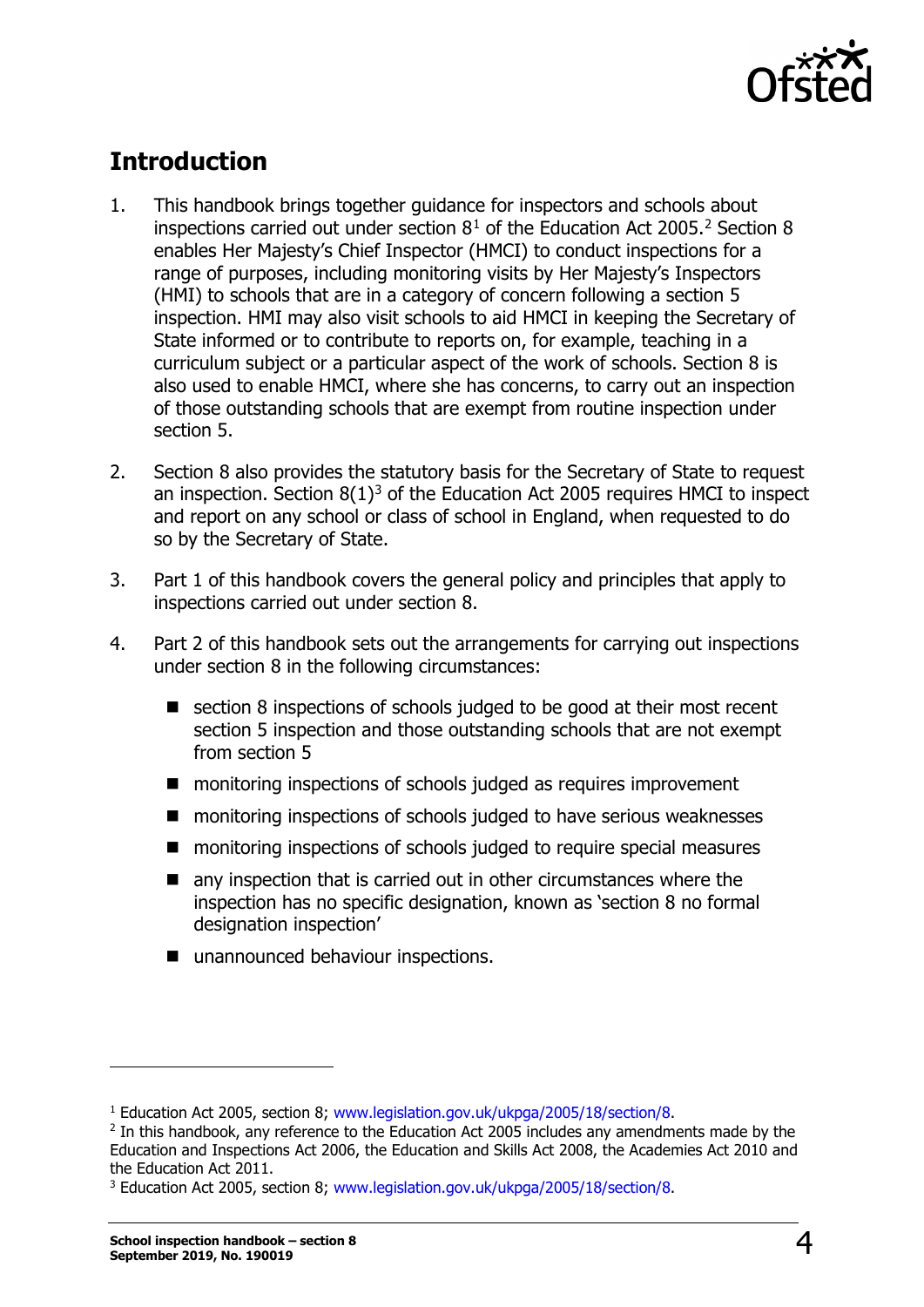

# <span id="page-4-0"></span>**Privacy notice**

- 5. During inspection, inspectors will collect information about staff and children at the school by looking at school records, responses to the pupil survey and responses to the staff survey where appropriate, and by observing the everyday life of the school. We use this information to prepare our report and for the purposes set out in our privacy policy.<sup>[4](#page-4-1)</sup> In most cases, we will not record names. However, some of the information may make it possible to identify a particular individual. We will not publish any information that identifies an individual in the report, but we will usually name the headteacher and the proprietor (where applicable).
- 6. Individuals and organisations have legal requirements to provide information to Ofsted. The Education Act 2005 gives our inspectors the power to inspect and take copies of any relevant records kept by schools. Regulations enable the Department for Education (DfE) to provide Ofsted with individual pupils' information that relates to school inspections.<sup>5</sup>
- 7. In the vast majority of settings, we will gather evidence electronically using a range of devices, including laptops, mobile phones and tablets. All evidence is securely transferred to Ofsted's systems. Our inspectors may take photographs of pupils' work. These will be stored as evidence, but not retained by the inspector personally.

<span id="page-4-2"></span><span id="page-4-1"></span>

<sup>&</sup>lt;sup>4</sup> 'Schools: Ofsted privacy notice', Ofsted, June 2018;<br>www.gov.uk/government/publications/ofsted-privacy-notices/schools-ofsted-privacy-notice. <sup>5</sup> Section 3(5)(b) of the Education (Individual Pupil Information) (Prescribed Persons) (England) [Regulations 2009 \(Amended\).](http://www.legislation.gov.uk/uksi/2009/1563/made)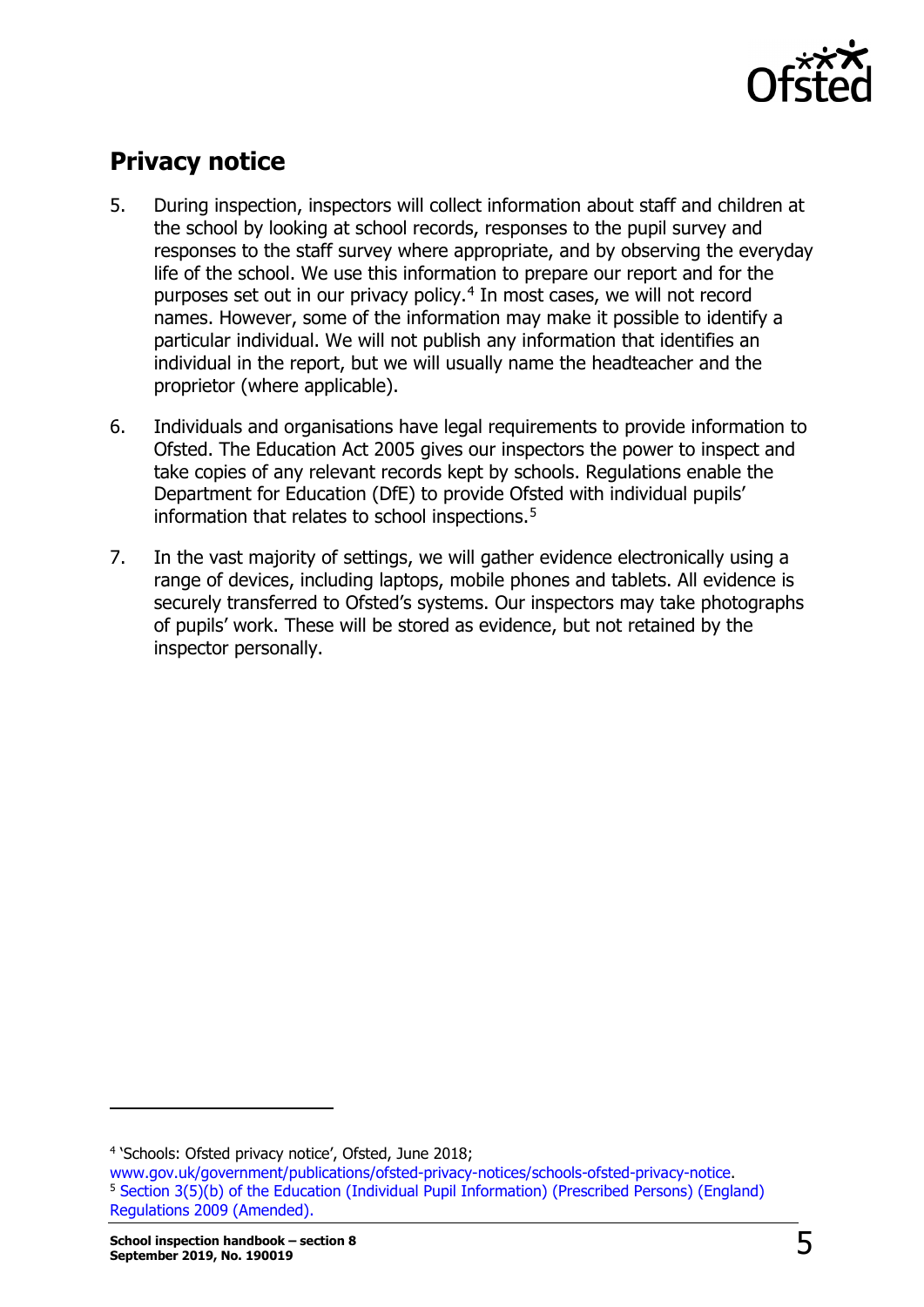

# <span id="page-5-0"></span>**Part 1. Inspection policy and principles for inspection conducted under Section 8 of the Education Act 2005**

8. The handbook is primarily a guide for inspectors on how to carry out inspections in the circumstances described in the introduction under HMCI's discretionary power to inspect. However, it is made available to schools and other organisations to ensure that they are informed about the policy and procedures for using the section 8 inspection power in particular situations. It applies to school inspections carried out from September 2019 under the education inspection framework (EIF).

# <span id="page-5-1"></span>**Before the inspection**

#### **Requests for deferrals**

- 9. A school may request a deferral of its inspection. It may make a request to the inspection support administrator at the time when it is notified of the inspection, or to the lead inspector on the day it is notified of the inspection. We will not normally consider deferrals if we receive them after 4.30pm on the day the school is notified. The inspection support administrator or lead inspector must immediately make us aware by contacting the relevant regional duty desk. We will decide whether a deferral should be granted in accordance with our policy.<sup>[6](#page-5-2)</sup>
- 10. Normally, if pupils are receiving education in the school, an inspection will go ahead. In exceptional circumstances, however, an inspection might be cancelled or deferred after the school has been notified, following a request made by the school. We will aim to let the school know whether a request is granted on the same day it is made, but in some cases it may happen by 8 the next morning.
- 11. If a school is within six months of confirmed closure, but does not request a cancellation when the inspector makes contact, the inspection support administrator will call the regional duty desk to highlight this and get advice about whether the inspection should still be carried out. Decisions will be made on a case-by-case basis.
- 12. In the case of unannounced inspections, any requests for a deferral will be passed to the relevant regional director, who will decide whether the request will be granted.

<span id="page-5-2"></span><sup>&</sup>lt;sup>6</sup> 'Deferring Ofsted inspections', Ofsted, June 2016; [www.gov.uk/government/publications/deferring](http://www.gov.uk/government/publications/deferring-ofsted-inspections)[ofsted-inspections.](http://www.gov.uk/government/publications/deferring-ofsted-inspections)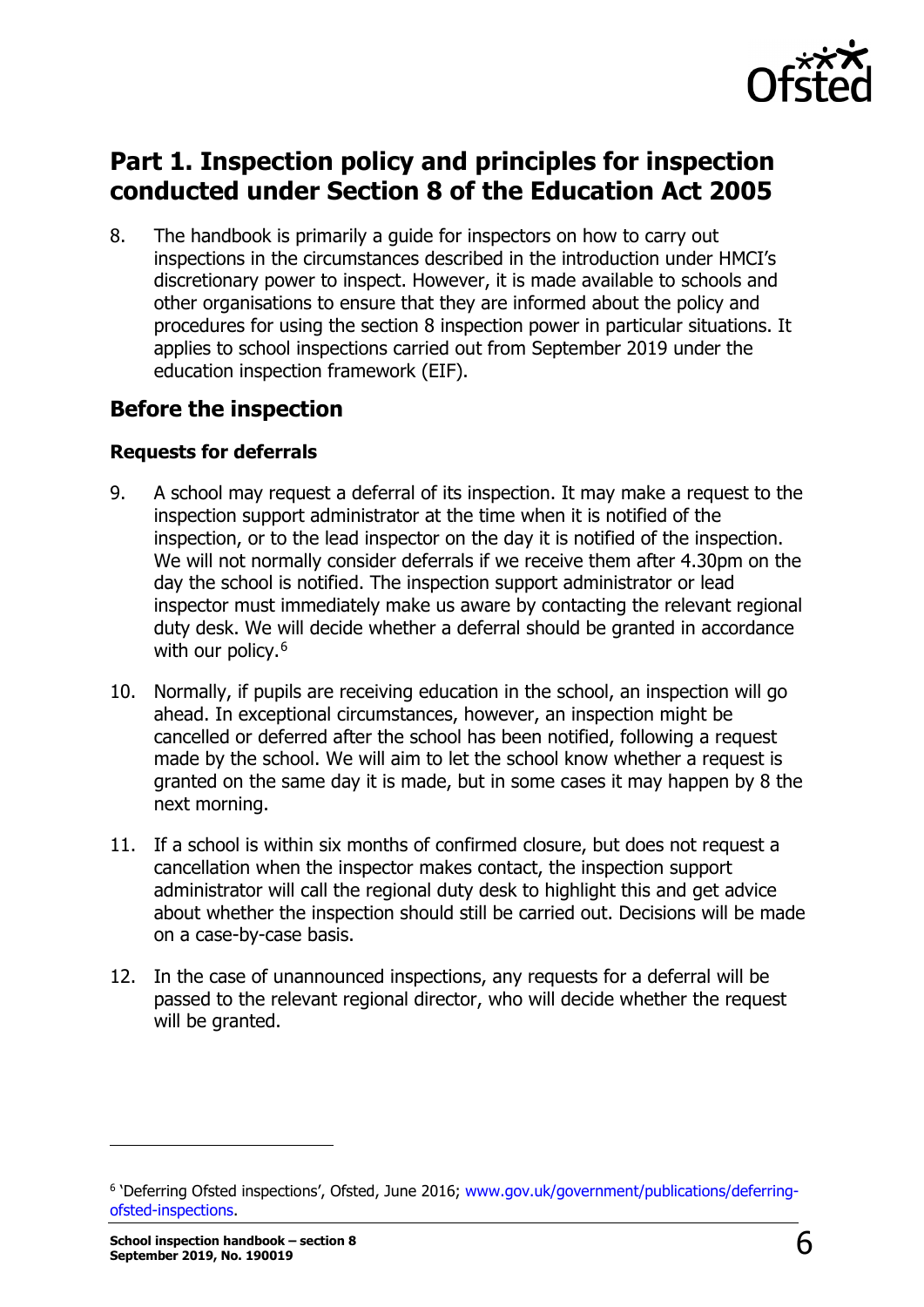

# <span id="page-6-0"></span>**During the inspection**

13. On arrival at the school, each inspector will show their identity badge and ask to see the headteacher. The headteacher should be advised that they may telephone the applications, regulatory and contact (ARC) team (telephone: 0300 123 4234) to check on the identity of the inspectors if they wish to do so.

#### **Safeguarding**

- 14. Inspectors will always consider how well children, pupils and learners are helped and protected so that they are kept safe. Section 8 inspections of good and non-exempt outstanding schools will always report on the effectiveness of safeguarding.
- 15. For all other section 8 inspections, inspectors are not required to report specifically on the effectiveness of safeguarding, unless it is a specified focus of the inspection. In these cases, the judgement that will be reported in the letter, where safeguarding is judged to be effective, will be:
	- safeguarding is effective.
- 16. If safeguarding is not effective or if pupils are considered to be at risk, the lead inspector will convert the inspection to a section 5 inspection (unless the school is already inadequate).
- 17. We have published a document setting out the approach that inspectors should take to inspecting safeguarding in all the settings covered by the EIF:
	- **T** 'Inspecting safeguarding in early years, education and skills settings'.<sup>[7](#page-6-1)</sup>

It should be read alongside this handbook.

- 18. It is also essential that inspectors are familiar with the following guidance in relation to safeguarding:
	- 'Keeping children safe in education: statutory guidance for schools and colleges'[8](#page-6-2)
	- $\blacksquare$  'Working together to safeguard children'<sup>[9](#page-6-3)</sup>

<span id="page-6-1"></span><sup>7 &#</sup>x27;Inspecting safeguarding in early years, education and skills', Ofsted, August 2016; www.gov.uk/government/publications/inspecting-safeguarding-in-early-years-education-and-skills-<br>from-september-2015.

<span id="page-6-2"></span><sup>&</sup>lt;sup>8</sup> 'Keeping children safe in education', Department for Education, 2018;<br>www.gov.uk/government/publications/keeping-children-safe-in-education--2. <sup>9</sup> 'Working together to safeguard children', Department for Education, 2018;

<span id="page-6-3"></span>[www.gov.uk/government/publications/working-together-to-safeguard-children--2.](http://www.gov.uk/government/publications/working-together-to-safeguard-children--2)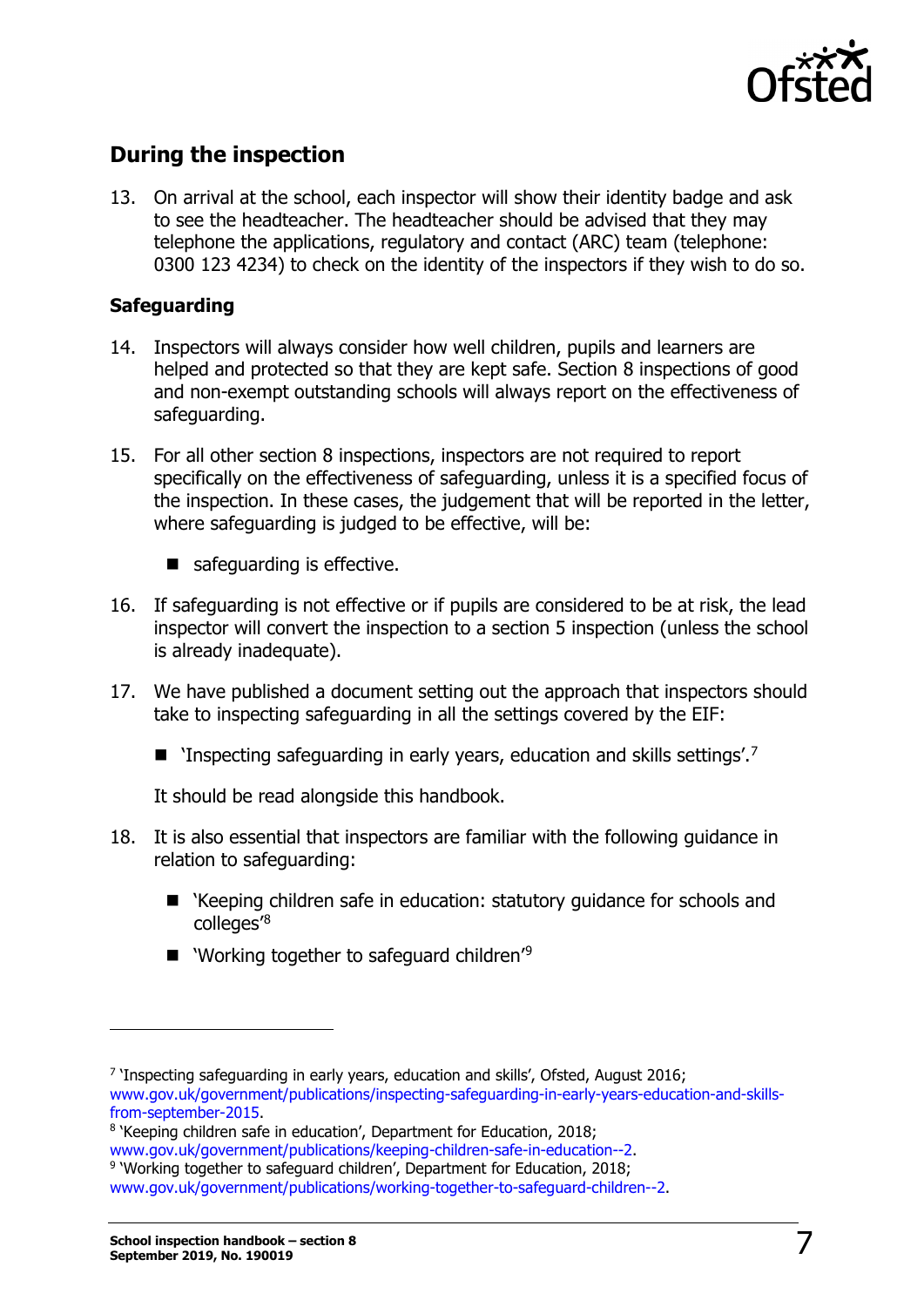

- $\blacksquare$  'Positive environments where children can flourish'.<sup>[10](#page-7-0)</sup>
- 19. In the event of concerns or queries about safeguarding, inspectors should contact their regional duty desk.
- 20. In the event of a current or ongoing incident coming to light during the inspection, inspectors should refer to 'Inspecting safeguarding in early years, education and skills settings', which contains guidance on what to include in the inspection report.
- 21. When evaluating the effectiveness of a school's safeguarding procedures, inspectors should also ask whether there have been any safeguarding incidents since the previous inspection of the school. Inspectors must record the school's response as part of the evidence gathered.
- 22. On a very small number of occasions, inspectors may come across evidence of child abuse, or allegations of child abuse that are currently being investigated, within a school. Inspectors should consult all relevant guidance referred to above and seek advice where appropriate. Inspectors must not attempt to investigate any incident of child abuse but will ensure that concerns about a child's safety are referred, as appropriate, to the relevant local authority's children's services department. The referral will normally be made by the safeguarding lead for the school.

#### **Providing feedback**

- 23. At the end of all section 8 inspections, feedback will be provided to the school by the lead inspector. The final feedback meeting will be chaired by the lead inspector and she or he will agree with the headteacher who should attend.
- 24. Normally, the final feedback meeting will be attended by:
	- the headteacher/principal and other senior leaders, agreed by the lead inspector and headteacher
	- **for maintained schools, the chair of the school's governing body and as** many governors as possible
	- $\blacksquare$  for academies, including academies that are part of a multi-academy trust (MAT), the chair of the board of trustees, and as many governors or trustees as possible
	- $\blacksquare$  in an academy that is part of a MAT, the chief executive officer (CEO)/their delegate or equivalent

<span id="page-7-0"></span> $10$  Positive environments where children can flourish: quidance for inspectors about how to approach the use of physical intervention, restraint and restrictions of liberty in social care settings and schools, Ofsted, March 2018; [www.gov.uk/government/publications/positive-environments-where-children](http://www.gov.uk/government/publications/positive-environments-where-children-can-flourish)[can-flourish.](http://www.gov.uk/government/publications/positive-environments-where-children-can-flourish)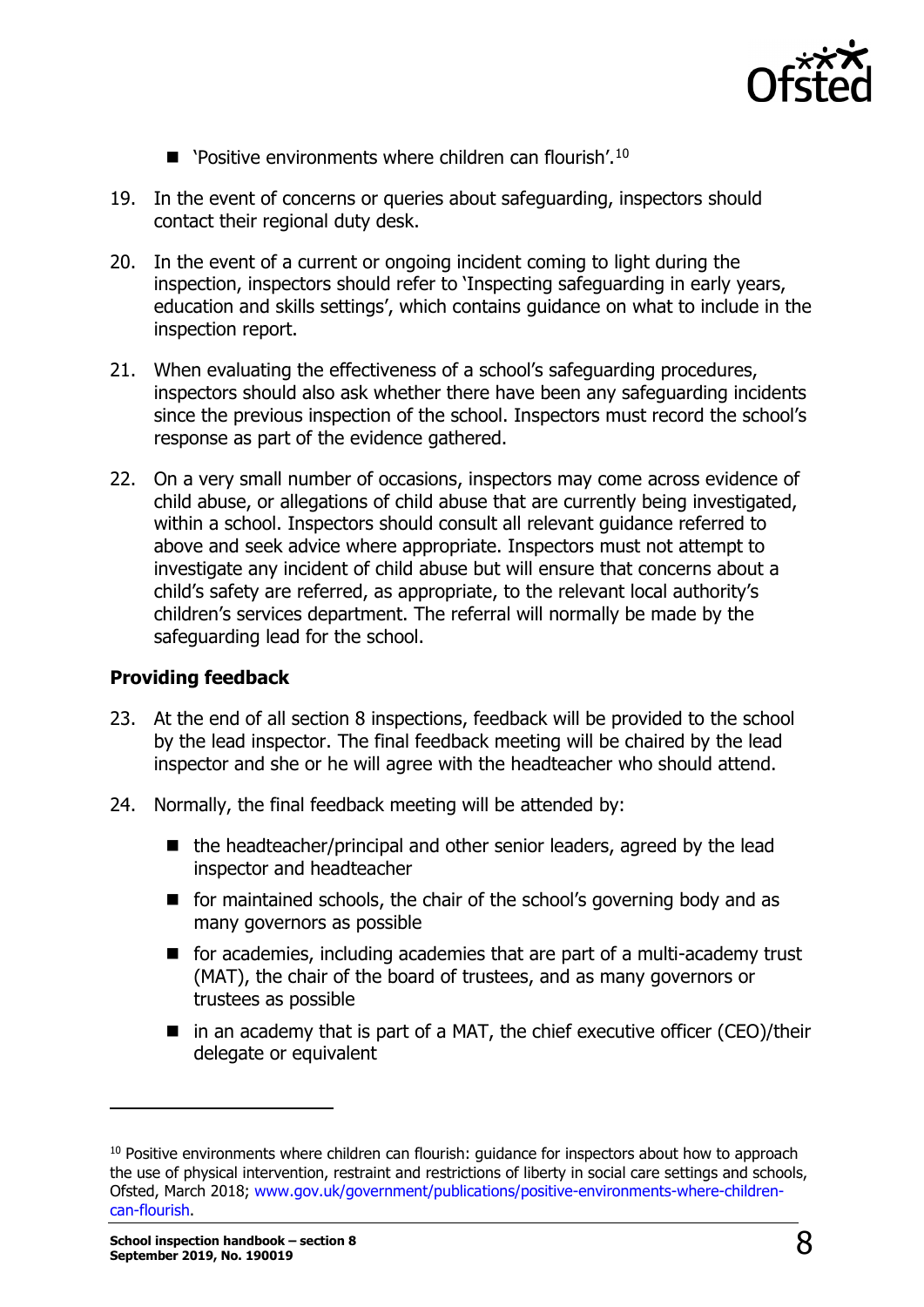

- a representative from the local authority (for maintained schools), or the academy sponsor.
- 25. During the final feedback meeting, the lead inspector will ensure that the headteacher, those responsible for governance and all attendees are clear:
	- about the judgements made
	- $\blacksquare$  that the main findings of the inspection and the main points provided orally in the feedback, subject to any change, will be reflected in the text of the report
	- about any recommendations for improvement
	- may be subject to change as a result of quality assurance procedures or moderation and must, therefore, be treated as restricted and confidential to the relevant senior personnel (as determined by the school). They may be shared with school staff and all those responsible for the governance of the school, irrespective of whether they attended the meeting, so long as they are clearly marked as provisional and subject to quality assurance. Information about the inspection outcomes should be shared more widely only when the school receives a copy of the final inspection report
	- about the procedure for making a complaint about the inspection.

### <span id="page-8-0"></span>**After the inspection**

#### **Arrangements for publishing the report[11](#page-8-1)**

- 26. The process for the writing, quality assurance and publication of reports from all types of inspections outlined in this handbook mirrors that for section 5 inspections.[12](#page-8-2)
- 27. The lead inspector is responsible for writing the inspection report and submitting the evidence to us shortly after the inspection ends. The text of the report will explain our findings and reflect the evidence. The findings in the report should be consistent with the feedback given to the school at the end of the inspection.
- 28. Inspection reports will be quality assured before we send a draft copy to the school. The draft report is restricted and confidential to the relevant personnel (as determined by the school), including those responsible for governance, and should not be shared more widely or published.

<span id="page-8-2"></span><sup>12</sup> 'School inspection handbook', Ofsted, 2019

<span id="page-8-1"></span> $11$  The term 'report' is used to describe the formal published outcome of the inspection. For section 8 inspections, except where the inspection is deemed to be a section 5 inspection, the report will take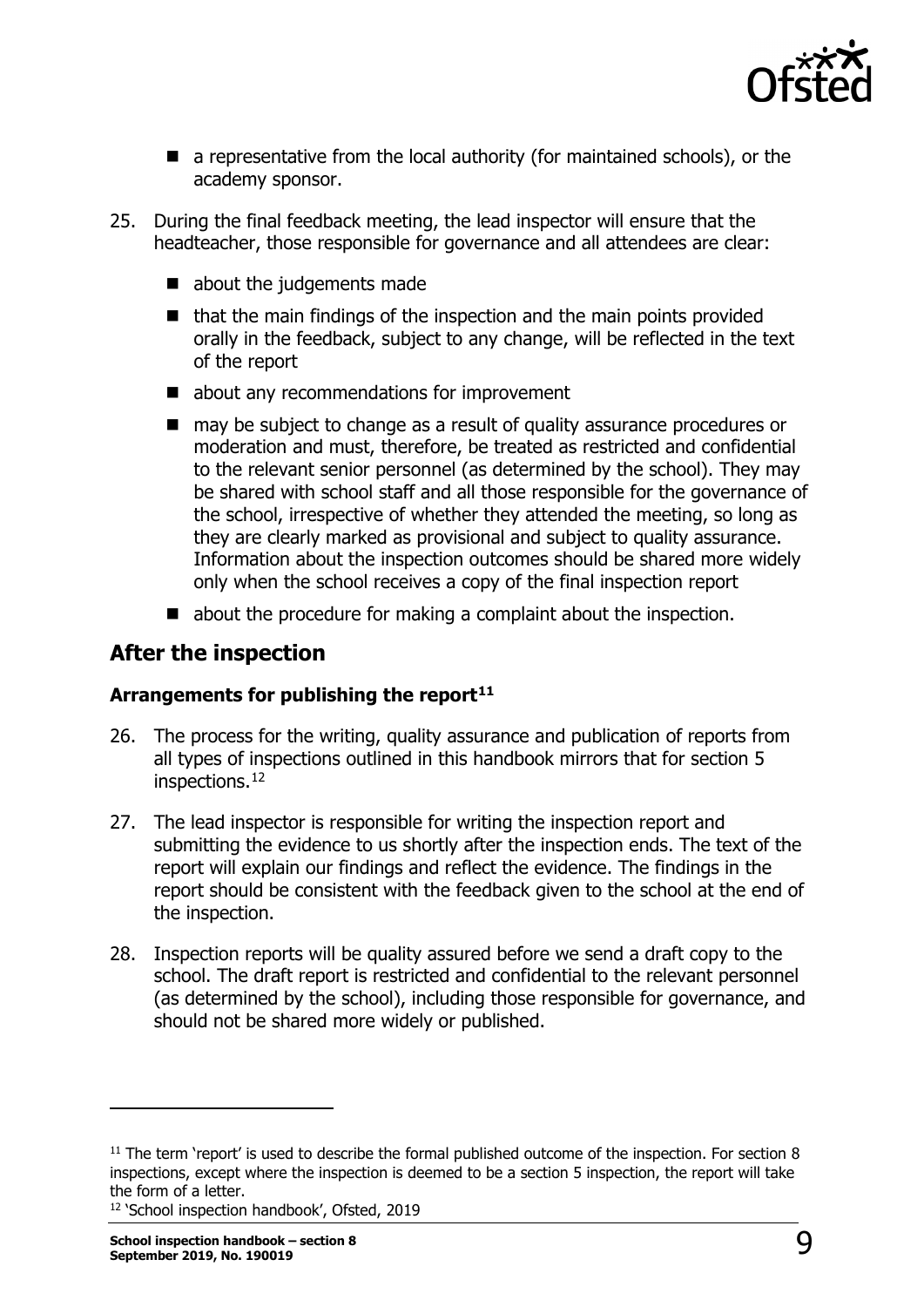

- 29. The school will be invited to comment on the draft report and informed of the timescales in which to do so. This is usually one working day. Comments must be limited to the factual accuracy of the report. We will notify the school of the lead inspector's response to the factual accuracy check.
- 30. Ofsted may share a draft of the inspection report with the DfE, funding bodies or regional schools commissioners where HMCI considers it necessary to do this. This will only take place following moderation. If a section 8 inspection has been deemed to be a section 5 inspection and the judgement is that the school has serious weaknesses or requires special measures, the Secretary of State must be informed.<sup>[13](#page-9-1)</sup>
- 31. Typically, schools will receive an electronic version of the final report within 25 working days after the end of the inspection. In most circumstances, the final report will be published on our website within 30 working days.
- 32. Ofsted will notify the DfE and/or the relevant funding body before final publication. In all cases, the inspection process should not be treated as complete until all inspection activity has been carried out and the final version of the report has been sent to the school.

#### **The inspection evidence base**

33. The evidence base for the inspection must be retained in line with Ofsted's retention and disposal policy. This is normally six years from when the report is published. We may decide that retaining it for longer is warranted for research purposes.

# <span id="page-9-0"></span>**Quality assurance and complaints**

#### **Quality assurance**

- 34. All inspectors are responsible for the quality of their work. The lead inspector must ensure that inspections are carried out in accordance with the principles of inspection and the Ofsted code of conduct.
- 35. We monitor the quality of inspections through a range of formal processes. HMI/Senior HMI visit some schools, or monitor remotely to quality assure inspections. We may also evaluate the quality of an inspection evidence base. The lead inspector will be responsible for feeding back to team inspectors about the quality of their work and their conduct.
- 36. All schools are invited to take part in a post-inspection evaluation in order to contribute to inspection development.

<span id="page-9-1"></span><sup>&</sup>lt;sup>13</sup> Education Act 2005, Section 13; [www.legislation.gov.uk/ukpga/2005/18/section/13.](http://www.legislation.gov.uk/ukpga/2005/18/section/13)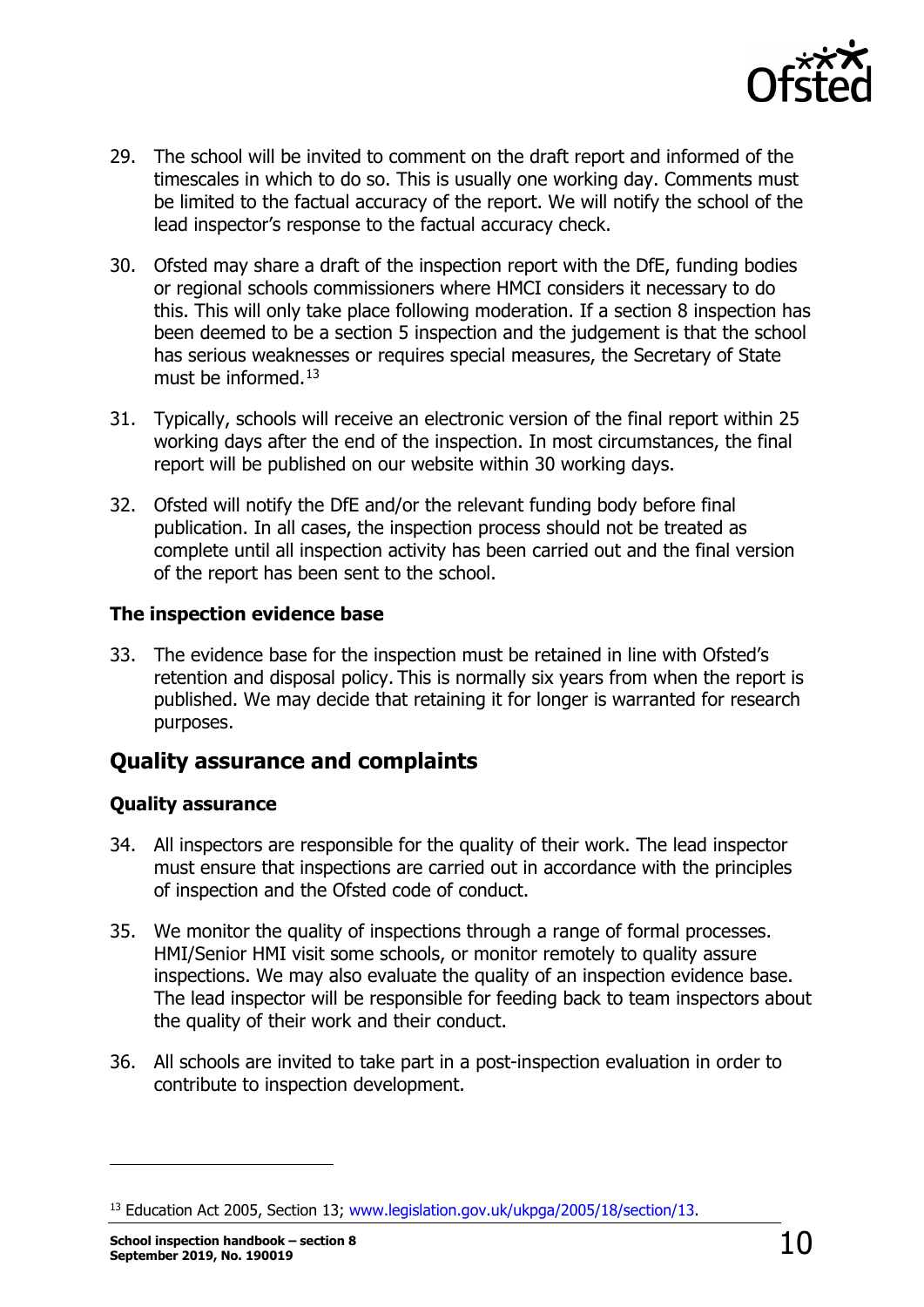

#### **Handling concerns and complaints**

- 37. The great majority of our work is carried out smoothly and without incident. If concerns do arise during an inspection, they should be raised with the lead inspector as soon as possible, in order to resolve issues before the inspection is completed. The lead inspector will seek advice where necessary. Any concerns raised and actions taken will be recorded in the inspection evidence.
- 38. If it is not possible to resolve concerns during the inspection, the school may wish to lodge a formal complaint. The lead inspector will ensure that the school is informed that it is able to make a formal complaint and that information about how to complain is available on our website.<sup>14</sup>

<span id="page-10-0"></span><sup>&</sup>lt;sup>14</sup> 'Complaints about Ofsted', Ofsted, 2018; [www.gov.uk/government/publications/complaints-about](http://www.gov.uk/government/publications/complaints-about-ofsted)[ofsted.](http://www.gov.uk/government/publications/complaints-about-ofsted)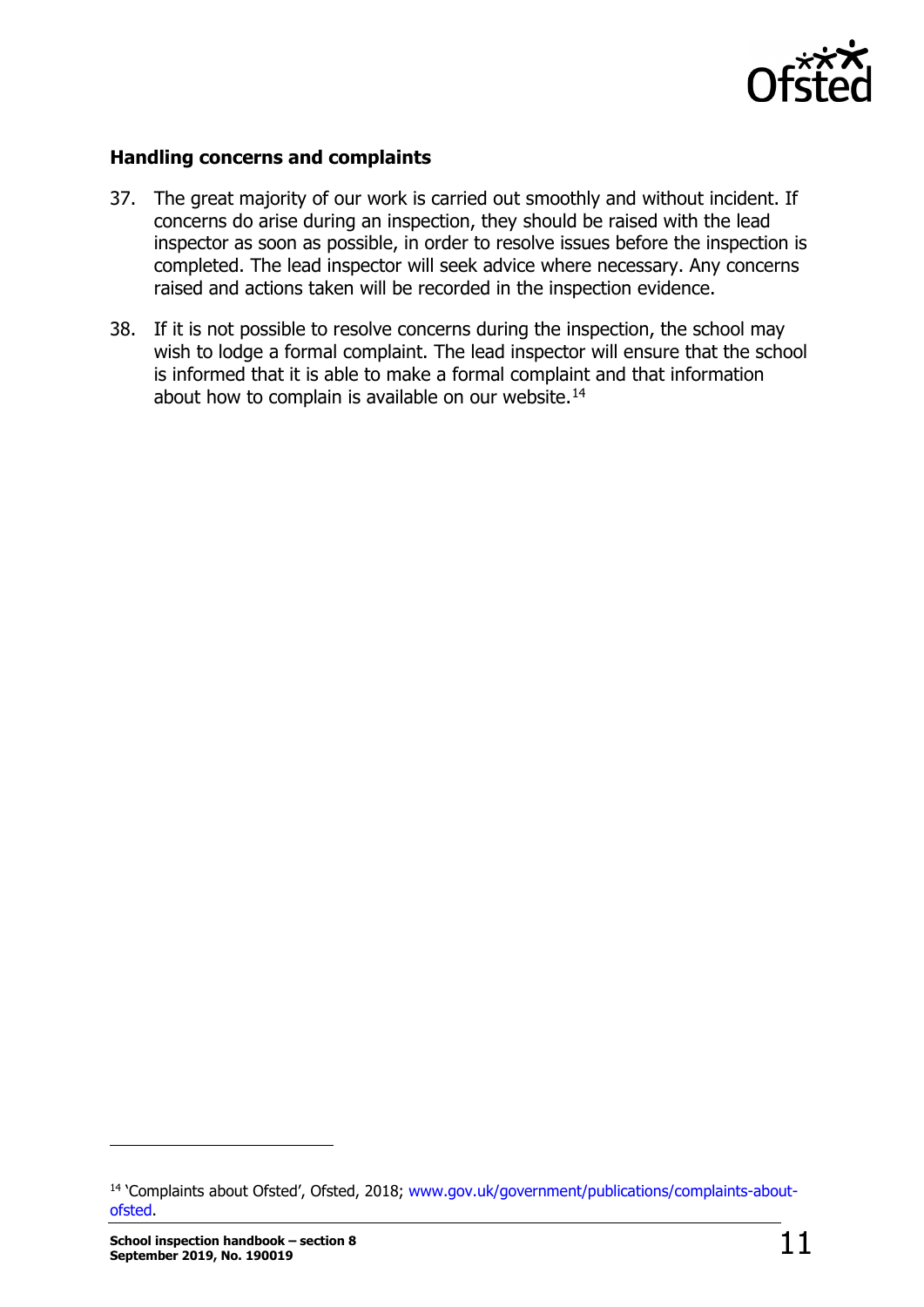

# <span id="page-11-0"></span>**Part 2. Inspections carried out under section 8**

39. This section sets out in more detail the approach inspectors should take when carrying out section 8 inspections in a variety of different contexts.

# <span id="page-11-1"></span>**Section 8 inspections of good and non-exempt outstanding schools**

# <span id="page-11-2"></span>**Introduction**

- 40. This section explains how we will conduct section 8 inspections of good and non-exempt outstanding schools that have not been otherwise selected for a section 5 inspection following risk assessment.
- 41. The EIF provides for inspection to be proportionate to the performance and circumstances of schools. Consequently, good schools will normally receive a two-day section 8 inspection approximately every four years.
- 42. However, some good schools will be subject to a section 5 inspection instead of a section 8 inspection when the risk assessment process identifies that the quality of provision may have deteriorated significantly. Some other good schools will be subject to a section 5 inspection. This will happen, for example, if a school has undergone significant change, such as in its age range, or through merging with another school.
- 43. Special schools, pupil referral units (PRUs) and maintained nursery schools that are judged good or outstanding will also receive a two-day section 8 inspection approximately every four years. These schools are not exempt from routine inspections if they are judged outstanding; they are referred to here as 'nonexempt outstanding schools'.
- 44. The purpose of a section 8 inspection of a good or non-exempt outstanding school is to confirm whether the school remains good or outstanding under the definition of overall effectiveness set out in the 'school inspection handbook'.[15](#page-11-3)
- 45. In order to confirm whether the school remains good or outstanding, inspectors will refer closely to the criteria below (from paragraph 53). They will not be expected to carry out a full section 5 inspection within a reduced timeframe. Instead, they will focus on particular aspects of the school's provision. These aspects are drawn principally from the 'quality of education' judgement, but also include specific elements of pupil behaviour, personal development, potential gaming and off-rolling, and safeguarding.
- 46. A section 8 inspection of a good or non-exempt outstanding school will not result in individual graded judgements. It cannot change the overall

<span id="page-11-3"></span><sup>&</sup>lt;sup>15</sup> 'School inspection handbook, Ofsted, 2019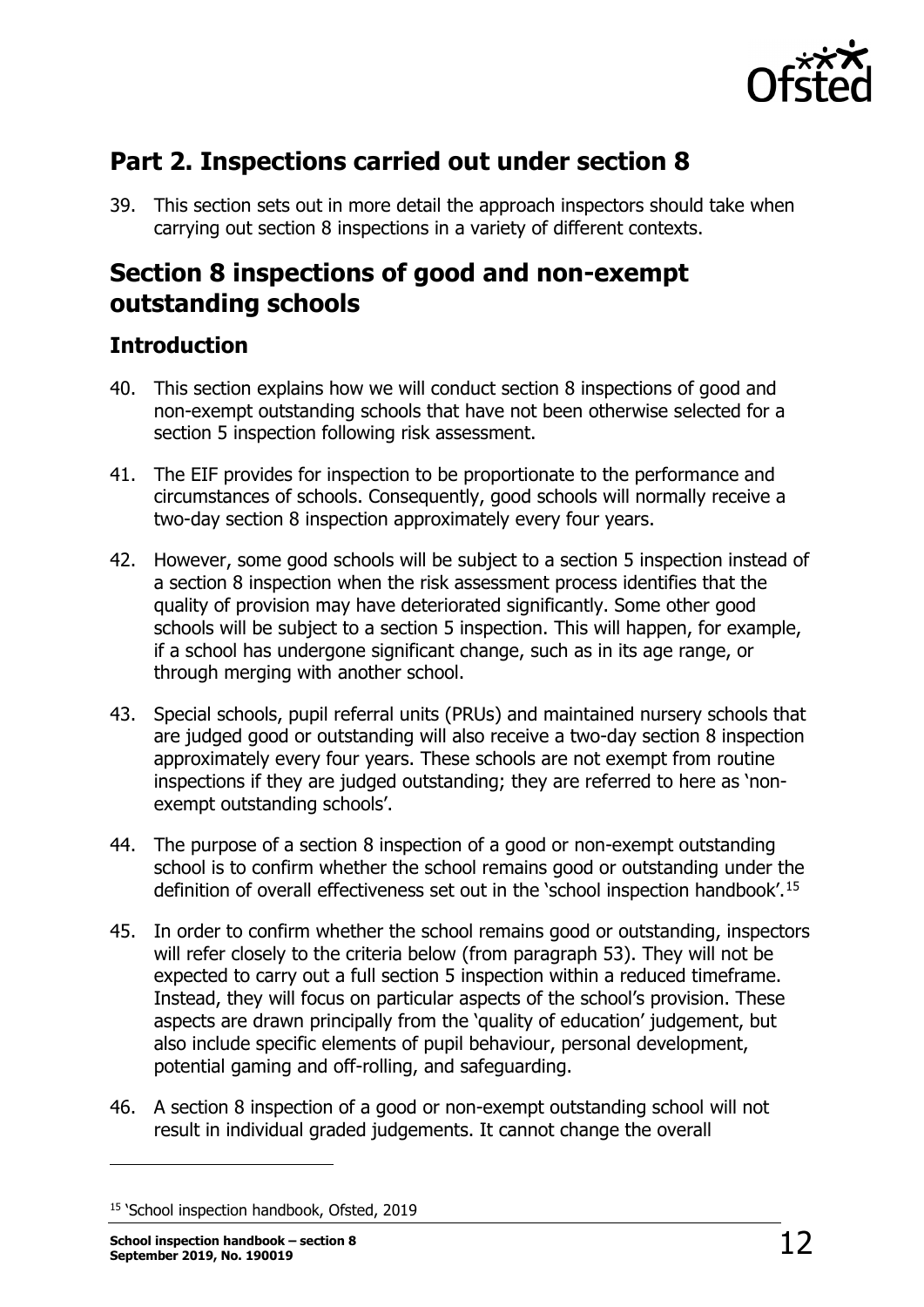

effectiveness grade of the school. If the inspection is converted to a section 5 inspection (see paragraph 82 for the circumstances in which this may happen), then inspectors will make the full set of graded judgements using the four-point grading scale required under section 5.

47. Once a school has received its first section 8 inspection of a good or nonexempt outstanding school, further of these section 8 inspections will normally be conducted at approximately four-year intervals.<sup>[16](#page-12-1)</sup>

### <span id="page-12-0"></span>**Days allocated to inspection and inspection team members**

- 48. In almost all cases, a section 8 inspection of a good or non-exempt outstanding school will last for two days. However, a section 8 inspection of any good primary school or a good/outstanding maintained nursery school that has fewer than 150 pupils or children on its roll will last for one day.
- 49. Regardless of number on roll, section 8 inspections of special schools and PRUs will last for two days, given the often complex nature of the provision.
- 50. HMI or Ofsted Inspectors (OIs) will lead section 8 inspections of good or nonexempt outstanding schools. Section 8 inspections of all of these secondary schools and large primary schools (600 pupils or more on roll), will be led by an HMI or OI, normally accompanied by one team inspector. In secondary schools of more than 1,100 pupils, there will normally be two team inspectors. In primary schools with fewer than 600 pupils on roll, the inspection will normally be conducted by one inspector. For PRUs and special schools (including maintained residential special schools and non-maintained special schools with residential provision), the inspection will be led by an HMI or OI, who will usually be accompanied by one team inspector. Depending on the complexity of the provision, size and number of sites in use, up to two more inspectors may be assigned as a team for the inspection.
- 51. The lead inspector will be on site for both inspection days, unless the school is a maintained nursery school, primary, first, infant or junior school and there are fewer than 150 pupils on roll. Any team inspectors will normally be on site for the first inspection day only.
- 52. If the lead inspector decides to convert the section 8 inspection to a section 5 inspection, the size of the inspection team may increase.

<span id="page-12-1"></span><sup>&</sup>lt;sup>16</sup> In certain circumstances, any school may be selected for a section 8 'no formal designation' or section 5 inspection rather than a section 8 inspection of a good or non-exempt outstanding school. This might arise if, for example, concerns are raised by a qualifying complaint about the school. A school may be subject to a section 5 inspection if it has undergone significant change, such as in its age range, or where the quality of provision may have deteriorated significantly.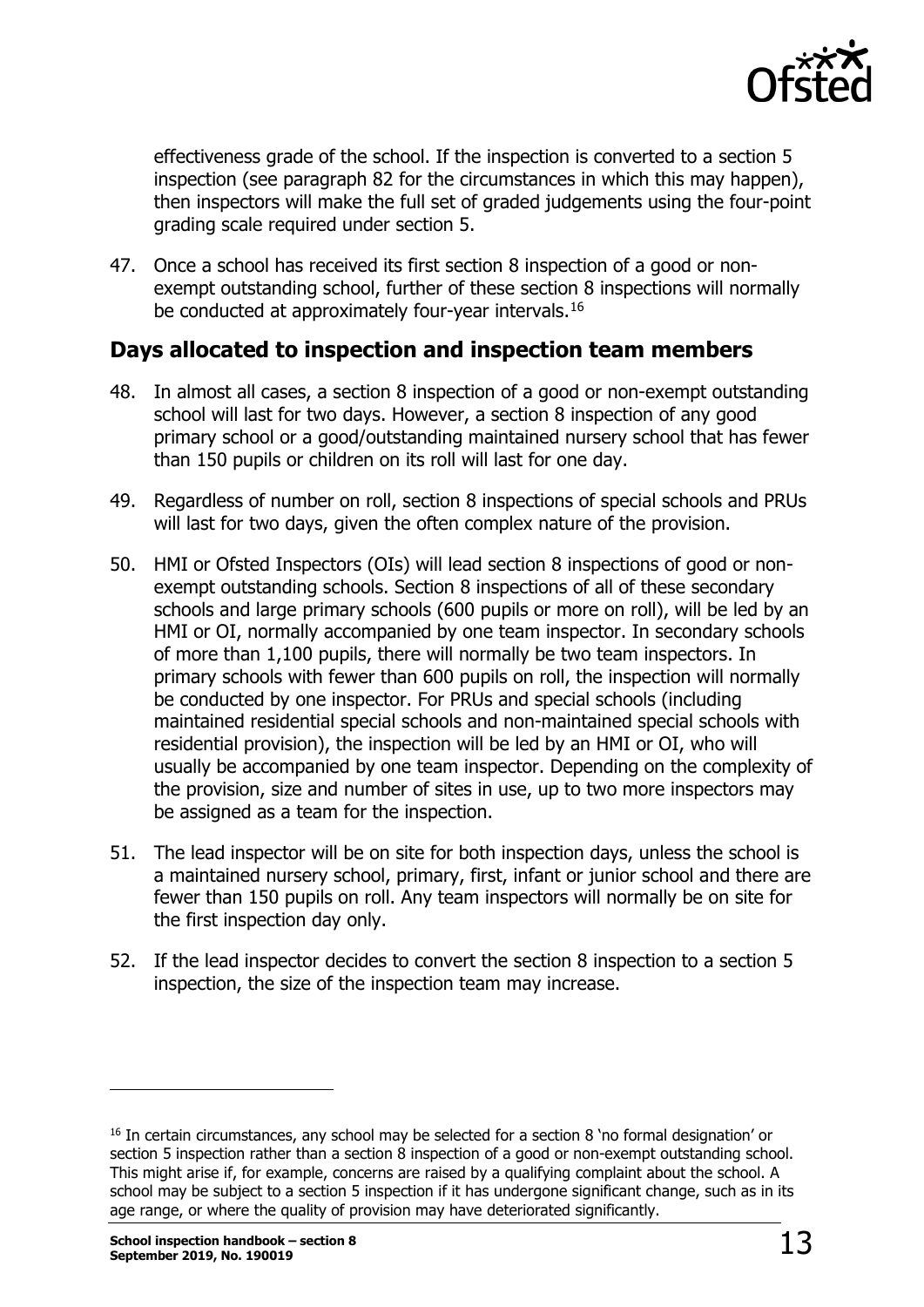

# <span id="page-13-0"></span>**Quality of education**

- 53. Inspectors will focus primarily on the 'quality of education' during a section 8 inspection of a good or non-exempt outstanding school. Inspectors will form a secure view of whether the quality of education as defined in the 'school inspection handbook' remains good at this school. In order to do this, inspectors will focus on key aspects of the school's provision. They will:
	- always consider and evaluate all aspects of the aims of the school's curriculum, including the degree to which the school's overall curriculum is coherently sequenced and structured
	- consider the extent to which teachers have good knowledge of the subjects they teach, present subject matter clearly, check pupils' understanding systematically, identify misconceptions accurately and provide clear, direct feedback to pupils
	- consider the extent to which pupils develop detailed knowledge and skills across the curriculum and, as a result, achieve well and are ready for the next stage of education, employment or training
	- always consider whether there is any evidence that the school's curriculum has been narrowed inappropriately
	- observe, where it exists, provision for two- and three-year-olds, and assess whether staff are knowledgeable about the typical development and characteristics of two- and three-year-olds, are focused on teaching children through the three prime areas of learning and are attentive to children's needs
	- **n** in primary schools, always consider how well reading and early mathematics are taught in early years foundation stage and key stage 1 as part of a wide-ranging curriculum that prepares children well for the next stage in their education
	- $\blacksquare$  in primary schools, explore how well a broad range of subjects (exemplified by the national curriculum) is taught in key stage 2. Inspectors will focus first and foremost on the teaching of reading, particularly on how children gain access to the whole of the national curriculum through learning to read fluently and with comprehension
	- $\blacksquare$  in secondary schools, explore how well the school teaches a broad range of subjects (exemplified by the national curriculum) throughout years 7 to 9, or whether the school is in the process of bringing this about. Inspectors will also explore whether the school is aware of the DfE's national EBacc ambition and what it is doing to prepare to achieve this through its key stage 4 curriculum.
- 54. Inspectors will gather evidence about the implementation of the curriculum so that they can form a view about the degree to which series of lessons follow the curriculum intent of the school. They will also look at the degree to which these series of lessons are well sequenced within the intended curriculum and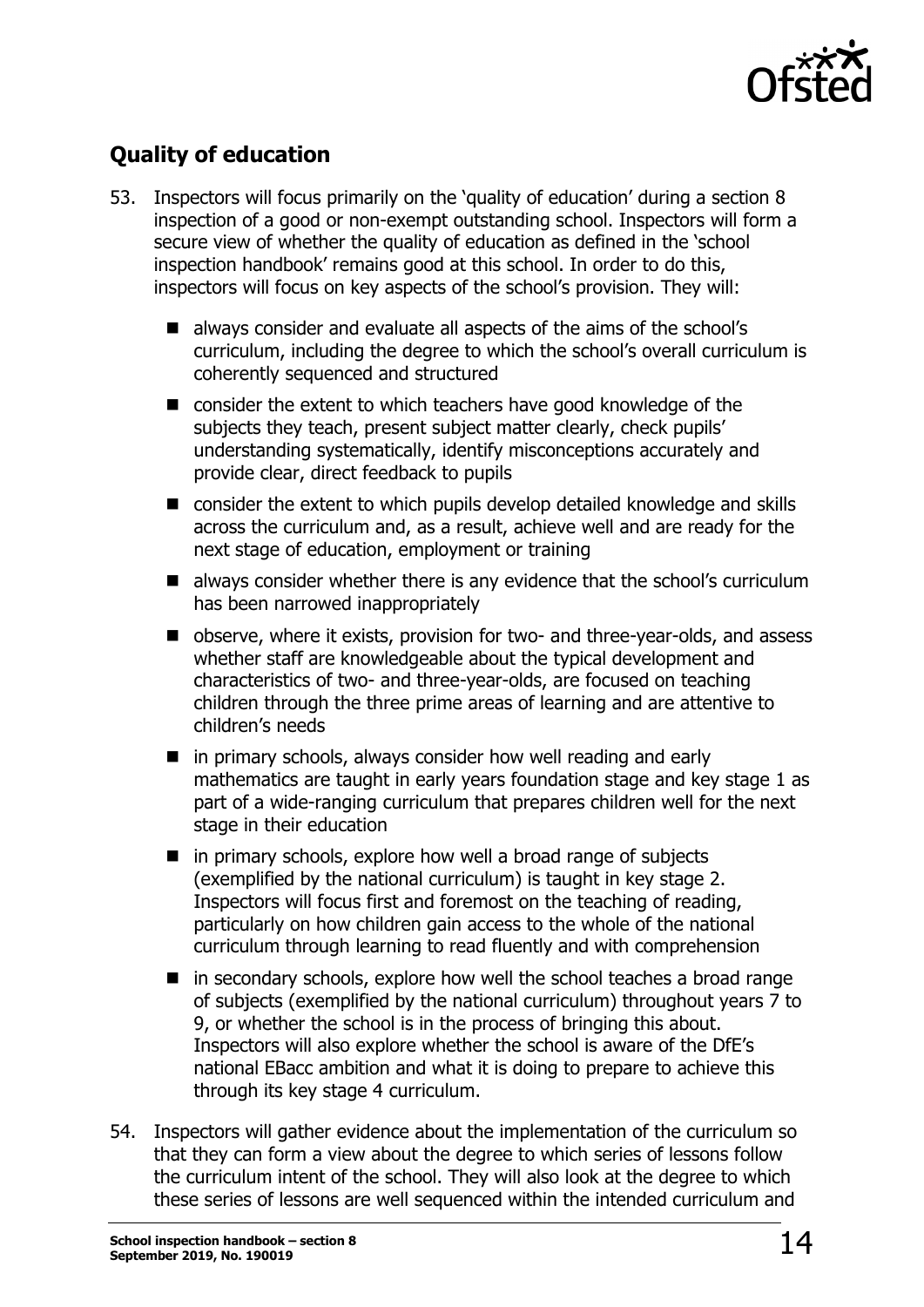

how well they provide purposeful opportunities for pupils' progression through it.

55. If the school is not performing well against these criteria, this could be considered evidence that the school would no longer receive a 'good' judgement at a section 5 inspection. If the lead inspector has serious concerns about the quality of education, the inspection will be converted to a section 5 inspection.

#### **Inspectors will not look at internal progress or attainment data**

56. Inspectors will review nationally published performance information about pupils' progress and attainment. They will ask school leaders to set out their understanding of pupils' educational performance. However, inspectors will not themselves look directly at schools' internal progress or attainment data in relation to current pupils as evidence. For full guidance on this see the 'school inspection handbook'.

#### <span id="page-14-0"></span>**Behaviour**

- 57. Inspectors will **not** make a judgement on all the criteria contained in the 'behaviour and attitudes' judgement. Nevertheless, they will consider two key factors:
	- whether the school has high expectations for pupils' behaviour and conduct and applies these expectations consistently and fairly. Inspectors will also consider whether this is reflected in pupils' positive behaviour and conduct. They will consider whether staff make sure that pupils follow appropriate routines, whether low-level disruption is not tolerated and whether pupils' behaviour does not disrupt lessons or the day-to-day life of the school
	- whether leaders, staff and pupils create an environment in which bullying is not tolerated. When harassment, violence, bullying, aggression, discrimination and use of derogatory language occur, inspectors will consider whether they are dealt with quickly, in line with statutory guidance, effectively and are not allowed to spread.
- 58. Where behaviour is not being managed well, this could be evidence that the school would no longer receive a 'good' judgement if it received a section 5 inspection. Where the lead inspector has serious concerns about behaviour, the inspection will be converted to a section 5 inspection.

# <span id="page-14-1"></span>**Gaming and off-rolling**

59. When conducting these inspection activities, inspectors will be particularly alert to any evidence that suggests that the school may be: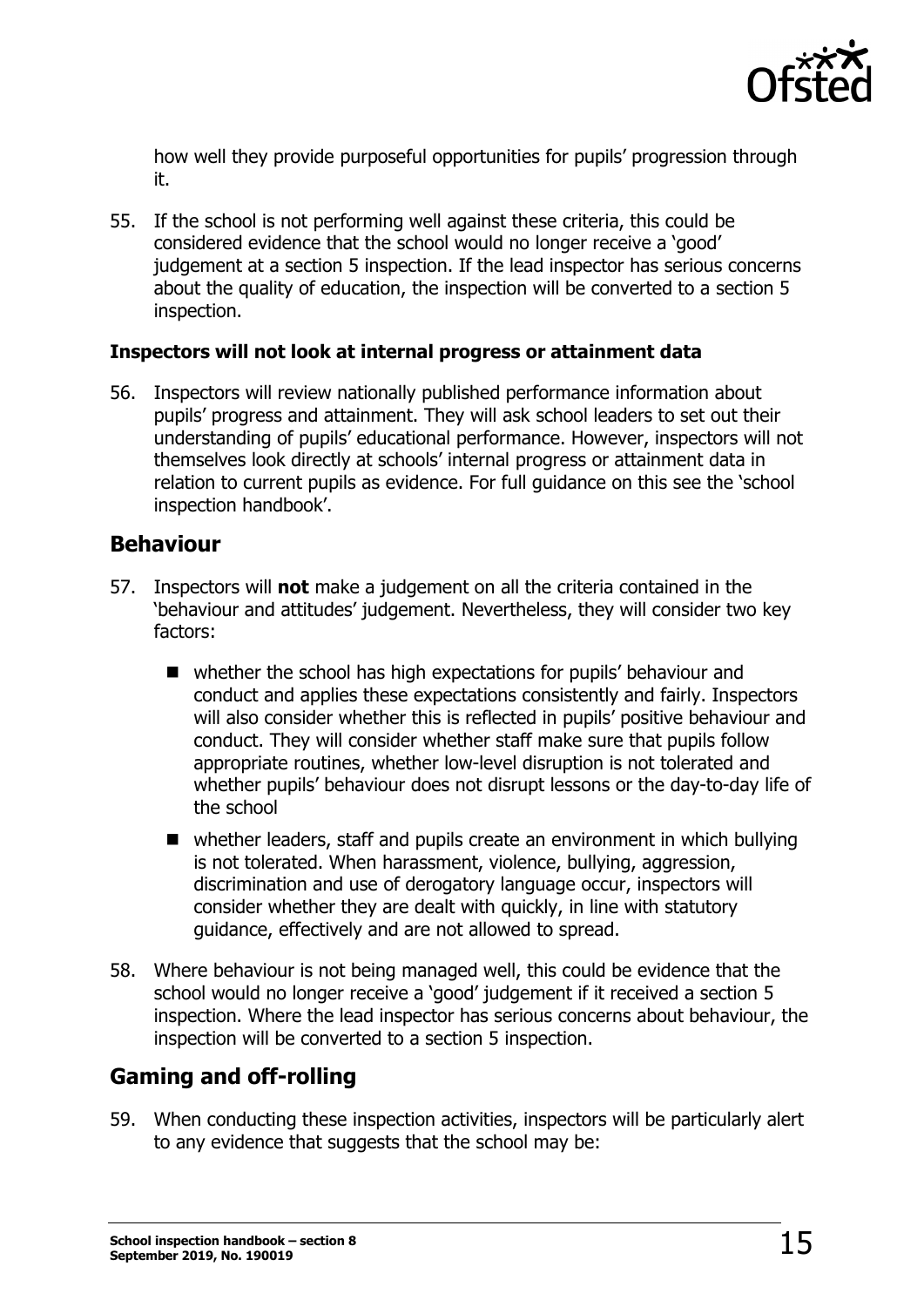

- gaming  $-$  entering pupils for courses or qualifications that are not in their educational best interest in order to achieve apparently better performance for the school
- $\blacksquare$  off-rolling removing a pupil or pupils from the school roll without a formal, permanent exclusion when the removal is primarily in the interests of the school rather than in the best interests of the pupil. Please refer to the 'school inspection handbook' for further explanation.
- 60. Where inspectors uncover any evidence that gaming or off-rolling may be taking place, this could be evidence that the school would no longer receive a 'good' judgement if it received a section 5 inspection. Where the lead inspector has serious concerns about gaming or off-rolling, the inspection will be converted to a section 5 inspection.

# <span id="page-15-0"></span>**Pupils' wider development**

- 61. Inspectors will consider the extent to which the curriculum goes beyond the academic, vocational or technical, whether the school provides effectively for pupils' broader development and whether the school's work to enhance pupils' spiritual, moral, social and cultural development is of a high quality.
- 62. Inspectors will not make a judgement on the criteria contained in the 'personal development' judgement.

### <span id="page-15-1"></span>**Workload**

- 63. Inspectors will consider the extent to which leaders engage with staff and are aware and take account of the main pressures on them, engaging with them realistically and constructively. They will consider the extent to which staff are free from bullying and harassment. Inspectors will also consider whether leaders and staff understand the limitations of assessment and use it in a way that will avoid creating unnecessary burdens.
- 64. If these issues are not being managed well, this could be considered as evidence that the school would no longer receive a 'good' judgement if it received a section 5 inspection. Where the lead inspector has serious concerns about workload or the bullying or harassment of staff, the inspection will be converted to a section 5 inspection.

# <span id="page-15-2"></span>**Safeguarding**

- 65. All schools should have a good culture of safeguarding. This means that they should have effective arrangements to:
	- $\blacksquare$  always act in the best interests of pupils to protect them online and offline;
	- **didentify** pupils who may need early help and those who are at risk of harm or have been harmed. This harm can include, but is not limited to,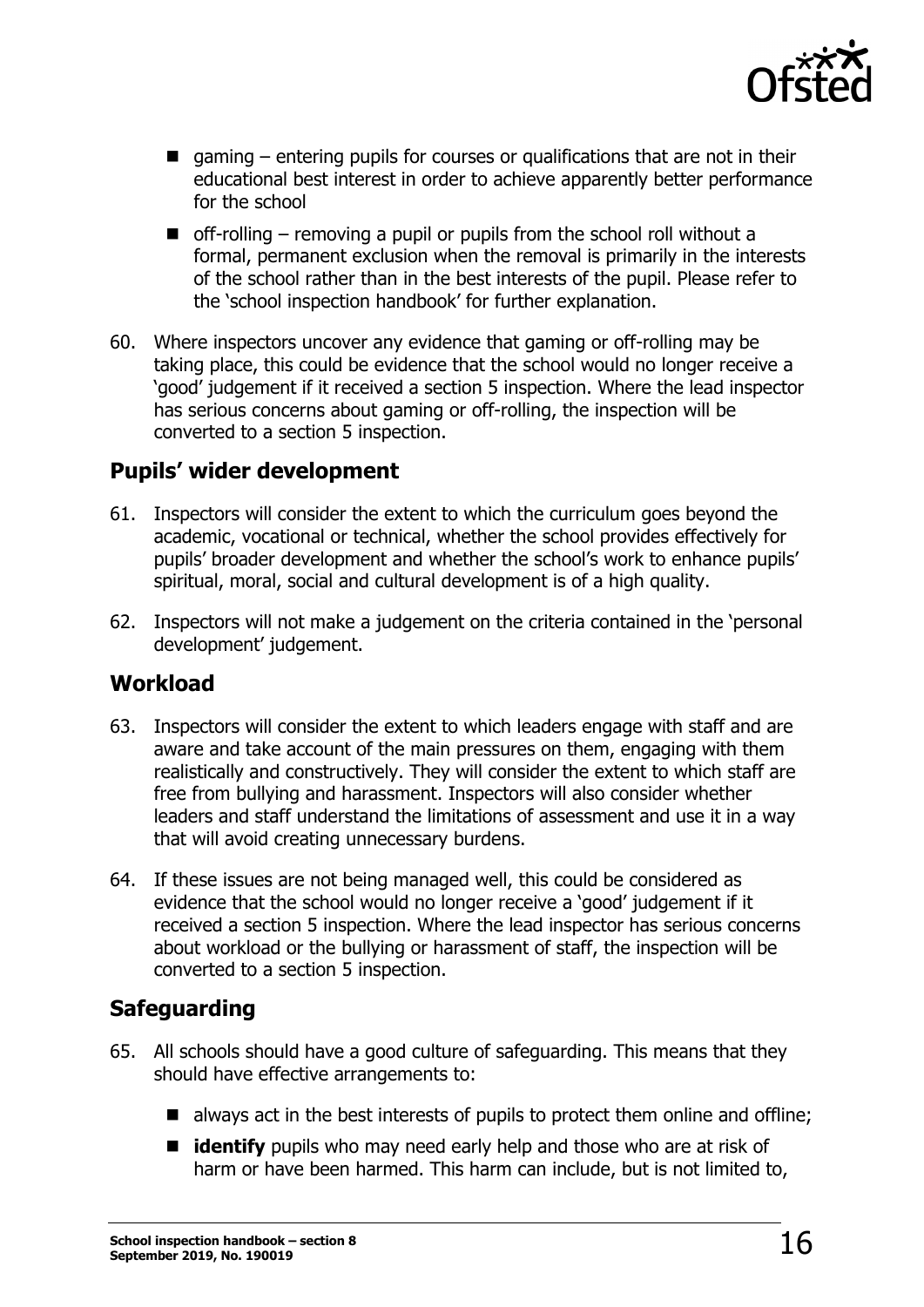

neglect, abuse (including by their peers, in school or outside school), grooming or exploitation

- secure the **help** that pupils need, and, if required, refer pupils in a timely way to those who have the expertise to help
- **manage** safe recruitment and allegations about adults who may be a risk to children, pupils, students and vulnerable adults.
- 66. Inspectors will not grade this key aspect of a school's work. However, inspectors will always make a written judgement in the report about whether the arrangements for safeguarding children and pupils are effective.
- 67. Inspectors must go beyond simply reviewing documents in order to evaluate the safeguarding culture of the school.
- 68. In addition to understanding Ofsted's inspecting safeguarding policies, inspectors should be familiar with relevant, including statutory, guidance in relation to safeguarding:
	- 'Keeping children safe in education: statutory guidance for schools and colleges'[17](#page-16-1) (all parts)
	- $\blacksquare$  'Working together to safeguard children'<sup>18</sup>
	- $\blacksquare$  'Positive environments where children can flourish'. <sup>[19](#page-16-3)</sup>
- 69. For a full explanation of the methodology inspectors will adopt in relation to safeguarding, see the 'school inspection handbook'.

# <span id="page-16-0"></span>**Methodology for gathering evidence**

- 70. Inspectors will normally adopt the same methodology for inspecting the quality of education and safeguarding as that used on a section 5 inspection. However, in all other areas they will not gather the same depth of evidence on a section 8 inspection as a full team conducting a section 5 inspection, as this would not be possible.
- 71. For a full explanation of the methodology inspectors will adopt, see the 'school inspection handbook.

<span id="page-16-3"></span> $19$  Positive environments where children can flourish: a guide for inspectors about physical intervention and restrictions of liberty, Ofsted, March 2018; [www.gov.uk/government/publications/positive](http://www.gov.uk/government/publications/positive-environments-where-children-can-flourish)[environments-where-children-can-flourish.](http://www.gov.uk/government/publications/positive-environments-where-children-can-flourish)

<span id="page-16-1"></span><sup>&</sup>lt;sup>17</sup> 'Keeping children safe in education', Department for Education, 2018;<br>www.gov.uk/government/publications/keeping-children-safe-in-education--2.

<span id="page-16-2"></span><sup>&</sup>lt;sup>18</sup> 'Working together to safeguard children', Department for Education, 2018;<br>www.gov.uk/government/publications/working-together-to-safeguard-children--2.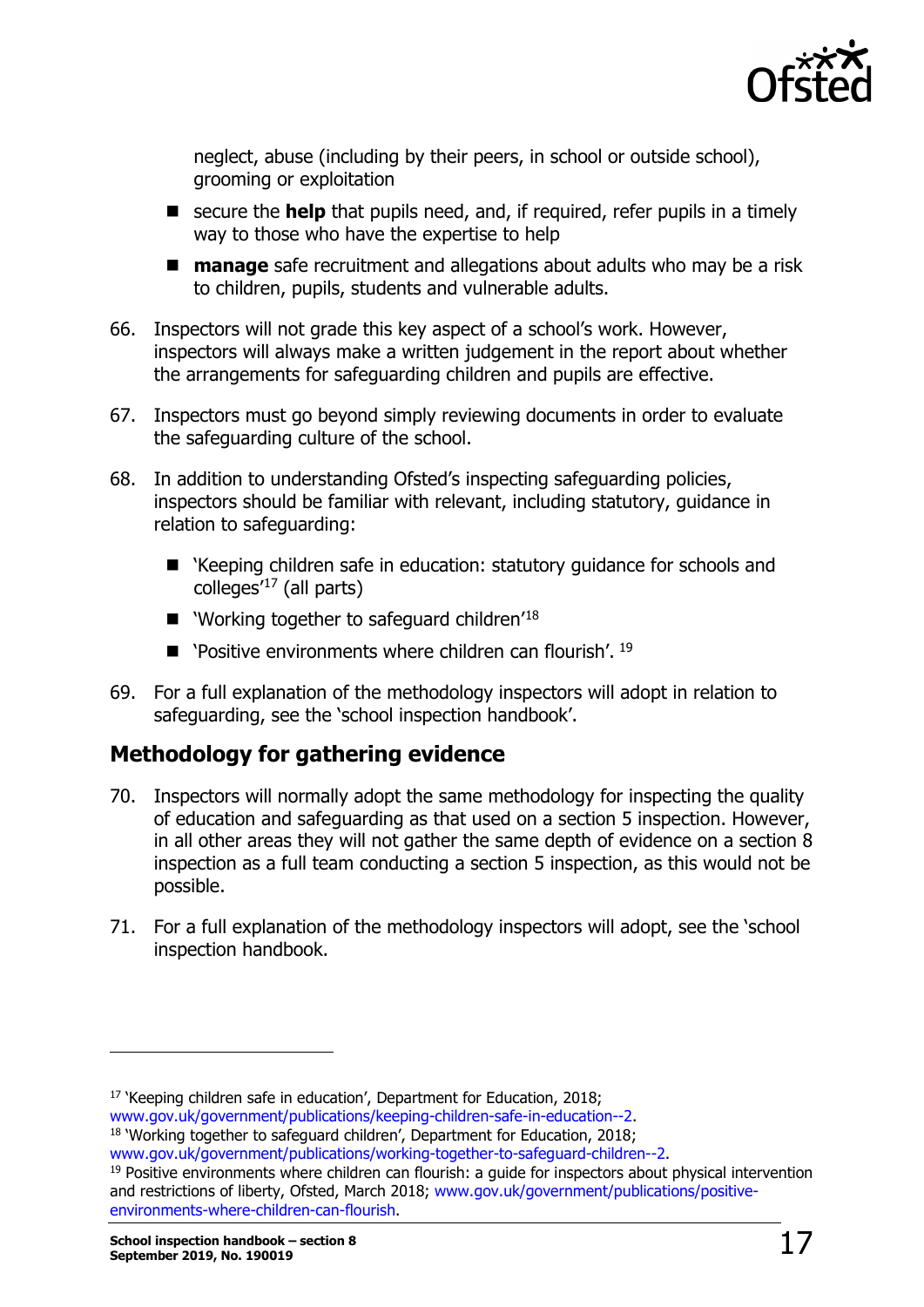

# <span id="page-17-0"></span>**Potential inspection outcomes**

- 72. There are four possible outcomes for a section 8 inspection of a good or nonexempt outstanding school. See Annex A for a diagram of this process.
	- **Outcome 1** the school continues to be a good/outstanding school. This is the most common outcome

or

■ Outcome 2 – the school remains good and there is sufficient evidence of improved performance to suggest that the school might be judged outstanding if it received a section 5 inspection at the time of the section 8 inspection. The school will be informed that its next inspection will be a section 5 inspection, which will typically take place within one to two years of the publication of the section 8 inspection report

or

■ Outcome 3 – the lead inspector is not satisfied that the school would receive at least its current grade if a section 5 inspection were carried out at the time of the section 8 inspection. The school will be informed that its next inspection will be a section 5 inspection within the statutory timeframe, which will typically take place within one to two years of the publication of the section 8 inspection report, depending on how near to the end of the statutory timeframe the section 8 inspection has taken place

or

- Outcome 4 the lead inspector has gathered evidence that suggests that the school may be inadequate in one or more of the graded judgements under section 5 inspection, and there are serious concerns about the quality of education, pupils' behaviour or safeguarding. For outstanding non-exempt schools, there are concerns that the performance of the school could be declining to 'requires improvement'.<sup>[20](#page-17-1)</sup> The section  $8$ inspection will be converted to a section 5 inspection, usually within 48 hours.
- 73. Inspectors **will always** report on whether safeguarding is effective. If there is evidence that safeguarding may be ineffective, the lead inspector **will always** convert the section 8 inspection to a section 5 inspection.

<span id="page-17-1"></span><sup>&</sup>lt;sup>20</sup> Non-exempt schools are maintained nursery schools, pupil referral units and special schools.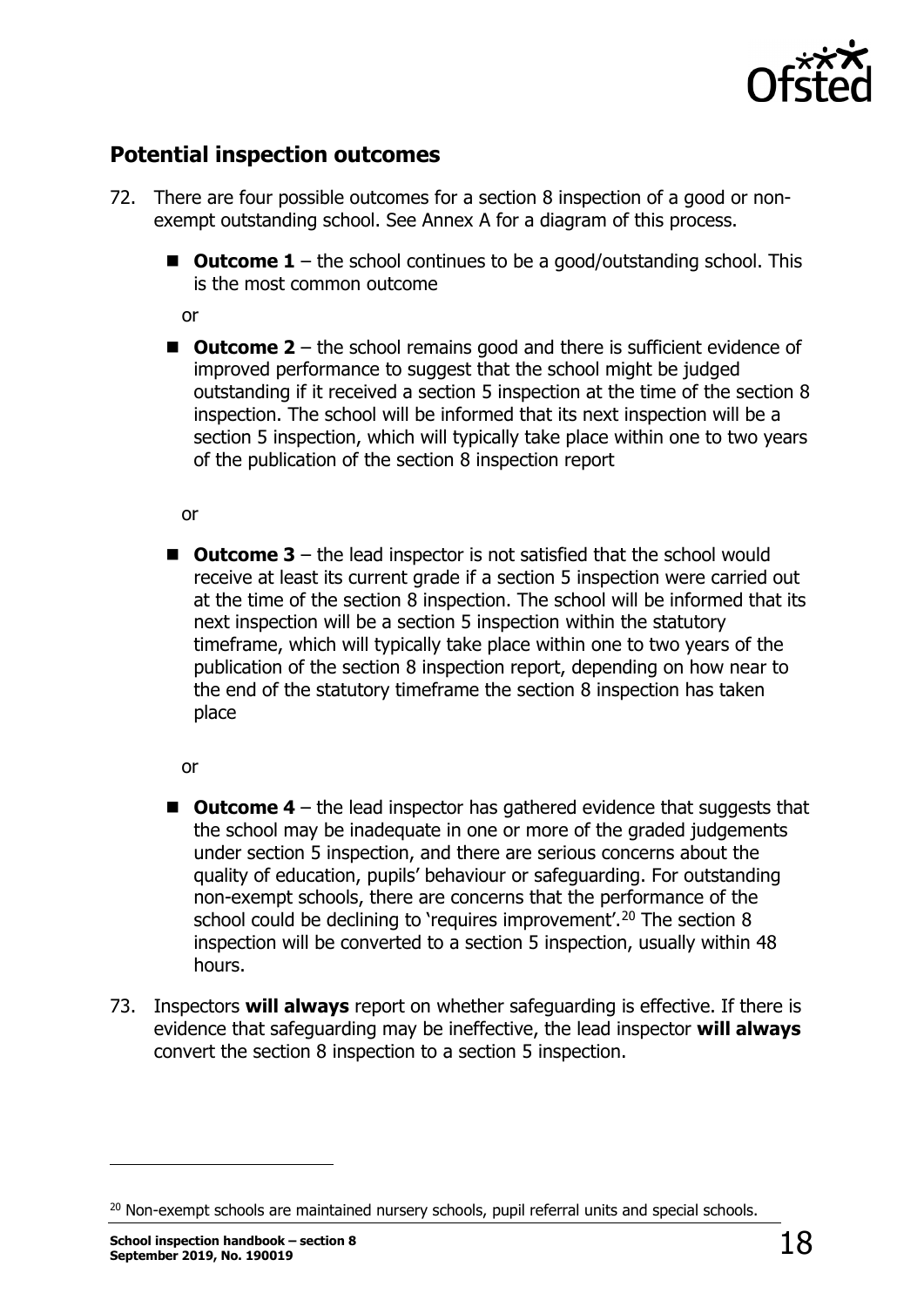

#### **Schools that remain good/outstanding (outcome 1)**

74. Where the lead inspector judges that a school remains good/outstanding, they will confirm this judgement in the final feedback to the school at the end of the section 8 inspection. The lead inspector will notify their Ofsted regional support team as soon as this decision is made.

#### **Schools that remain good, with marked improvement (outcome 2)**

- 75. Where the lead inspector considers that, based on the evidence seen, a school remains good and inspectors have reason to believe that the quality of education might be better than good if it received a section 5 inspection at the time of the section 8 inspection, the lead inspector will indicate that this is likely to be their conclusion (subject to quality assurance of the inspection). The lead inspector will then discuss with the school which subjects, topics or areas of provision may usefully serve as the focus of a subsequent section 5 inspection, and record this in their summary evidence.
- 76. The school will then receive a report that makes clear that its next inspection will be carried out under section 5 of the Education Act 2005. The report will confirm that the school remains good and will highlight the reasons why inspectors believe that the quality of education is better than good.
- 77. The section 5 inspection will usually take place within one to two years after the publication of the section 8 inspection report, giving the school time for the strong practice and marked improvements to be consolidated. The decision on the timing of the full section 5 inspection will be for the relevant Ofsted regional director to determine. Schools may request an early inspection and these requests will be considered by the relevant Ofsted region.

#### **Schools that may no longer be good/outstanding (outcome 3)**

- 78. Where the lead inspector is not satisfied that the school would receive its current grade if a section 5 inspection were carried out at the time of the section 8 inspection, the lead inspector will indicate that this is likely to be their conclusion (subject to quality assurance of the inspection). The lead inspector will then discuss with the school which subjects, topics or areas of provision may usefully serve as the focus of a subsequent section 5 inspection, and record this in their summary evidence.
- 79. The school will then receive a letter setting out what the school is doing well and what it needs to improve. The school's current overall effectiveness judgement will not change as a result of this inspection. The school will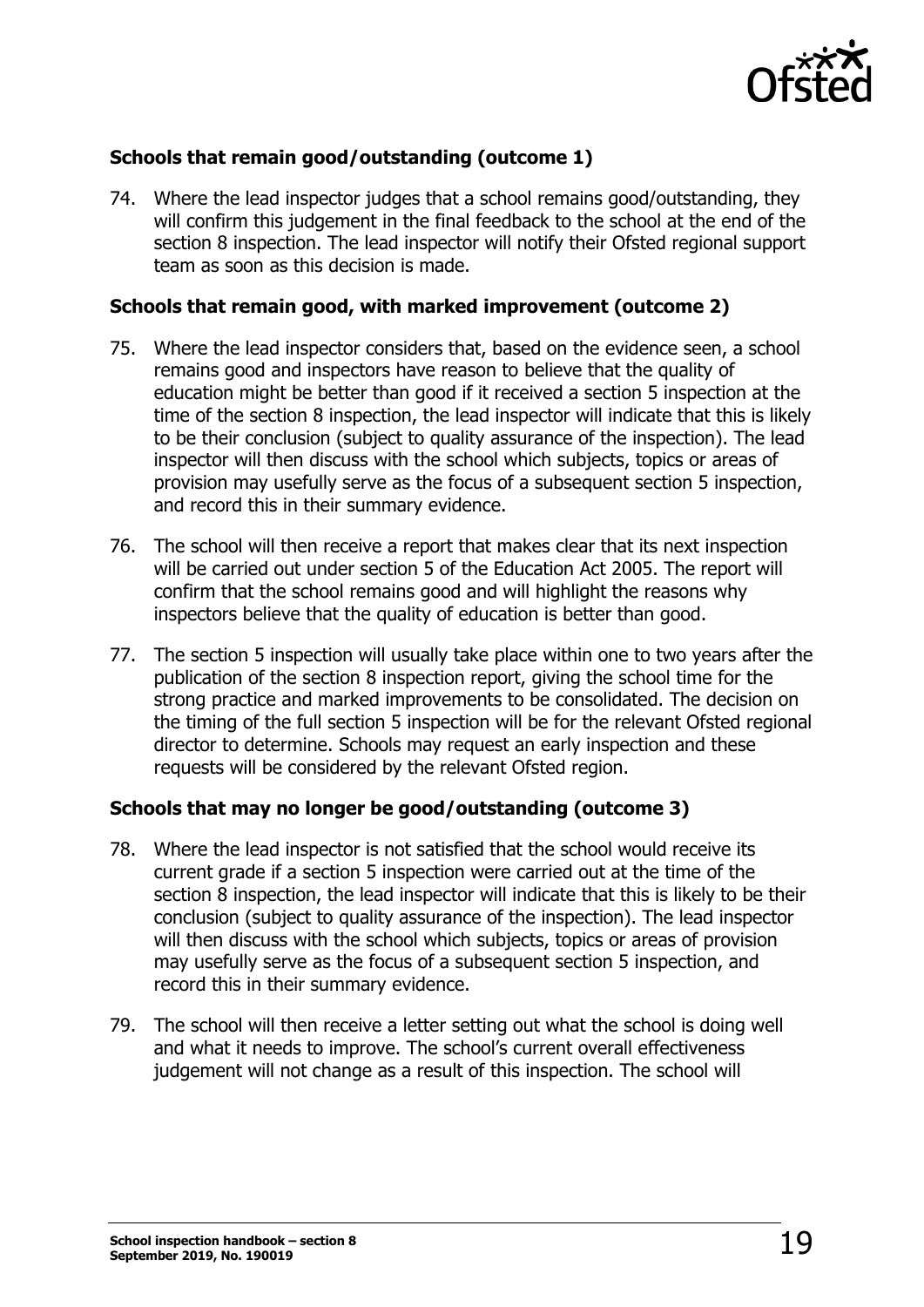

subsequently receive a section 5 inspection within the prescribed statutory timeframe.<sup>[21](#page-19-0)</sup>

- 80. In line with regulations, the prescribed timeframe will not be reset by the section 8 inspection because the essential test of those regulations has not been met.<sup>22</sup> The section 5 inspection will typically take place within one to two years of the publication of the section 8 inspection report, although this could be sooner if the section 8 inspection has been carried out nearer to the end of the statutory timeframe.
- 81. For outcomes 2 and 3, if a maintained school converts to become an academy before the section 5 inspection has been carried out, the school's first inspection as an academy will be a section 5 inspection at least one year after the school becomes an academy.

#### **Section 8 inspection is converted to a section 5 inspection (outcome 4)**

- 82. The section 8 inspection will be converted to a section 5 inspection, usually within 48 hours, if there are serious concerns about the quality of education, behaviour, potential gaming (including off-rolling) or safeguarding. This will occur if inspectors:
	- find evidence that suggests that the 'quality of education' might be judged to be inadequate were a full section 5 inspection to take place at the time of the section 8 inspection. This may include a situation where the range of subjects being taught is very narrow
	- find evidence relating to behaviour that suggests that 'behaviour and attitudes' might be judged to be inadequate were a full section 5 inspection to be taking place at the time of the section 8 inspection<sup>[23](#page-19-2)</sup>
	- $\blacksquare$  find evidence that suggests that the school has removed pupils from the school roll without a formal, permanent exclusion, or encouraged parents

<span id="page-19-0"></span> $21$  The timeframe is within five school years from the end of the school year in which the previous section 5 inspection (or the previous section 8 inspection) took place. This means that, for a small number of schools, the follow-on section 5 inspection may be carried out sooner than the usual one to two years after the inspection has taken place, in order to comply with the prescribed interval for section 5 inspections (The Education (School Inspection) (England) (Amendment) Regulations 2015; [www.legislation.gov.uk/uksi/2015/170/contents/made\)](http://www.legislation.gov.uk/uksi/2015/170/contents/made).

<span id="page-19-2"></span><span id="page-19-1"></span><sup>&</sup>lt;sup>22</sup> In accordance with the requirements of The Education (School Inspection) (England) (Amendment) Regulations 2015. In order for the inspection to be a 'relevant inspection' under the regulations, it must be conducted for the purpose of determining that the school remains good or outstanding, and having been so conducted, Her Majesty's Chief Inspector is satisfied that the evidence does not suggest that the school would not achieve such a grade if a section 5 inspection were carried out. <sup>23</sup> This statement should not be taken to imply that inspectors are expected to gather a full range of evidence in a section 8 inspection of a good school. They are not. However, if they see evidence of this nature then they should convert the inspection.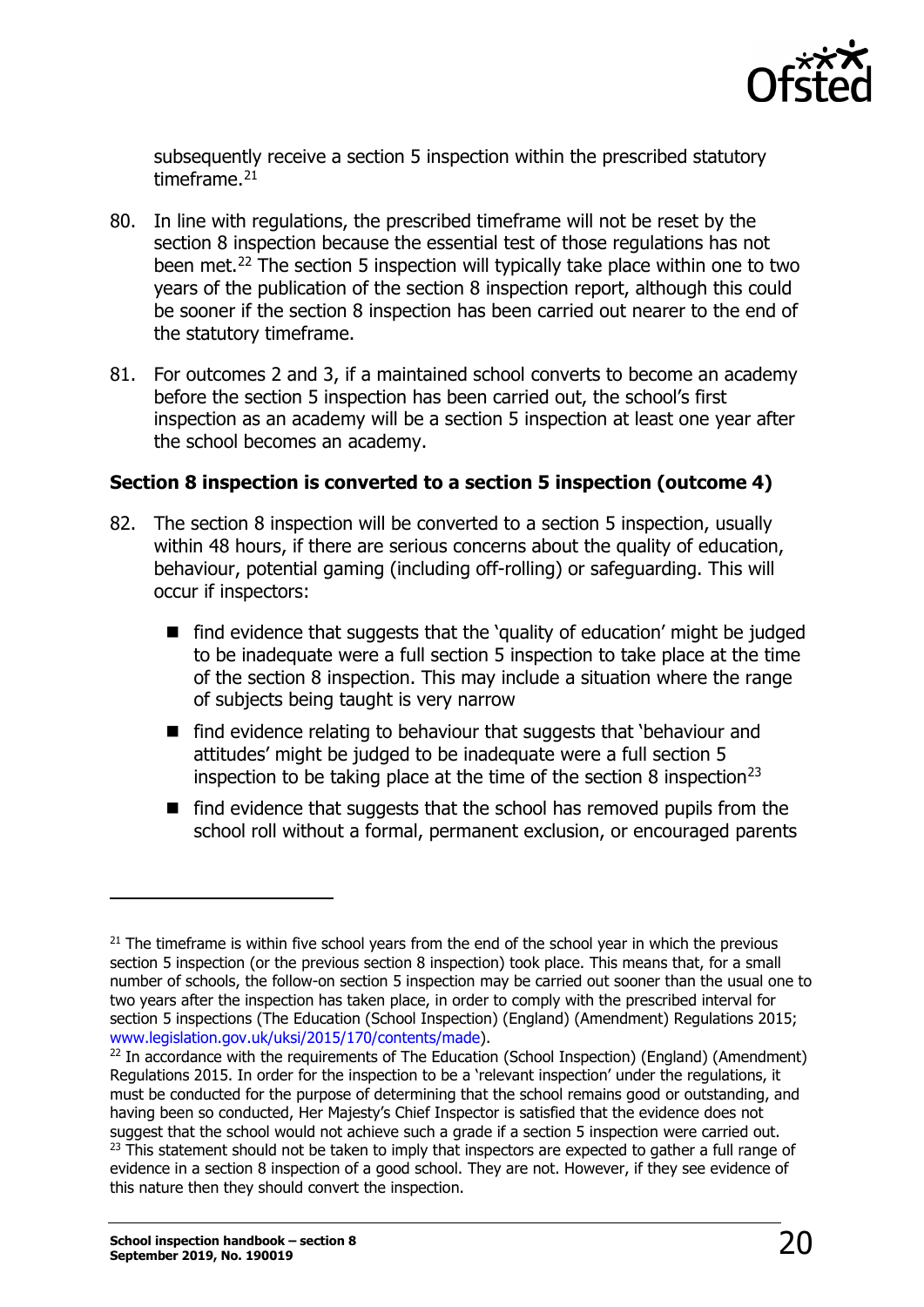

to remove their child from the school roll, when the removal is primarily in the interests of the school rather than in the best interests of the pupil

- $\blacksquare$  find evidence that deliberate, substantial gaming is taking place
- $\blacksquare$  find evidence indicating that safeguarding may be ineffective.
- 83. The section 8 inspection will also be converted when the lead inspector has gathered evidence that suggests the school may be inadequate in one or more of the graded judgements were a section 5 inspection carried out at the time of the section 8 inspection.<sup>[24](#page-20-1)</sup>
- 84. A decision to convert the inspection does not predetermine the outcome of the section 5 inspection. At the end of the section 5 inspection, the school may receive any grade along the four-point grading scale.
- 85. If inspectors gather evidence that suggests an outstanding non-exempt school's performance may have declined so that, were a section 5 inspection to be carried out at the time of the section 8 inspection, the school would be likely to be judged as requires improvement, inspectors will convert the section 8 inspection, usually within 48 hours. This group of non-exempt outstanding schools caters for those who are at a most critical stage of their education (in the case of nursery schools) as well as some of our most vulnerable pupils.
- 86. Where the section 8 inspection is HMI-led and converts to a section 5 inspection, the HMI will remain the lead inspector for the full inspection. However, where the section 8 inspection has been led by an OI, the OI may either remain as the lead inspector for the full inspection or an HMI may lead the full inspection. More inspectors may join the lead inspector. The section 8 inspection will become a section 5 inspection and the team will gather and evaluate evidence in order to make a full set of graded judgements.
- 87. A section 8 inspection report will not be produced when the section 8 inspection converts to a section 5 inspection. Instead, the school will receive a section 5 inspection report.

#### <span id="page-20-0"></span>**Principles for working with the headteacher, senior leaders and governors**

88. Section 8 inspections of good and non-exempt outstanding schools are designed to promote constructive, challenging, professional dialogue between the lead inspector and school leaders. The lead inspector will start the section 8 inspection on the assumption that the school remains good/outstanding. They will test this over the course of the inspection through their inspection activities and ongoing discussion with leaders and governors.

<span id="page-20-1"></span> $24$  Section 9 of the Education Act 2005 states that these section 8 inspections can be treated as section 5 inspections.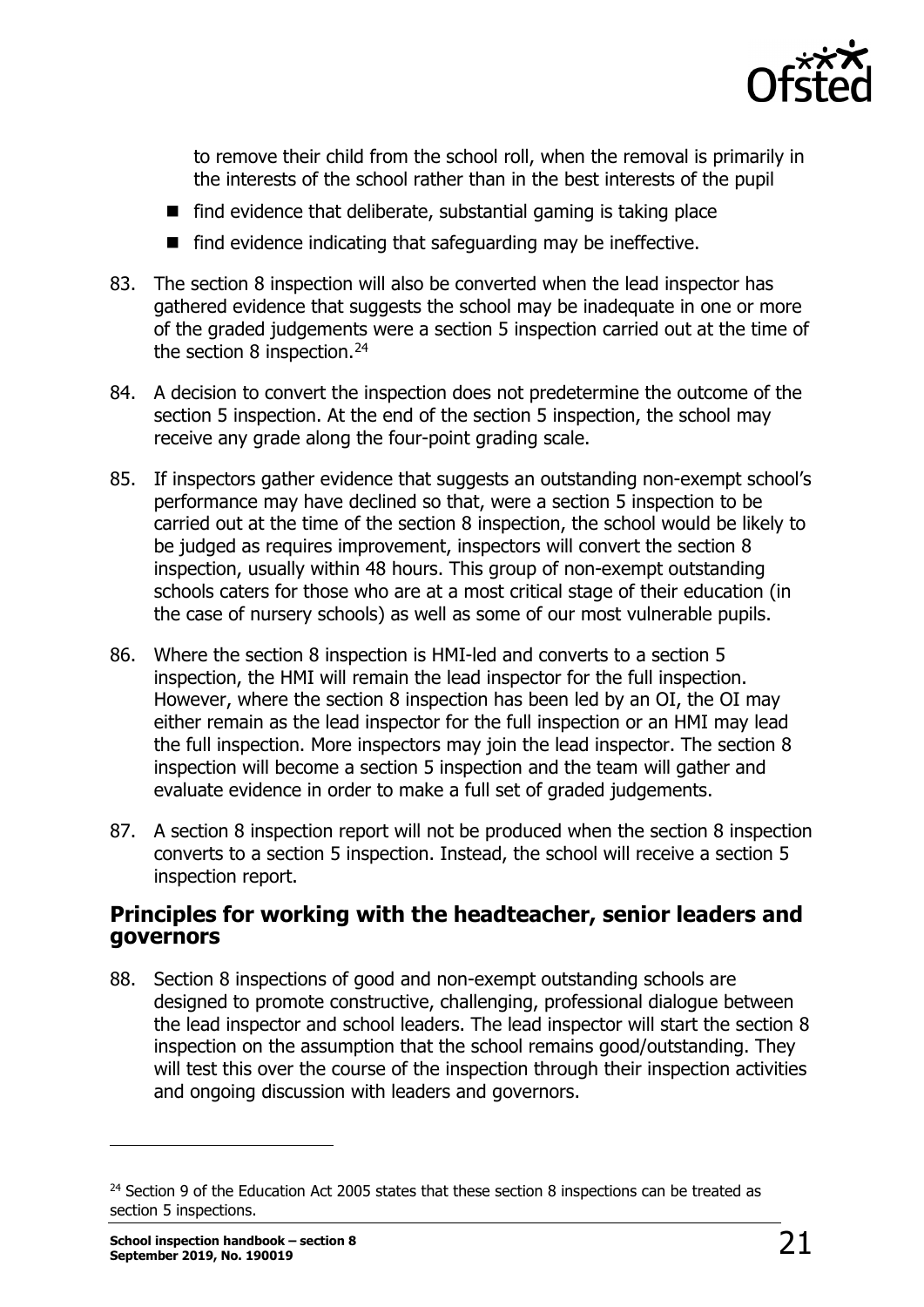

- 89. Section 8 inspections provide schools with the opportunity to share with the lead inspector how they are sustaining and continuing to improve the overall good quality of education for pupils. Section 8 inspections also provide leaders and governors with the opportunity to demonstrate their capacity for driving further improvement in their school. The lead inspector will test whether leaders and governors have identified weaknesses or areas needing development at the school.
- 90. The lead inspector will plan the inspection so that leaders and governors have time to present evidence about key improvements at the school, their assessment of the current performance of the school and action planning that supports improvement. During the pre-inspection call between the lead inspector and the headteacher and/or other senior leaders, school leaders will summarise their evaluation of the school's current performance and the lead inspector will discuss the key issues to be considered during the inspection. They will include these issues in the schedule for the inspection.
- 91. Leaders and governors are not required to:
	- **P** prepare documentary evidence that is in addition to any standard documents or policies that they use for the normal day-to-day business of the school
	- **P** prepare a self-evaluation or equivalent in a specified format or with any specific wording. Any assessment that they provide should be part of the school's usual evaluation work and not be generated solely for inspection purposes.

#### <span id="page-21-0"></span>**Seeking the views of registered parents, pupils and other stakeholders**

- 92. When a school is notified of the section 8 inspection, leaders and those responsible for governance should take steps that are reasonably practicable to inform all registered parents of registered pupils at the school, including those who are on fixed-term or internal exclusion, those who attend alternative provision or those who are away from school. Schools should also be invited to notify relevant bodies of the inspection, including providers of alternative provision.
- 93. The views of staff and pupils in schools will usually be gathered through an online questionnaire. The inspection support administrator sends online links to the school along with the formal notification of inspection. The school is asked to encourage staff and pupils to complete the online questionnaire, with the exception of those in any boarding provision (whose views will have already been sought through the point-in-time survey). Staff and pupils should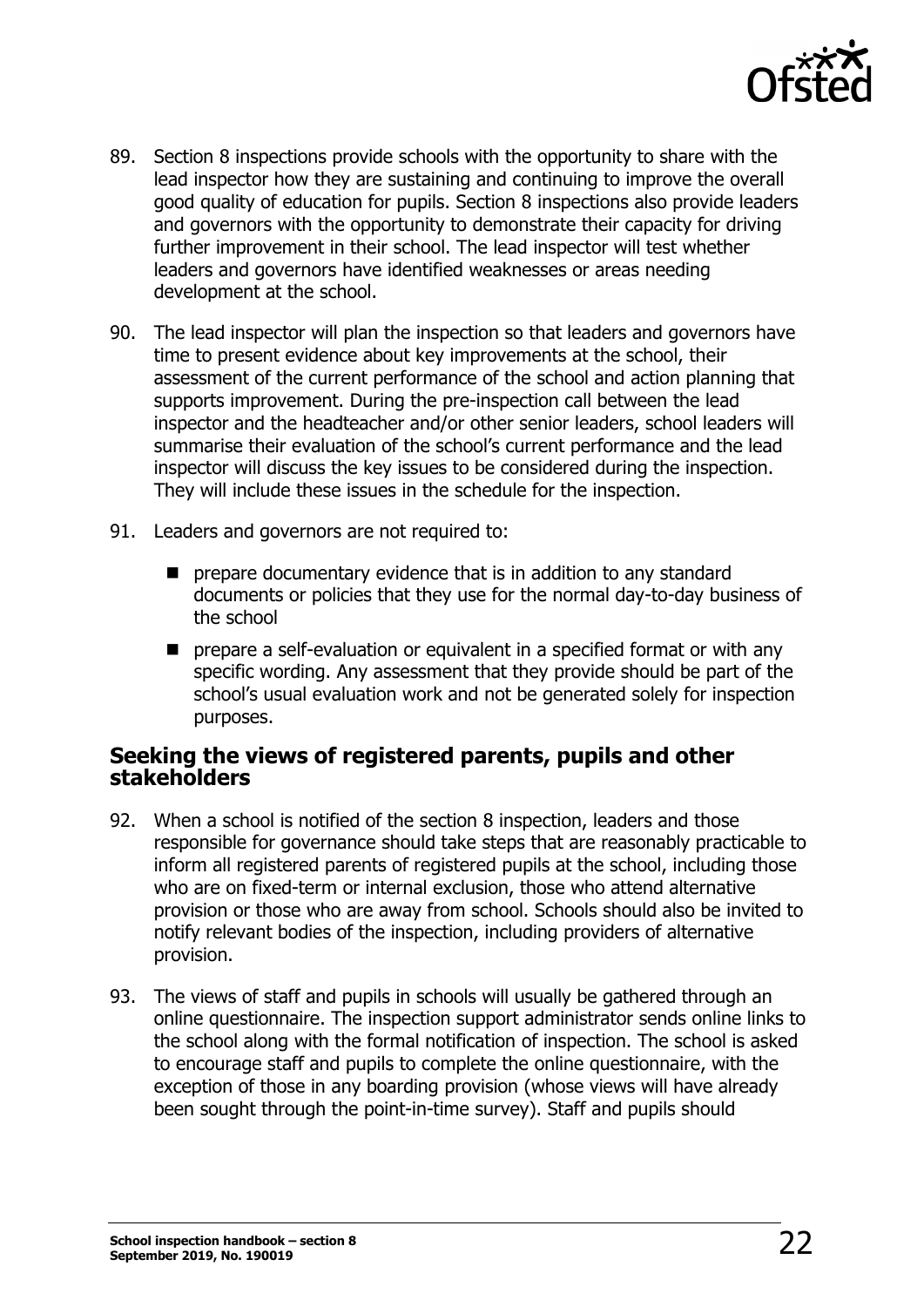

complete and submit their questionnaires by 3pm on the first<sup>[25](#page-22-1)</sup> day of the inspection.

- 94. Our email confirming the inspection includes a letter that can be used to notify parents formally. It explains how to use Ofsted Parent View and how parents can contact inspectors. Schools should actively encourage parents to complete Ofsted Parent View as early as possible by placing a link on their website to the Ofsted Parent View website.[26](#page-22-2) Inspectors should encourage the school to notify parents using its own systems (such as text messages) where these are available.
- 95. The lead inspector will review the evidence from Ofsted Parent View throughout the section 8 inspection to ensure that all online responses received during the inspection are taken into account. If the response rate for Ofsted Parent View is low, inspectors may take further steps during the inspection to gather parents' views.
- 96. The lead inspector will also take into account any other evidence from parents, including the results of any past surveys that the school has carried out or commissioned. If individual parents raise serious issues, inspectors should follow these up with the school and record its response as part of the evidence gathered during the inspection. Inspectors will not investigate complaints.

### <span id="page-22-0"></span>**Before the inspection**

#### **Notification and introduction**

- 97. For maintained schools and academies (including PRUs, special schools and maintained nursery schools), Ofsted will normally contact the school by telephone to announce the inspection between 10.30am and 2pm on the school day before the section 8 inspection.
- 98. Requests for a deferral will be handled in accordance with our deferral policy.<sup>[27](#page-22-3)</sup> During a notification call, if the headteacher is unavailable, we will ask to speak to the next most senior member of staff. Once it has been confirmed that the section 8 inspection will take place, we will send confirmation to the school by email.

<span id="page-22-1"></span><sup>&</sup>lt;sup>25</sup> For one day inspections, questionnaires should be completed by 11am on the day of inspection.<br><sup>26</sup> https://parentyjew.ofsted.gov.uk.

<span id="page-22-3"></span><span id="page-22-2"></span><sup>&</sup>lt;sup>28</sup> 'Deferring Ofsted inspections', Ofsted, June 2016; [www.gov.uk/government/publications/deferring](http://www.gov.uk/government/publications/deferring-ofsted-inspections)[ofsted-inspections.](http://www.gov.uk/government/publications/deferring-ofsted-inspections)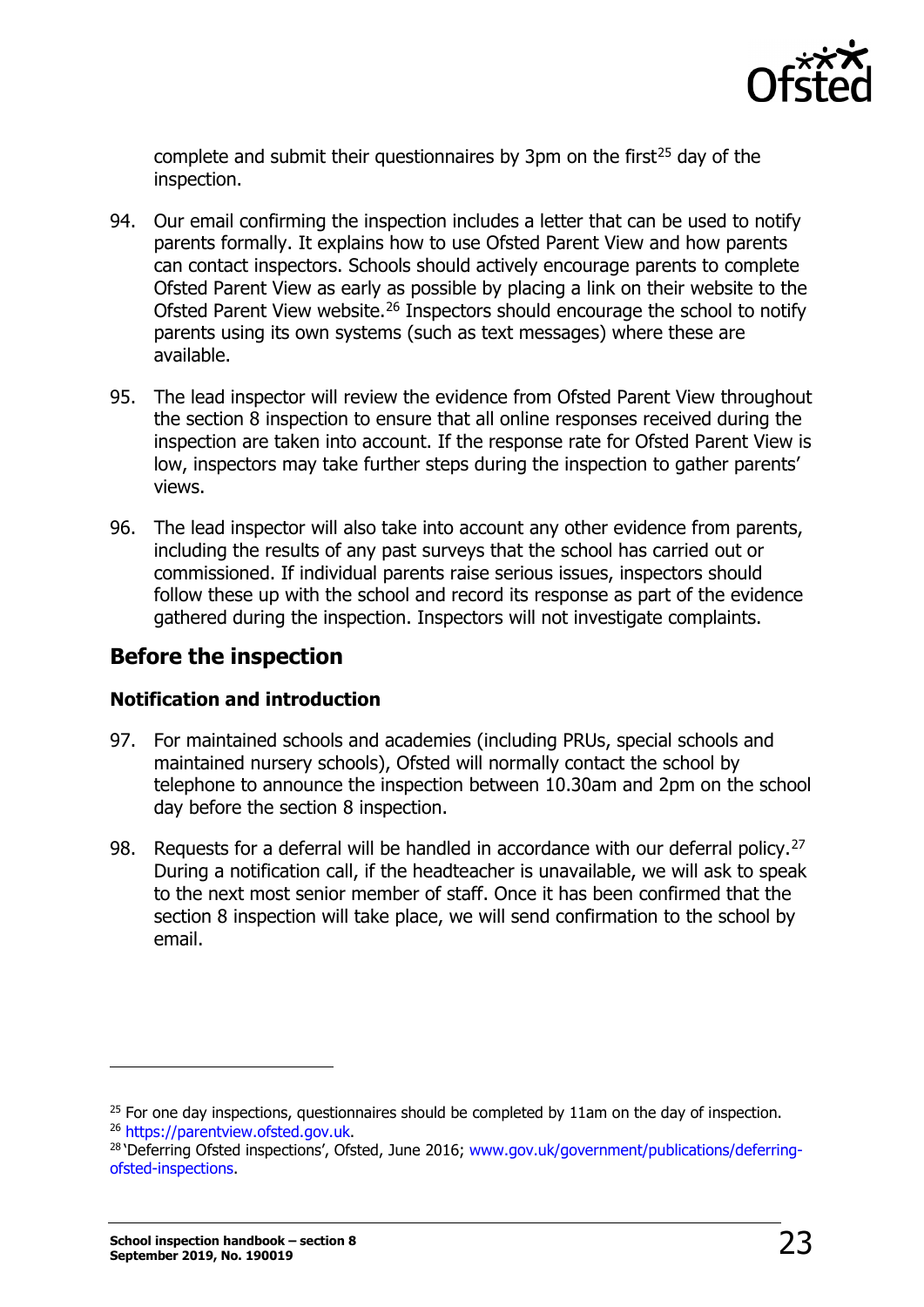

#### **Information that schools must provide by 8am on the first day of inspection**

- 99. The inspection support administrator will also send the school a note requesting that the following information is available to inspectors by 8am the next day, at the formal start of the inspection:
	- $\blacksquare$  the school timetable, current staff list (indicating newly qualified teachers (NQTs)) and times of the school day
	- any information about previously planned interruptions to normal school routines during the inspection
	- records and analysis of exclusions, pupils taken off roll, incidents of poor behaviour and any use of internal isolation
	- records and analysis of sexual harassment and/or sexual violence
	- records and analysis of bullying, discriminatory and prejudiced behaviour, either directly or indirectly, including racist, sexist, disability and homophobic/biphobic/transphobic bullying, use of derogatory language and racist incidents
	- a list of referrals made to the designated person for safeguarding in the school and those who were subsequently referred to the local authority, along with brief details of the resolution
	- a list of all pupils who have open cases with children's services/social care and for whom there is a multi-agency plan
	- up-to-date attendance analysis for all groups of pupils
	- documented evidence of the work of those responsible for governance and their priorities, including any written scheme of delegation for an academy in a MAT
	- a summary of any school self-evaluation or equivalent
	- $\blacksquare$  the current school improvement plan or equivalent, including any planning that sets out the longer-term vision for the school, such as the school or the trust's strategy
	- any reports from external evaluation of the school.

#### **Preparation**

- 100. Once we have informed the school of the inspection, the lead inspector will contact the school by telephone and ask to speak to the headteacher. Inspectors' preparatory telephone conversations with headteachers will have two elements:
	- a reflective, educationally focused conversation about the school's context and challenges and progress made since the last inspection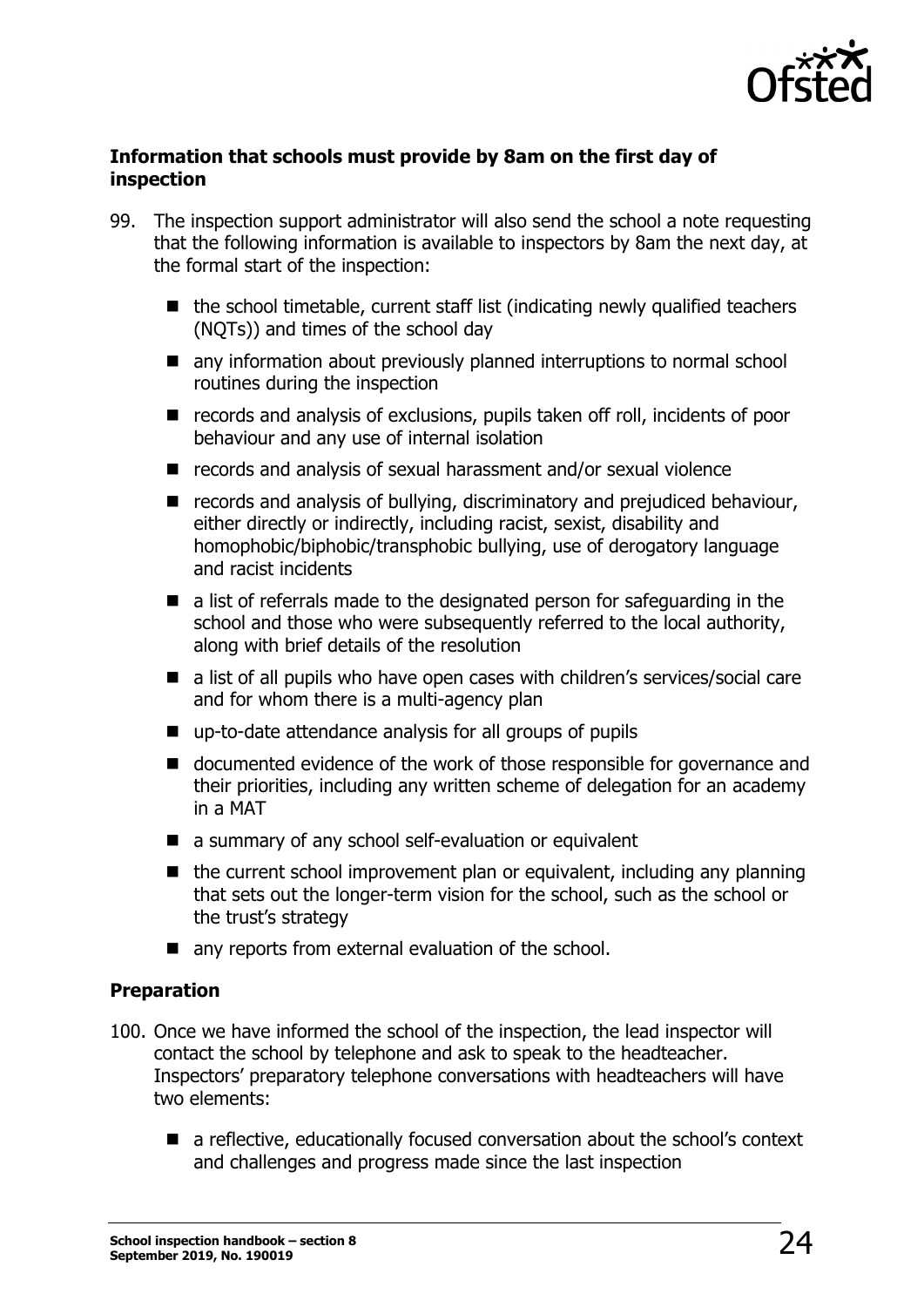

- a shorter inspection planning conversation that focuses on practical and logistical issues.
- 101. It may be that both these elements are discussed in a single telephone conversation. Alternatively, they may be conducted as two separate conversations with a break in-between as mutually agreed by the lead inspector and the headteacher. In total, these conversations are likely to last around 90 minutes.

#### Discussing the school's progress since the last inspection

- 102. Inspectors will hold an introductory telephone conversation with school leaders on the day before the inspection begins. Inspectors should give school leaders the opportunity to explain their school's specific context and challenges. Inspection experience, including our pilots for this framework, shows that this helps both leaders and inspectors build stronger professional relationships.
- 103. Inspectors will use this conversation to understand:
	- $\blacksquare$  the school's context, and the progress it has made since the previous inspection, including any specific progress made in areas for improvement that were identified at previous inspections and that remain relevant under the current inspection framework
	- the headteacher's assessment of the school's current strengths and weaknesses, particularly in relation to the curriculum, the way teaching supports pupils to learn the curriculum, the standards pupils achieve, pupils' behaviour and attitudes, and the personal development of pupils
	- $\blacksquare$  the specific areas of the school (subjects, year groups, aspects of provision, and so on) that will be focused on during inspection.
- 104. This conversation will normally last up to 90 minutes. It will help inspectors to form an initial understanding of the leaders' view of the school's progress and also help them to shape the inspection plan. Our experience from piloting the EIF shows that this is the part of preparation that school leaders and inspectors often find to be the most helpful and constructive.

#### Inspection planning discussion

- 105. This discussion will be short and focused on practical issues. The lead inspector will:
	- $\blacksquare$  make the school aware of its statutory duty to inform parents of the inspection and that Ofsted Parent View is the main method for gathering the views of parents at the point of inspection. Inspectors will remind the school that Ofsted's letter to parents containing the link to Ofsted Parent View may be sent electronically, or as a paper copy via pupils
	- discuss the nature of any SEND resource base, where applicable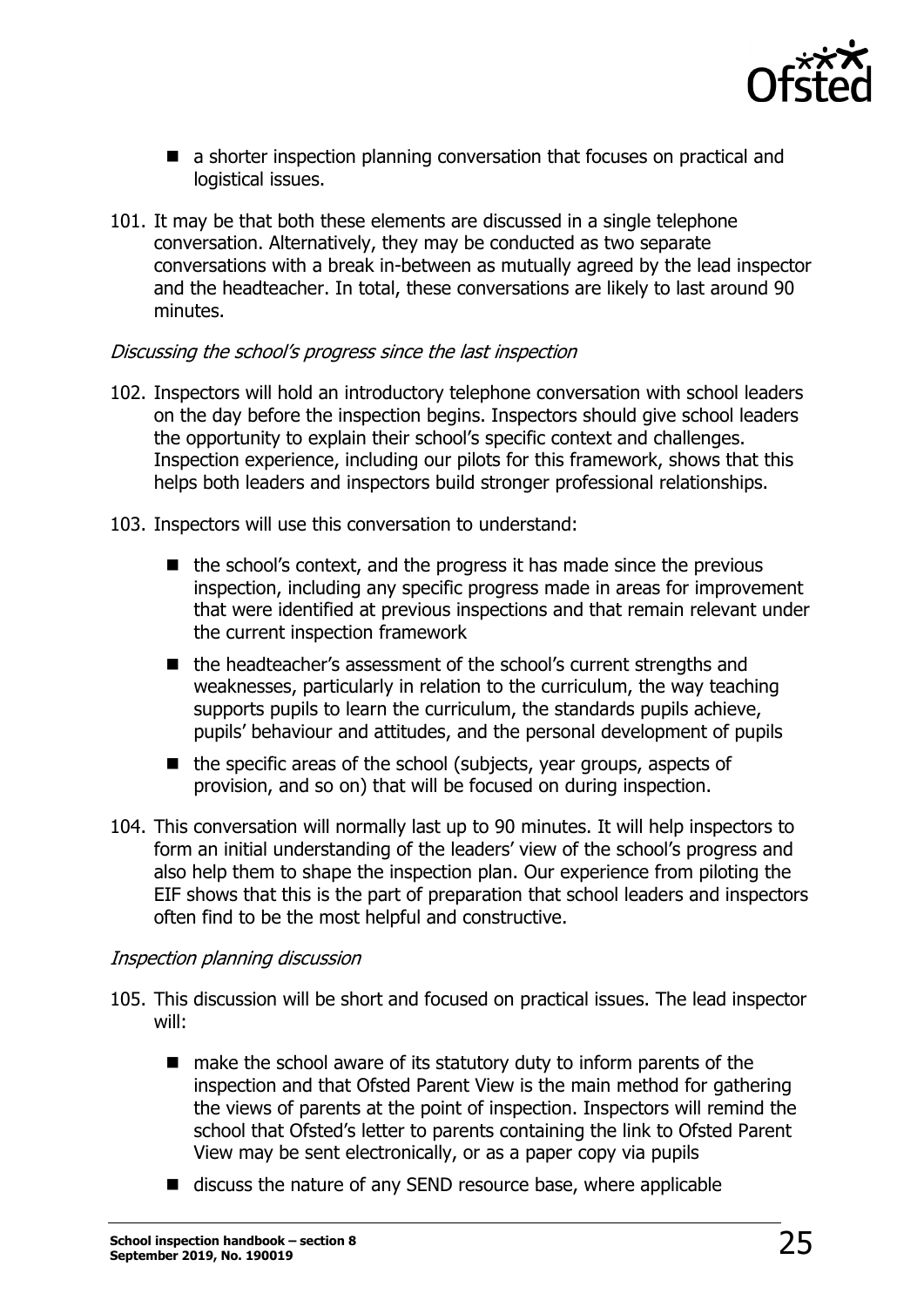

- establish whether the school has any pupils who attend off-site alternative provision, either full time or part time. Inspectors must ask the school about the registration status of any alternative providers that they use. Any provider of alternative provision must be registered as an independent school if it caters full time for five or more pupils of compulsory school age, or one pupil of compulsory school age who is looked after or has an education, health and care (EHC) plan. Where a school uses alternative provision that should be registered but is not, inspectors will carefully consider whether pupils at this provision are effectively safeguarded and may decide to convert the inspection to a section 5 inspection.
- visit alternative providers during the inspection as directed by the relevant Ofsted region. Any alternative provision site that has not yet been inspected should be visited during the inspection
- discuss any off-site units that cater for pupils with behaviour or attendance difficulties, run either by the school or in partnership with other schools
- discuss any nursery provision, before- and/or after-school care or holiday clubs led and managed directly by the school, particularly where these take two- to eight-year-olds $^{28}$  $^{28}$  $^{28}$
- invite the headteacher, curriculum leaders and other leaders to take part in joint visits to lessons and to observe the main inspection team meetings
- $\blacksquare$  make arrangements for meetings with relevant staff
- **P** provide an opportunity for the school to ask any questions or to raise any concerns, for example perceived conflicts of interest.
- 106. The lead inspector will also request the school to provide certain information as early as possible to aid preparation. This will include:
	- $\blacksquare$  the single central record for the school
	- a list of staff and a note of whether any relevant staff are absent
	- a copy of the school timetable
	- whether any teachers cannot be observed for any reason (for example, where they are subject to capability procedures)
	- whether there is anyone working on site who is normally employed elsewhere in the MAT (where relevant)
	- maps and other practical information (see resource bases below)
	- access to the school's Wi-Fi, where it exists, so that inspectors can connect to the internet.

<span id="page-25-0"></span><sup>28</sup> [www.gov.uk/government/publications/factsheet-childcare-registering-school-based-provision](http://www.gov.uk/government/publications/factsheet-childcare-registering-school-based-provision)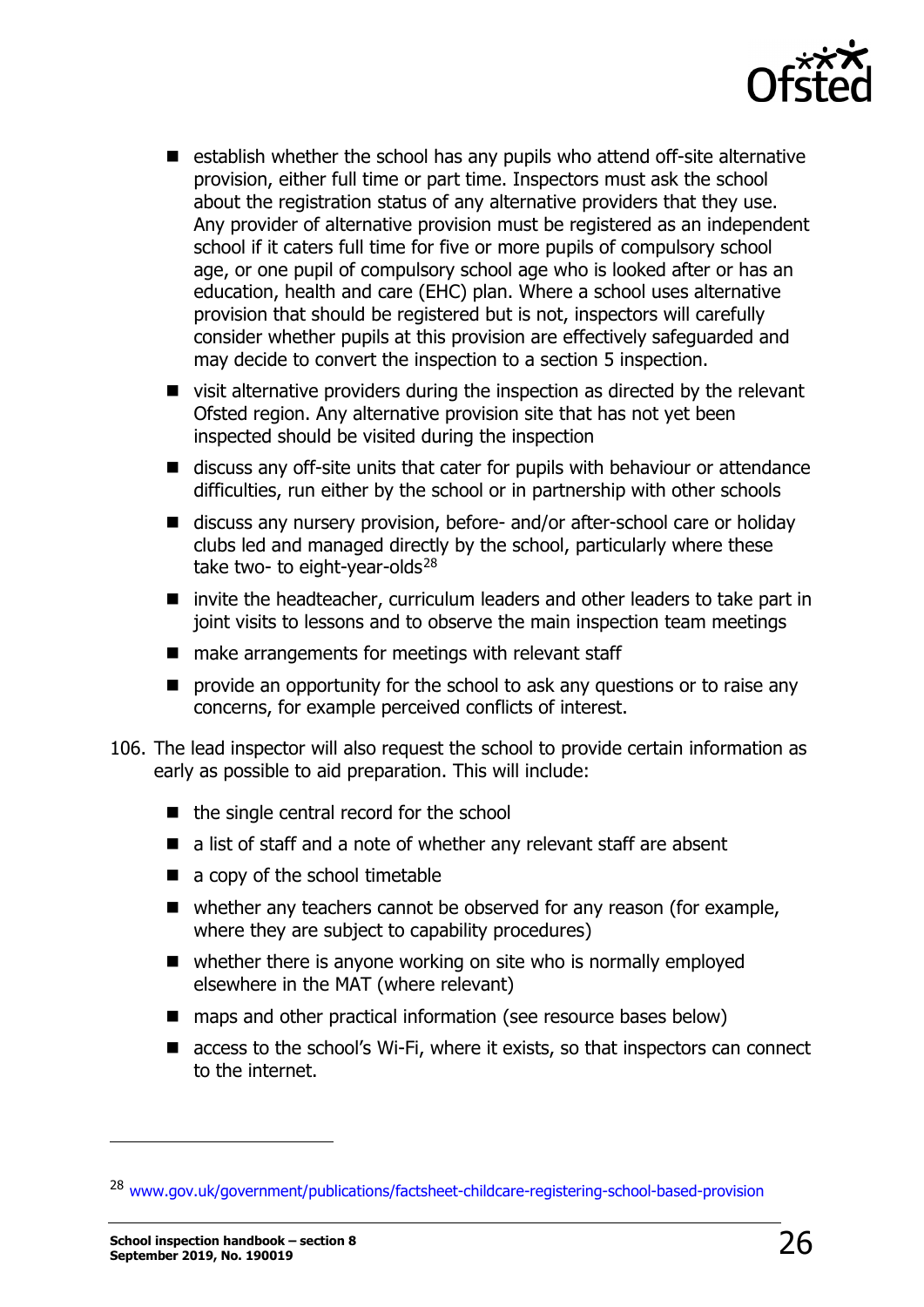

- 107. It is important that inspectors speak to those responsible for leadership and governance during the inspection. Since schools, and especially MATs, operate a wide variety of leadership and governance models, it is essential that inspectors establish who is responsible for leadership and governance. The lead inspector will therefore:
	- **E** establish what the governance structure of the school or academy is,  $29$ with reference to the range of functions delegated to local governing bodies or other committees
	- $\blacksquare$  confirm arrangements for meetings with the school and, where appropriate, MAT executive leaders, as well as representatives of those responsible for the governance of the school and anyone else they think is relevant. The lead inspector should be guided by the school on who they need to meet from a MAT
	- $\blacksquare$  make arrangements for a meeting with the chair of the governing body or, where appropriate, the chair of the board of trustees and as many governors/trustees as possible. Inspectors will also ask the school to invite as many governors/trustees as possible to attend the final feedback meeting
	- $\blacksquare$  request either a face-to-face meeting or a telephone call with a representative from the local authority, diocese, sponsor or other relevant responsible body as appropriate
	- $\blacksquare$  request that a representative from the local authority, diocese, MAT, sponsor or other relevant responsible body is present at the final inspection feedback meeting as appropriate
- 108. If any issues arise, the lead inspector may also need further clarification from the school, for example where information is not available on the school's website.

#### Further inspection preparation carried out by the lead inspector

- 109. In addition to the information requested from the school, inspectors will review and consider the following information:
	- all relevant information held by Ofsted, including:

<span id="page-26-0"></span> $29$  This must be checked with the headteacher as part of the call. Where MATs have delegated responsibility to local governing bodies, this should be set out in a scheme of delegation. Academies should also set out their governance structure in their annual financial statements, which can generally be found through the DfE performance tables' site. Inspectors should clarify where responsibility lies and who they should talk to during the inspection, especially where a school is part of a MAT.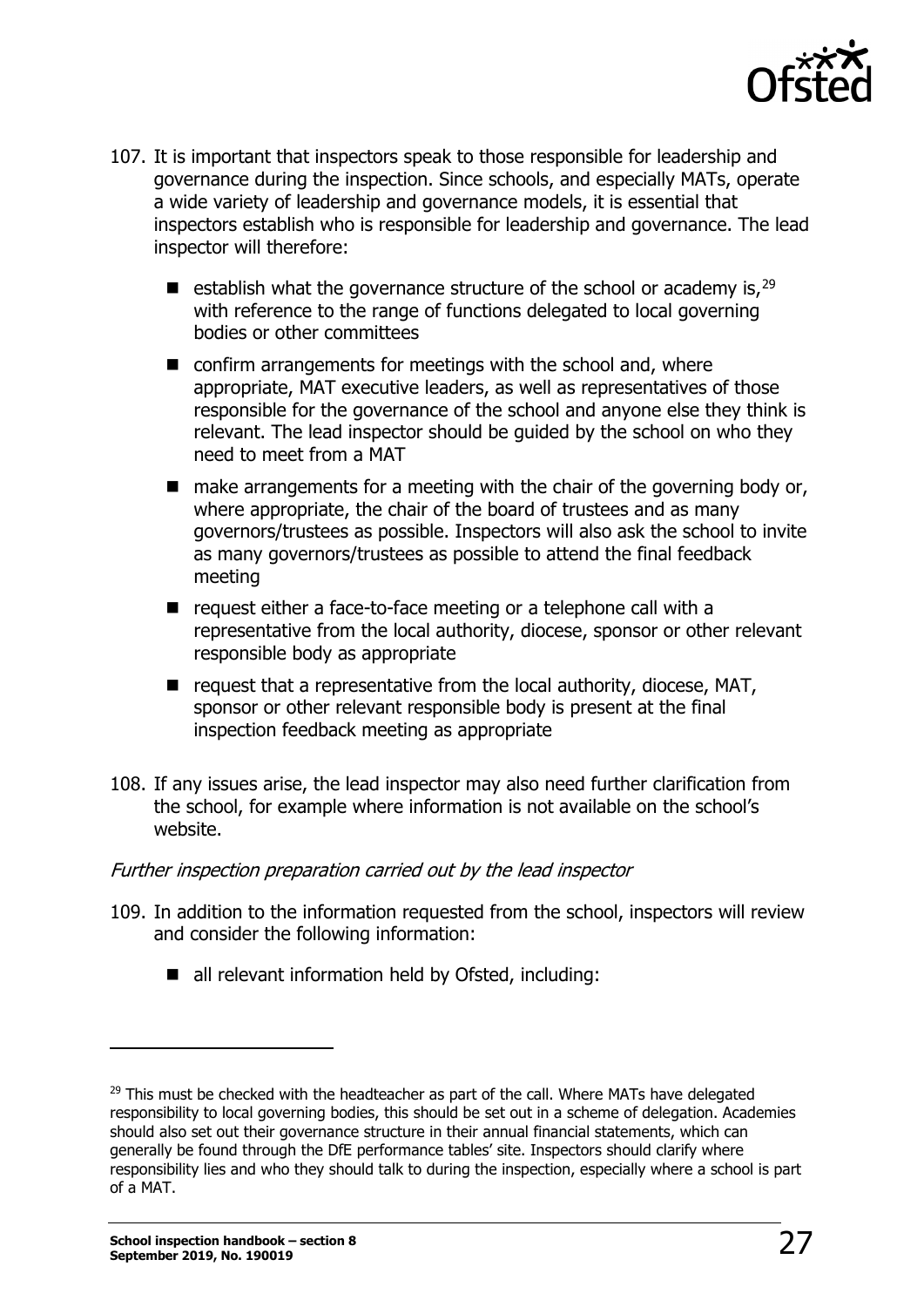

- − data from our inspection data summary report (IDSR)<sup>[30](#page-27-0)</sup>
- − inspection reports on the school
- − any surveys or monitoring letters
- − any complaints made about the school to Ofsted[31](#page-27-1)
- − replies to questionnaires
- − information on our provider information portal,<sup>[32](#page-27-2)</sup> including any warning notices[33](#page-27-3)
- − the most recent inspection report on the relevant local authority's children's services<sup>[34](#page-27-4)</sup>
- − the main findings from the relevant local area's SEND inspection<sup>[35](#page-27-5)</sup>
- $\blacksquare$  relevant publicly available information, such as the school's website<sup>[36](#page-27-6)</sup>
- **I** information published by local authorities, the DfE (including the Education and Skills Funding Agency and regional school commissioners) and the police.

#### **Resource bases**

- 110. If the school has a SEND resource base delegated to it or the local authority maintains direct responsibility for the period when the pupils in the provision are in mainstream classes at the school being inspected, the resource base must be inspected. Inspectors must consider evidence about the resourced provision when making judgements about the school overall.
- 111. During the lead inspector's planning conversation with the school, they will obtain specific information about any resource base, including:

<span id="page-27-0"></span><sup>&</sup>lt;sup>30</sup> Inspection Data Summary Report; www.gov.uk/government/collections/using-ofsteds-inspection-<br>dashboard.

<span id="page-27-1"></span><sup>&</sup>lt;sup>31</sup> Further internal guidance is available to inspectors on obtaining information on complaints in preparation for inspections.

<span id="page-27-2"></span> $32$  The provider information portal (PIP) provides a high-level view for Ofsted inspectors of information about providers that Ofsted inspects and regulates.

<span id="page-27-3"></span><sup>&</sup>lt;sup>33</sup> Warning notices for academies are listed at [www.gov.uk/government/publications/list-of-letters-to](http://www.gov.uk/government/publications/list-of-letters-to-academy-trusts-about-poor-performance)[academy-trusts-about-poor-performance.](http://www.gov.uk/government/publications/list-of-letters-to-academy-trusts-about-poor-performance) Inspectors should also note that they can locate individual warning notices by conducting a search on GOV.UK by typing the name of the academy followed by the words 'warning notice' into the search facility.<br><sup>34</sup> Framework, evaluation criteria and inspector guidance for the inspections of local authority

<span id="page-27-4"></span>children's services, Ofsted, November 2017; www.gov.uk/government/publications/inspecting-local-<br>authority-childrens-services-from-2018.

<span id="page-27-6"></span><span id="page-27-5"></span><sup>&</sup>lt;sup>35</sup> Handbook for inspecting local areas in England under section 20 of the Children Act 2004, Ofsted,<br>April 2016; www.gov.uk/government/publications/local-area-send-inspection-guidance-for-inspectors. <sup>36</sup> Guidance for schools about information required on a maintained school's website is available at [www.gov.uk/guidance/what-maintained-schools-must-publish-online.](http://www.gov.uk/guidance/what-maintained-schools-must-publish-online) Non-statutory guidance for academies and free schools about information on their websites is available at [www.gov.uk/guidance/what-academies-free-schools-and-colleges-should-publish-online.](http://www.gov.uk/guidance/what-academies-free-schools-and-colleges-should-publish-online)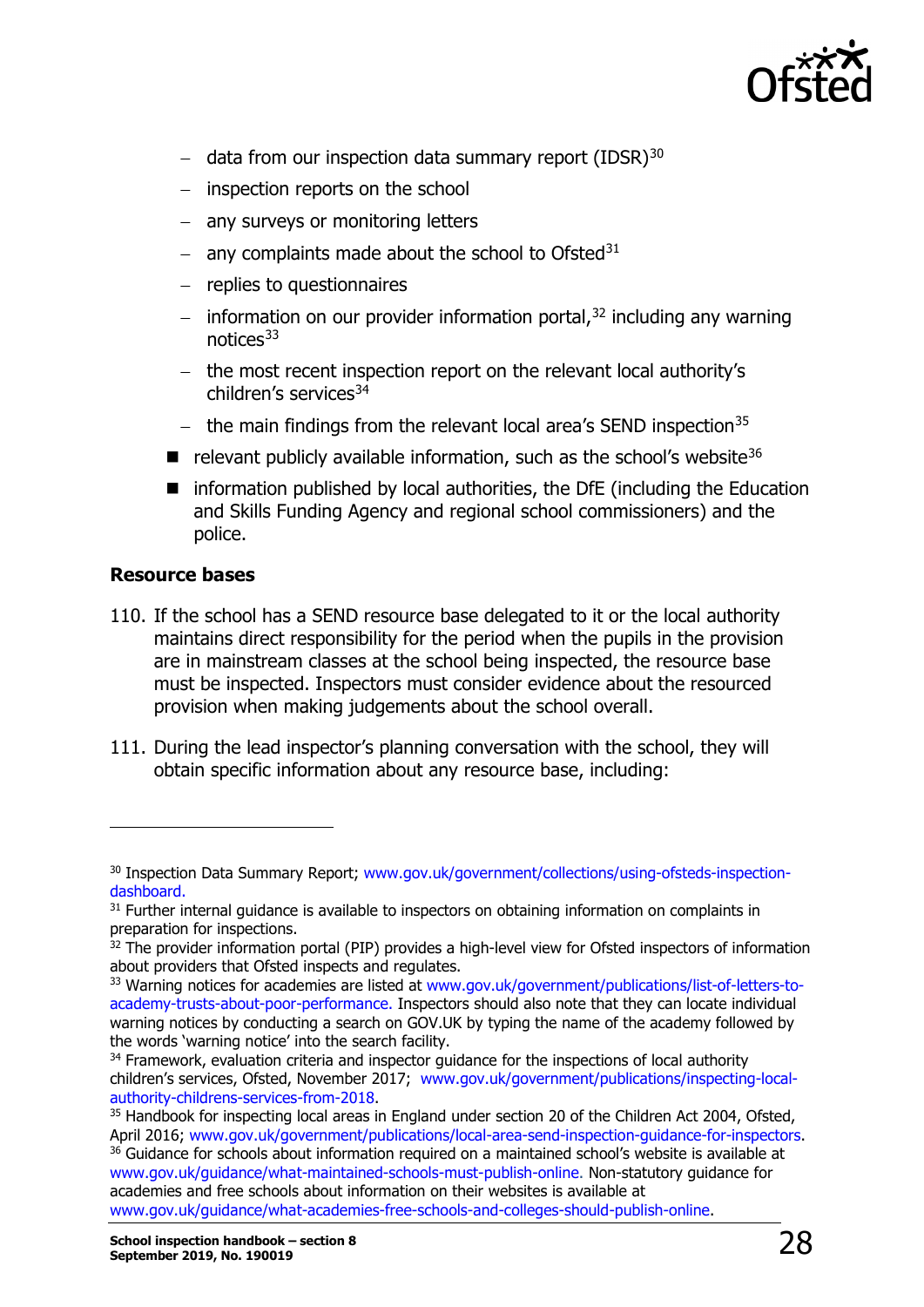

- the number of pupils and the range of the needs of pupils placed in additionally resourced provision, together with pupils' timetables, including when they are taught in mainstream classes (with and without support) and when they receive specialist support in separate resourced provision
- $\blacksquare$  the type(s) of language/communication systems used. If the specialist provision is for deaf pupils, it is important to establish, where British sign language is used, whether a British sign language interpreter will be provided by the school when inspectors are meeting with the pupils. The lead inspector will contact the inspection support administrator as soon as possible if this support is needed. Details will be available in the team room
- staffing arrangements and details of any outreach services provided by the resourced provision.

# <span id="page-28-0"></span>**During the inspection**

#### **Typical inspection day**

- 112. The lead inspector will devise a timetable for the section 8 inspection based on their pre-inspection analysis and conversations with school leaders. This timetable may be adapted as new evidence becomes available or other issues emerge.
- 113. Inspectors **must** always judge whether the school's arrangements for **safeguarding** are effective.
- 114. The section 8 inspection will also focus on evidence of how effectively the school's leaders and managers, including those responsible for governance, are:
	- $\blacksquare$  sustaining a good quality of education for pupils
	- demonstrating capacity to remedy any weaknesses that are not of sufficient concern for the lead inspector to convert the inspection from a section 8 to a section 5 inspection.

#### **Feedback at the end of the section 8 inspection**

- 115. At the end of the section 8 inspection, the lead inspector will provide brief oral feedback that will typically:
	- report the range of evidence gathered
	- **P** provide the school with a judgement about whether it remains good or outstanding (as relevant)
	- $\blacksquare$  report whether safeguarding is effective
	- $\blacksquare$  make clear that the text of the section 8 inspection report will differ from the oral feedback as the feedback is for the school and the report is written for parents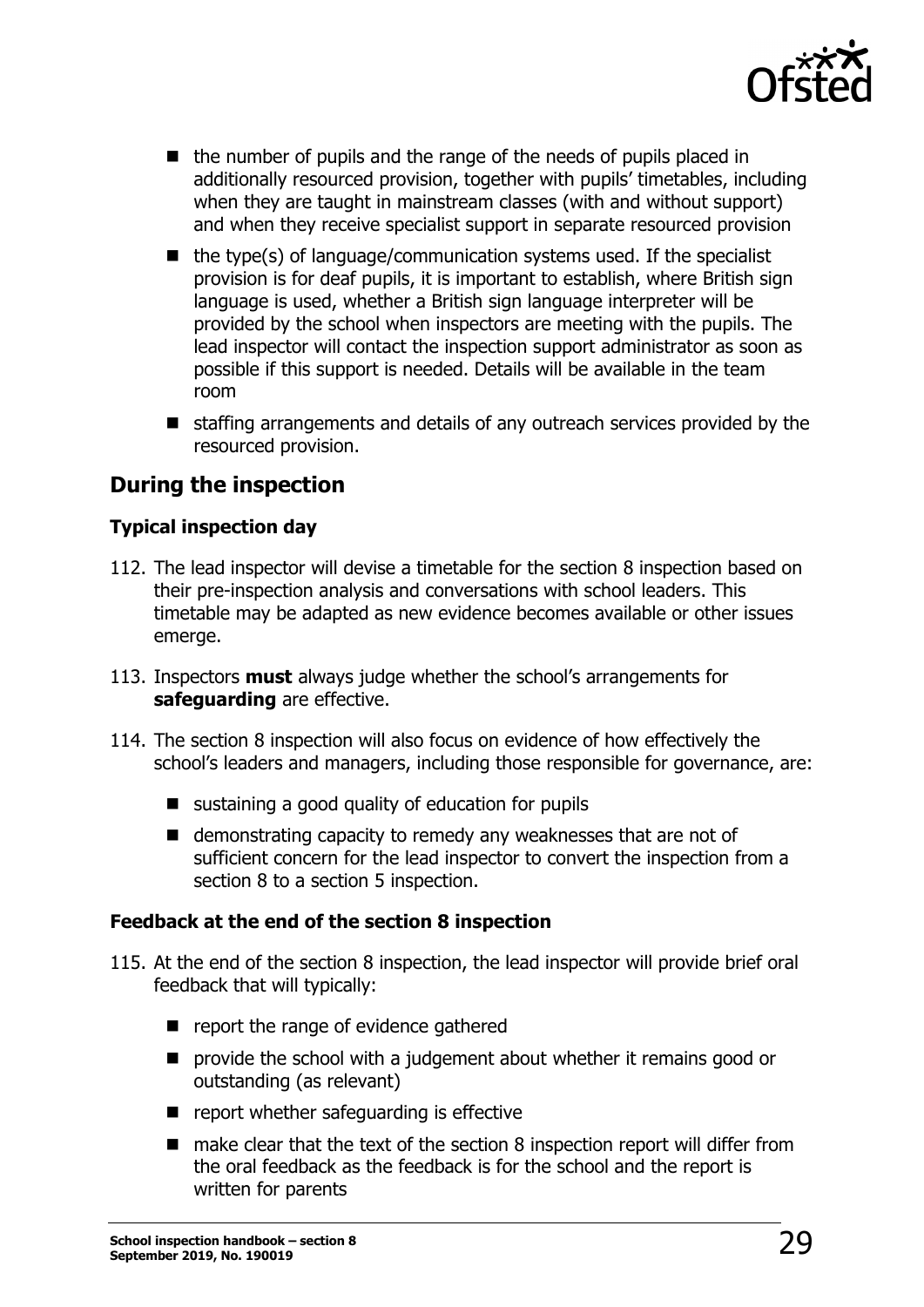

**E** ensure that leaders are clear about the procedures for publishing the report.

# <span id="page-29-0"></span>**After the inspection**

#### **Reporting on the section 8 inspection**

116. The school will receive a report setting out the inspection findings that will be published on the Ofsted website. Schools should inform parents that this report has been published.

# <span id="page-29-1"></span>**Monitoring inspections for schools that require improvement in order to become good or outstanding**

- 117. This section of the handbook sets out Ofsted's approach to challenging and supporting schools that are judged as requires improvement at their last section 5 inspection. The guidance outlines the main activities that may be undertaken by the lead inspector when conducting a monitoring inspection of a school judged as requires improvement until it is re-inspected under section 5 of the Education Act 2005.
- 118. Schools judged as requires improvement will usually be re-inspected under section 5 within 30 months after the publication of the section 5 report. The timing of the re-inspection will be at the discretion of Ofsted's relevant regional director.<sup>[37](#page-29-2)</sup>
- 119. Although not in a formal category of concern, schools judged as requires improvement may be subject to monitoring. This will not normally apply to a school that has been judged as requires improvement for the first time. However, a school that receives two or more successive 'overall effectiveness' judgements of requires improvement will normally be monitored for between 12 and 30 months following publication of the report which resulted in the most recent 'requires improvement' judgement.
- 120. Where a school's most recent 'leadership and management' judgement was good, or where leadership has changed since the last section 5 inspection, the relevant regional director may decide that a school that would otherwise have had a monitoring inspection does not require one. However, these decisions will be by exception, having taken account of all relevant information about the current position in the school.
- 121. Where, following a monitoring inspection, the lead inspector considers that a school is ready for re-inspection because it has made good progress, they may

<span id="page-29-2"></span><sup>&</sup>lt;sup>37</sup> Headteachers of schools judged to require improvement who may have concerns about the scheduling of their school's next section 5 inspection may write to the relevant Ofsted regional director to set out the context of their school's present position.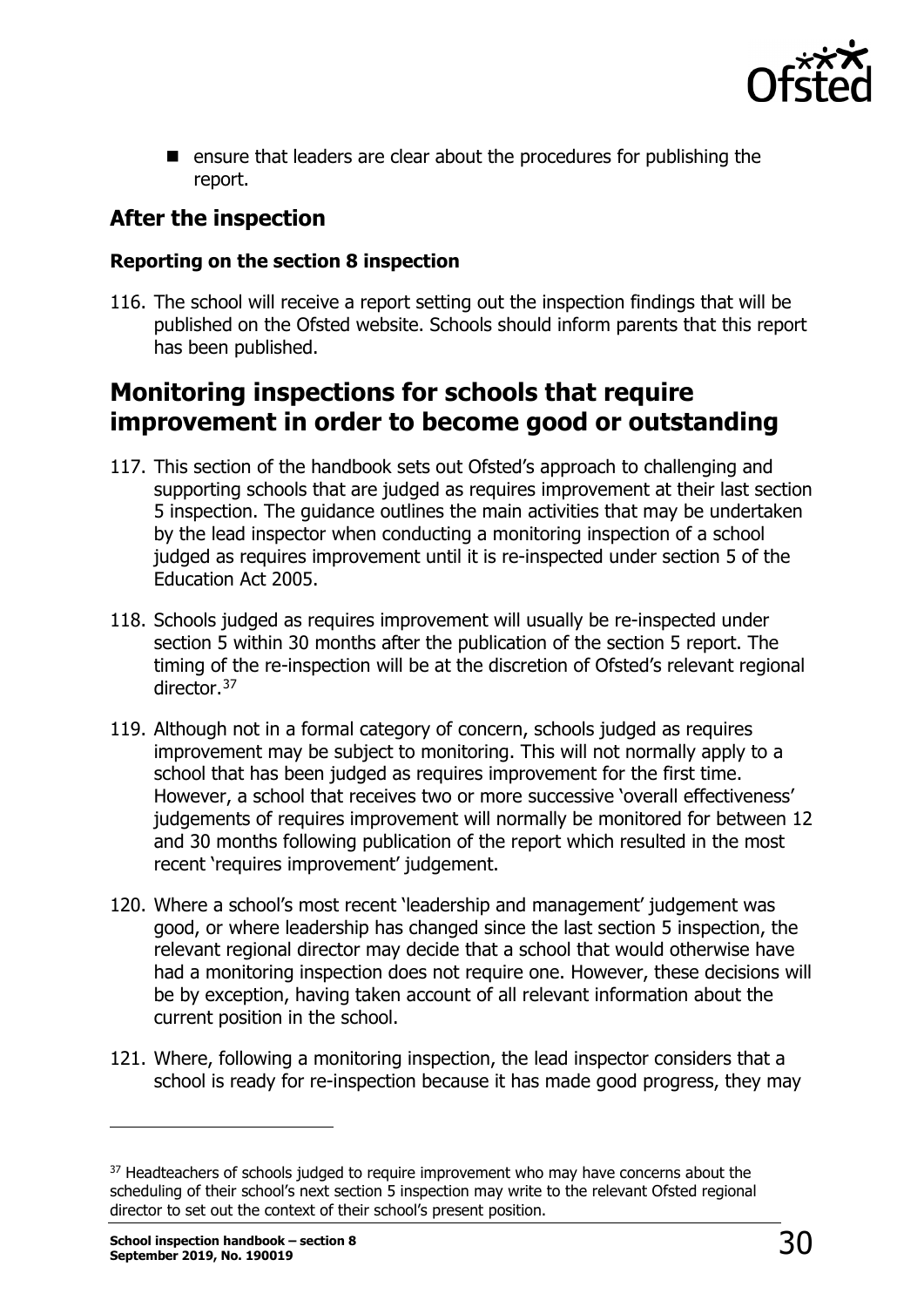

recommend that the next section 5 inspection is brought forward. Conversely, when the lead inspector feels that the school would benefit from further time to improve to a judgement of good, they may recommend that the school is reinspected later in the 30-month inspection window.

122. If, at the section 5 re-inspection, the school has not demonstrated that it has improved to good, the lead inspector will need to consider whether the school continues to require improvement or whether it is inadequate. If the school has demonstrated improvement in some areas and there is a general upward trend, but key aspects of performance remain less than good, the school may be judged as requires improvement again, in which case there may be monitoring before another section 5 inspection takes place, which would normally be within 30 months after the publication of the previous section 5 report. These considerations will be made at each section 5 re-inspection of a school that was previously judged as requires improvement.

### <span id="page-30-0"></span>**Before the inspection**

#### **Staffing**

- 123. An HMI will normally carry out the monitoring inspection, which lasts one day. On occasion, an OI may lead the monitoring inspection.
- 124. Where a school that requires improvement has residential or boarding provision, the lead inspector should inform the Senior HMI for social care in the relevant region.[38](#page-30-1)

#### **Planning the first monitoring inspection**

- 125. Schools judged to require improvement are not required to prepare a separate action plan, but are expected to amend their existing plans to address the areas for improvement identified at the section 5 inspection.
- 126. The lead inspector will prepare for the monitoring inspection by reviewing the inspection history and other relevant information in order to build a picture of what has been happening to the school over time. This includes:
	- the previous section 5 inspection reports, paying particular attention to the areas recommended for further improvement
	- any performance information published since the section 5 inspection
	- $\blacksquare$  information from Ofsted Parent View<sup>39</sup>

<span id="page-30-1"></span><sup>&</sup>lt;sup>38</sup> Further guidance for education and social care inspectors on conducting integrated monitoring inspections is available at www.gov.uk/government/collections/ofsted-inspections-of-boarding-and-<br>residential-provision-in-schools. <sup>39</sup> [www.parentview.ofsted.gov.uk.](http://www.parentview.ofsted.gov.uk/)

<span id="page-30-2"></span>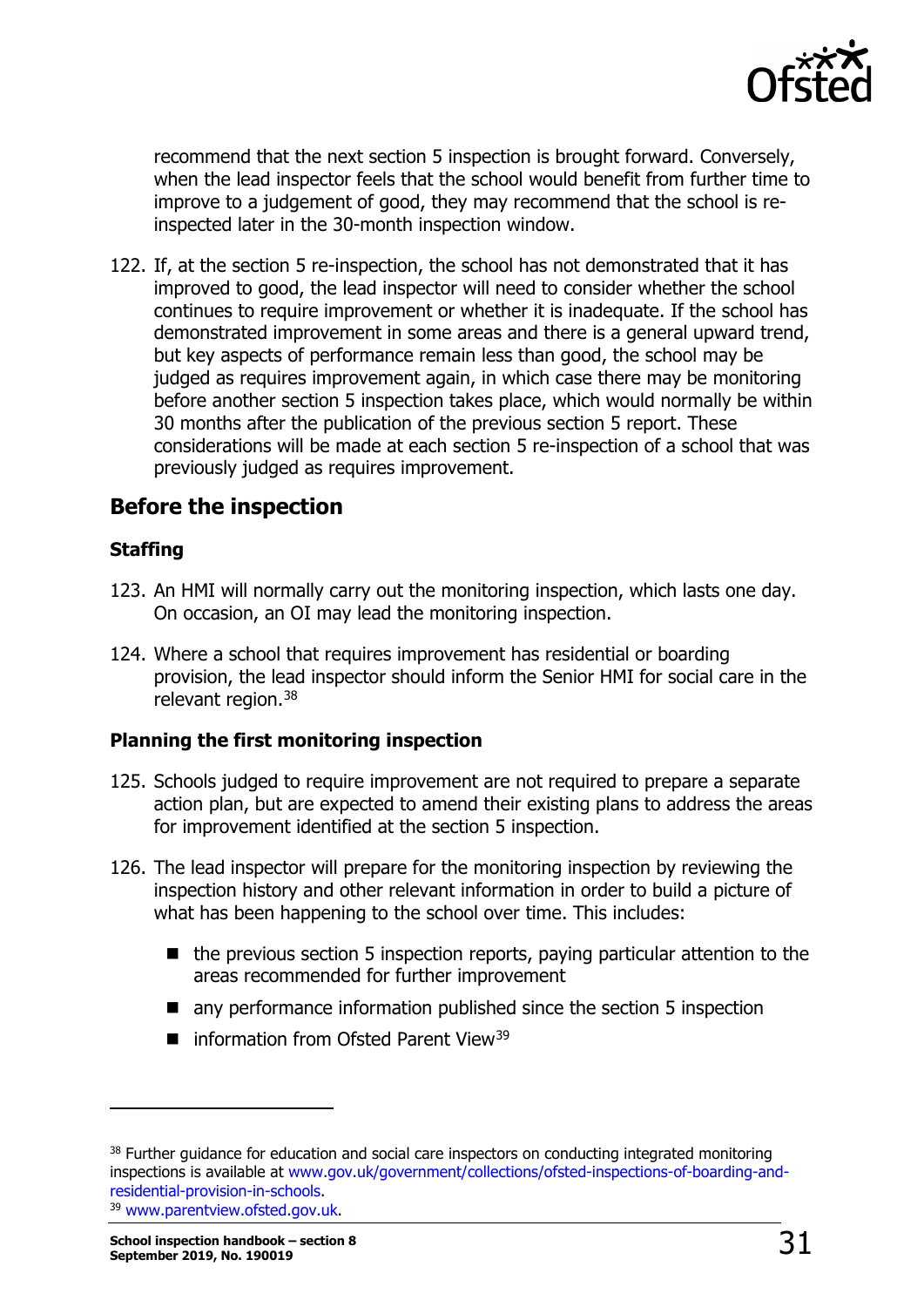

- the school's self-evaluation or brief summary, as appropriate. This should include any specific information about curriculum and governance.
- 127. During the monitoring inspection, the lead inspector will seek to identify the barriers that appear to be preventing the school from progressing to good. The lead inspector will decide where to focus inspection activities in order to gather evidence about how quickly and effectively leaders, managers and those responsible for governance are tackling the key areas for improvement identified at the most recent section 5 inspection. Evidence will also be gathered to assess and report on progress made over time since the school was first judged to require improvement and the inspection will report on any barriers that are preventing the school becoming good.

#### **Notification**

- 128. The lead inspector will telephone the school up to two days in advance of the monitoring inspection.<sup>[40](#page-31-0)</sup> If the headteacher is unavailable, the lead inspector should ask to speak to the next most senior member of staff and explain the arrangements for the monitoring inspection.
- 129. This notification period is designed to ensure that those responsible for governance and representatives of the local authority or other appropriate authority are available when the monitoring inspection takes place. In academies that are part of a MAT, the lead inspector should also arrange to speak to the CEO/their delegate or equivalent during the inspection where these roles are part of the structure. $41$
- 130. The lead inspector should seek to ensure that the headteacher will be present on the day of the inspection. Once the inspection has been confirmed, the lead inspector will inform the inspection support team at Ofsted, who will send formal notification to the school by email.
- 131. During the initial telephone call with the school, the lead inspector will:
	- confirm the date of the inspection
	- $\blacksquare$  explain the purpose of the monitoring inspection
	- confirm that the school will inform the governing body and the local authority/proprietor/trust (as relevant) and that the lead inspector will wish to speak to them during the inspection $42$

<span id="page-31-0"></span> $40$  For the second and any subsequent monitoring inspection, HMI will normally inform the school the day before the visit.

<span id="page-31-1"></span><sup>&</sup>lt;sup>41</sup> In larger MATs that have regional accountability structures, it may be appropriate to speak to other relevant intermediate leaders or managers in the delegated structure.

<span id="page-31-2"></span> $42$  The lead inspector may need to explain to the governing board and the local authority/the proprietor/the trust that the monitoring inspection is being carried out under section 8 of the Education Act 2005.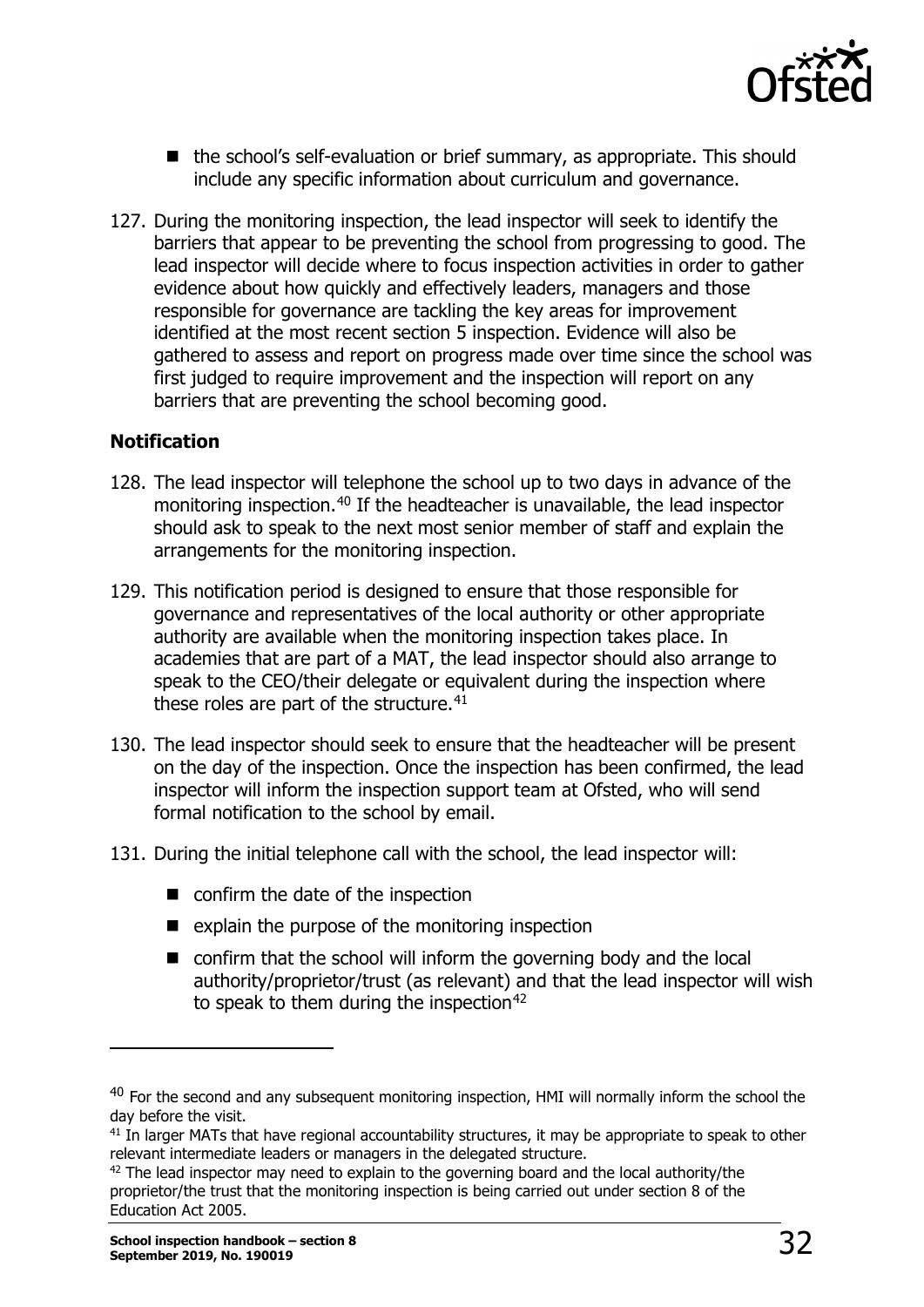

**P** provide the opportunity to discuss any specific issues that the lead inspector should be made aware of before arriving to start the monitoring inspection the next day.

# <span id="page-32-0"></span>**During the inspection**

#### **Focus of the monitoring inspection**

132. The monitoring inspection will focus on:

- examining with school leaders and those responsible for governance whether the fundamental actions needed to improve the school are being taken quickly and robustly. Pupils are unlikely to be served well by a school that has focused on peripheral matters or only on planning, rather than directly on the core issues that need tackling
- examining whether school leaders and those responsible for governance are taking action to ensure that pupils receive a good quality of education, and particularly whether they are building or adopting an effective curriculum
- considering the impact of the support provided to the school, including any support and challenge provided by any external partners on school improvement
- $\blacksquare$  identifying with the school any barriers to progress towards becoming a good or outstanding school
- $\blacksquare$  reviewing the impact of any support to the school on its improvement
- determining the extent of progress that has been made over time since the school was first judged to require improvement
- where applicable, recommending whether or not the school is ready for a section 5 re-inspection.

#### **Monitoring inspection activities**

- 133. During the telephone call with the school, the lead inspector will discuss the inspection activities needed to gather evidence of the impact of leaders', managers' and governors' actions since the last section 5 inspection, as well as the progress that has been made since that inspection, and over time.
- 134. While the lead inspector will consider the progress made in implementing the school's action plan and the impact of leaders', managers' and governors' actions, lead inspectors are **not** visiting simply to evaluate action plans, but to challenge and support the school. Through inspection activities, the lead inspector will gather evidence about the pace of improvement and ensure that leaders, managers and governors are making the necessary improvements swiftly and sustainably.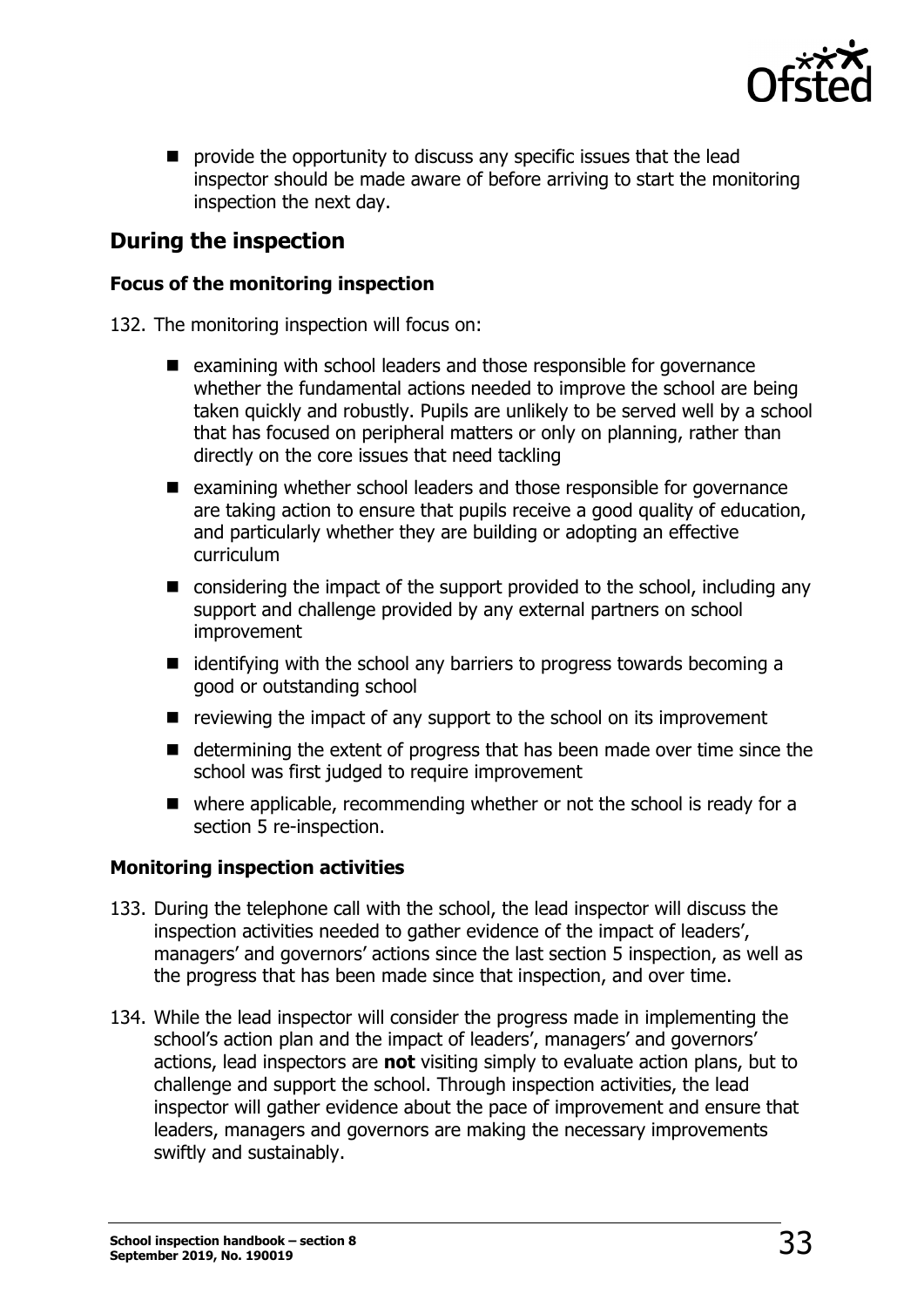

- 135. It is likely that one or more of the areas for improvement identified at the previous section 5 inspection will be for the school to address specific areas of curriculum weakness. In evaluating the progress that the school is making to address these areas for improvement, inspectors will take account of the 'quality of education' section of the 'school inspection handbook'. Inspectors will also draw on the inspection methodology set out in that handbook in order to support them to form a picture of this area.
- 136. During the monitoring inspection, the lead inspector will:
	- $\blacksquare$  meet the headteacher and other senior leaders (including, where appropriate, the CEO of the MAT/their delegate or equivalent) to establish a purposeful and productive working relationship and focus on discussing the actions taken so far to tackle issues from the section 5 inspection
	- $\blacksquare$  hold meetings with representatives of the local authority/proprietor/trust, the chair and members of the governing board, or, where appropriate, the chair of the board of trustees, to establish what action is being taken
	- $\blacksquare$  gather any other evidence needed. This may include discussions with staff and pupils, reviewing minutes of governing body meetings, observing learning and pupils' behaviour, and talking to pupils about their work and their progress
	- consider views expressed on Ofsted Parent View. Where possible, inspectors will talk to parents about their views about the school
	- $\blacksquare$  discuss with the headteacher the next steps
	- $\blacksquare$  plan time to reflect on and summarise the evidence, draft the monitoring report and consider what, if any, further challenge or support is required.

#### **Arriving at final judgements**

- 137. At the end of the monitoring inspection, the lead inspector will make a single overarching judgement stating:
	- 'senior leaders and governors/the responsible authority/the proprietor/the trust are/is taking effective action to tackle the areas requiring improvement identified at the last section 5 inspection in order to become a good school'

or

■ 'senior leaders and governors/the responsible authority/the proprietor/the trust are/is not taking effective action to tackle the areas requiring improvement identified at the last section 5 inspection in order to become a good school.'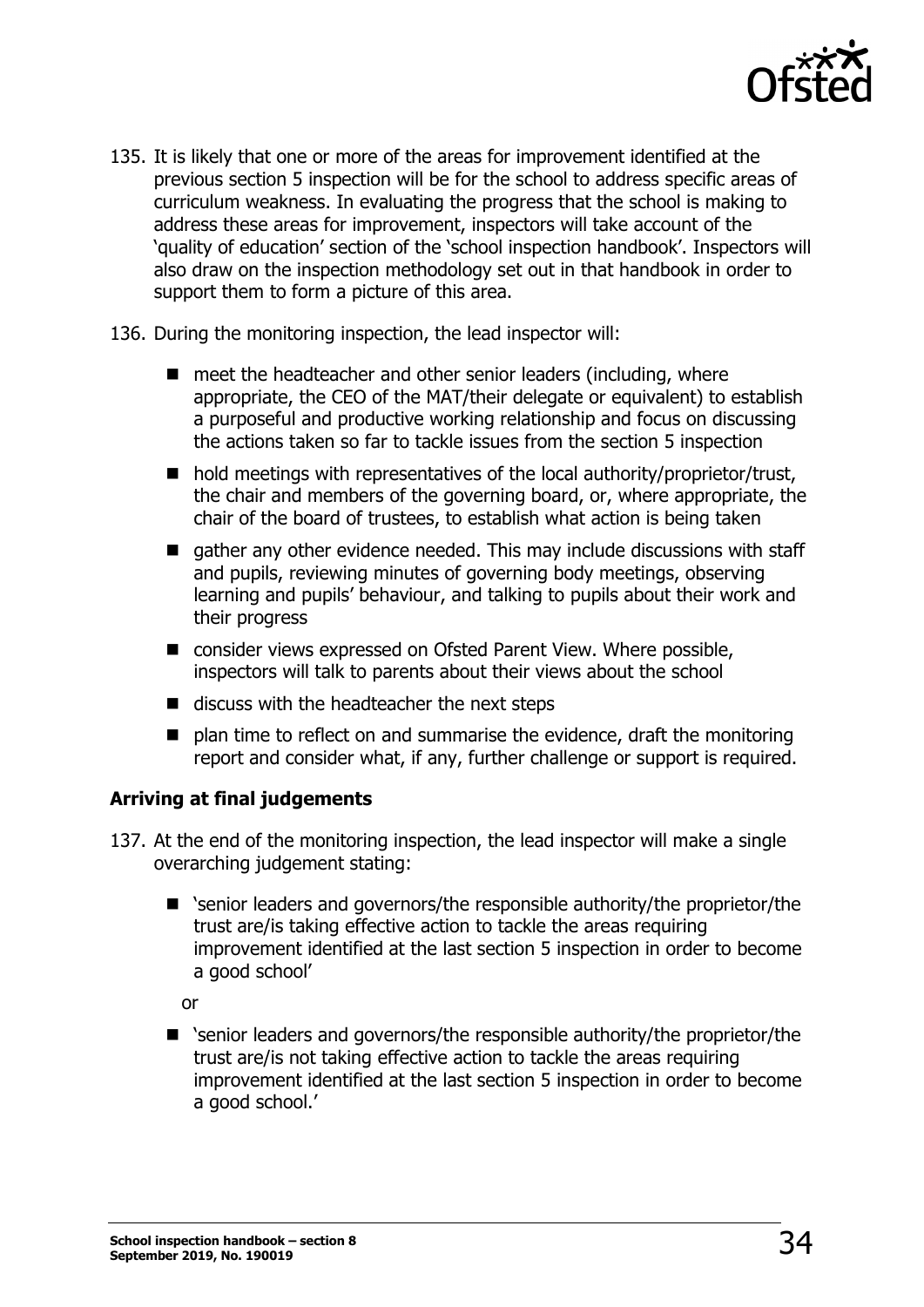

# <span id="page-34-0"></span>**At the end of the inspection**

#### **Final feedback**

- 138. The lead inspector will hold a feedback meeting with key stakeholders, including as many governor representatives as possible, at the end of the monitoring inspection. If there are serious concerns about the lack of urgency in tackling weakness at the school, the lead inspector will expect to speak to the governing board/board of trustees, or as many governors/trustees as possible. If needed, they will arrange to do this after the inspection. The lead inspector should also invite the CEO/their delegate or equivalent of a MAT to the final feedback meeting.
- 139. Where the lead inspector has concerns about the school, the effectiveness of leadership and/or governance or the lack of urgency with which weaknesses are being tackled, they will share the concerns with the school and make specific recommendations for more urgent action or intervention.
- 140. If a monitoring inspection identifies serious concerns about aspects of the school's performance that were not identified in the previous section 5 inspection or in any earlier monitoring visits, these will be reported to us and may lead to the next section 5 inspection being brought forward.
- 141. In exceptional circumstances, where the concerns are such that the school requires immediate inspection under section 5, the section 8 inspection may be deemed a section 5 inspection.<sup>[43](#page-34-1)</sup> Where this is the case, all the judgements required by the evaluation schedule will be made and a section 5 inspection report will be produced. Where necessary, more inspectors may be deployed to complete the inspection.

#### **Reporting on the monitoring inspection**

- 142. The monitoring report letter which is written at the end of the monitoring inspection will include:
	- $\blacksquare$  the date of the inspection
	- a summary of the type of evidence gathered during the inspection and the context of the school
	- $\blacksquare$  the judgement on whether the areas for improvement identified at the section 5 inspection are being tackled effectively
	- the relevance, speed and impact of the work being carried out to improve the school since the last section 5 inspection, with particular reference to the inspection findings and including, in all cases, the improvement of

<span id="page-34-1"></span> $43$  A section 8 inspection may be treated as if it were an inspection under section 5, using Her Majesty's Chief Inspector's discretionary power under section 9 of the Education Act 2005: [www.legislation.gov.uk/ukpga/2005/18/section/9.](http://www.legislation.gov.uk/ukpga/2005/18/section/9)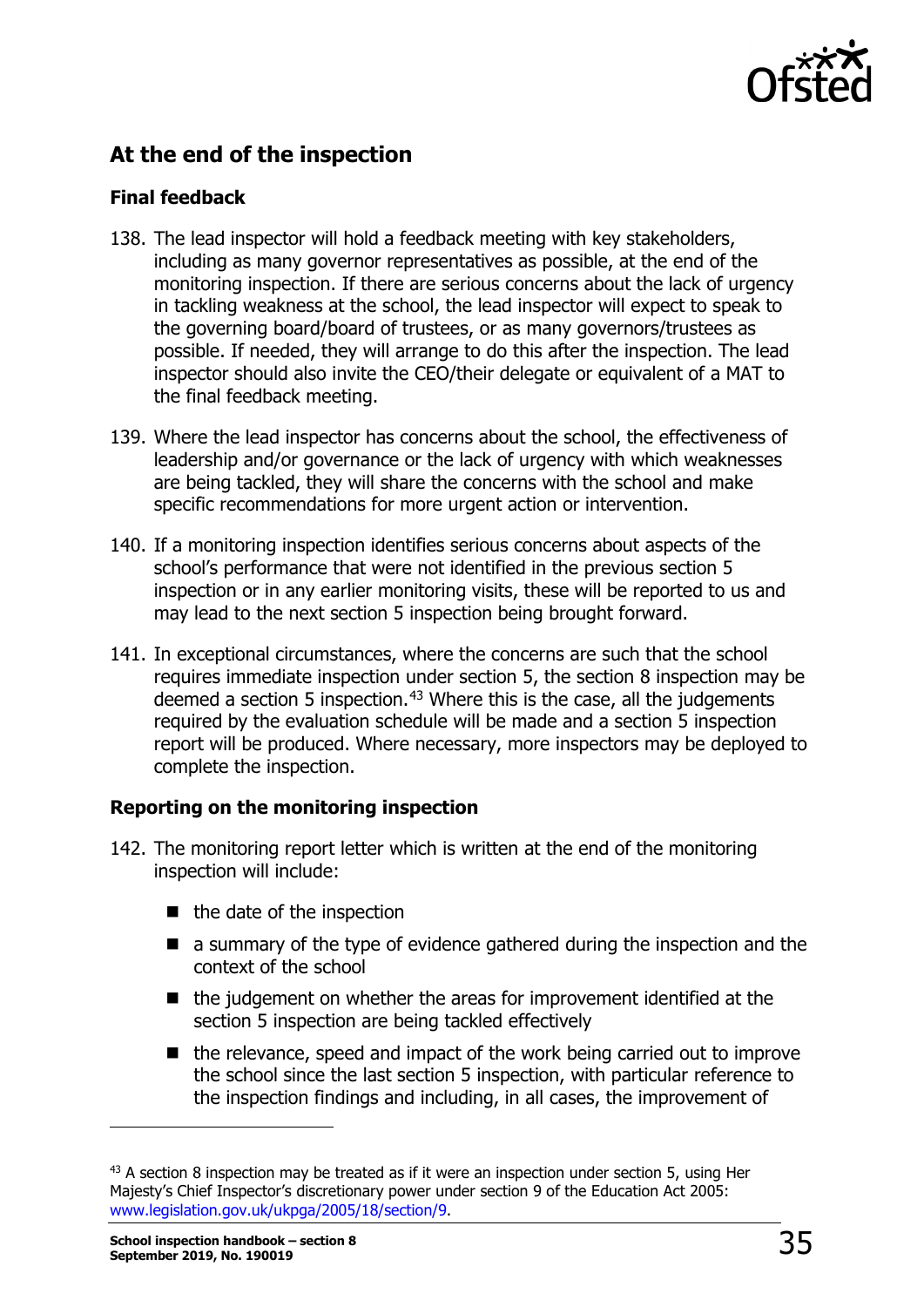

teaching and learning and the effectiveness of school leadership, management and governance

- $\blacksquare$  a judgement on the effectiveness of the action taken and the progress made by the school over time towards becoming good
- $\blacksquare$  the suitability of the school's plans to tackle the areas requiring improvement that were identified at the recent inspection and any recommendations from a previous monitoring inspection
- an evaluation of whether school leaders and those responsible for governance are taking effective action to ensure that pupils receive a good quality of education, and particularly whether they are building or adopting an effective curriculum
- any additional priorities for improvement arising from the monitoring inspection.

# <span id="page-35-0"></span>**Monitoring inspections for schools judged inadequate**

- 143. Schools that are judged inadequate fall into one of two categories, both of which are formally defined in legislation as categories of concern:<sup>[44](#page-35-1)</sup>
	- special measures

or

- serious weaknesses (defined in law as 'requires significant improvement').
- 144. A school requires **special measures** if it is failing to give its pupils an acceptable standard of education, and the persons responsible for leading, managing or governing are not demonstrating the capacity to secure the necessary improvement in the school.<sup>[45](#page-35-2)</sup> If inspectors consider that the evidence shows that the overall effectiveness of the school is inadequate, they must conclude that the school is failing to give an acceptable standard of education. Inspectors must then consider whether leaders, managers and governors are failing to demonstrate the capacity to improve the school. If so, then the school requires special measures.
- 145. If inspectors consider that the evidence shows that the overall effectiveness of the school is inadequate, but consider that leaders, managers and governors demonstrate the capacity to improve the school, the school will instead be judged to have **serious weaknesses**. A school with serious weaknesses will have one or more of the key judgements graded inadequate (grade

<span id="page-35-2"></span><span id="page-35-1"></span><sup>&</sup>lt;sup>44</sup> Education Act 2005, section 44; [www.legislation.gov.uk/ukpga/2005/18/section/44.](http://www.legislation.gov.uk/ukpga/2005/18/section/44)<br><sup>45</sup> As set out under section 44 of the Education Act 2005.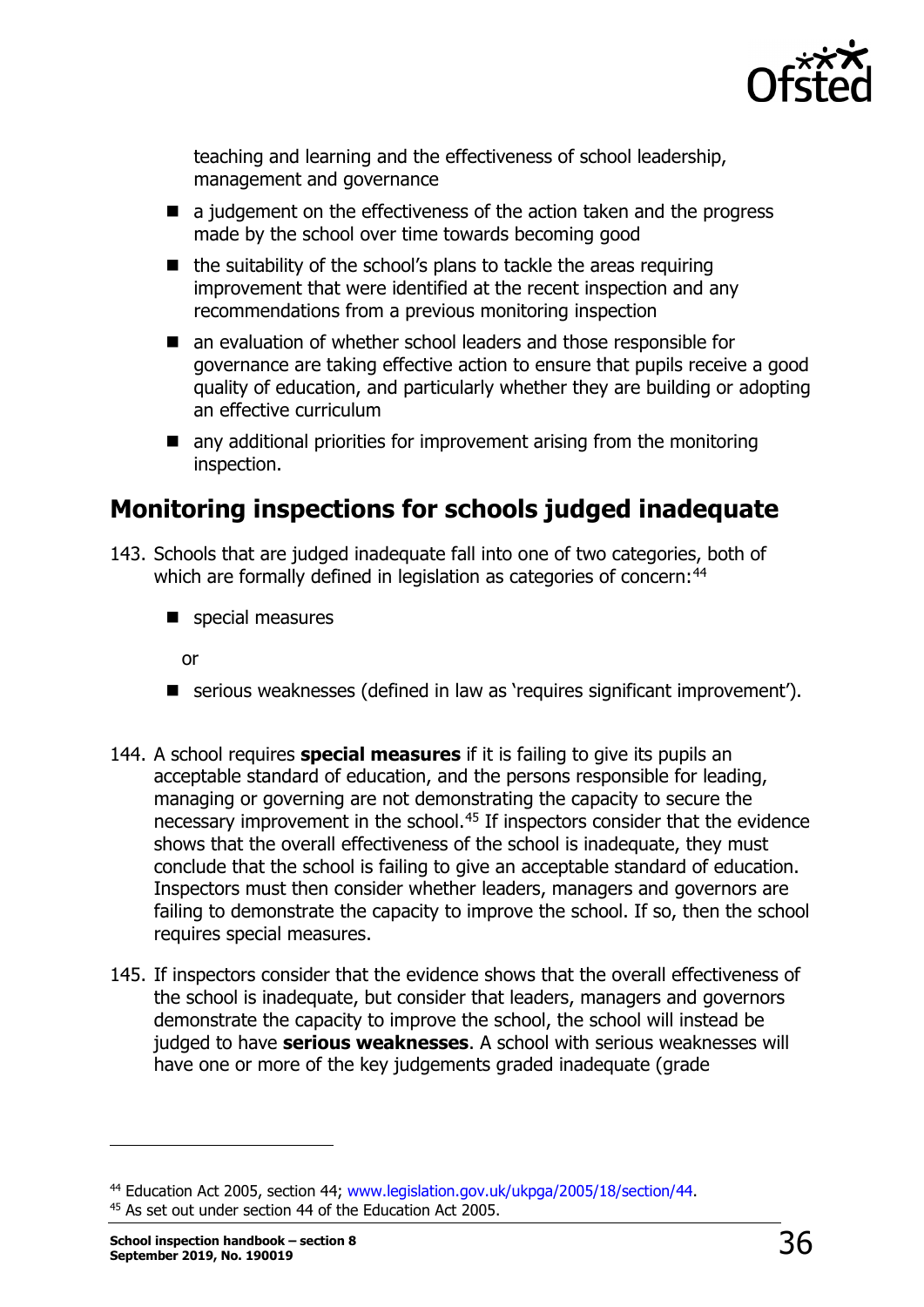

4) and/or have important weaknesses in the provision for pupils' spiritual, moral, social and cultural development.

- 146. Maintained schools and PRUs that are judged to be causing concern will be subject to an academy order. The Secretary of State has a duty to make an academy order for all maintained schools judged to have serious weaknesses ('requiring significant improvement') and those that require special measures. This includes maintained special schools, but excludes maintained nursery schools and non-maintained special schools. For academies that are causing concern, the Secretary of State has a power to terminate the funding agreement, and the academy may become part of a trust or be 'rebrokered' to another trust.
- 147. Maintained schools or PRUs that have been issued with an academy order and academies that are being brokered or 'rebrokered' to new sponsors following termination of their funding agreements will normally receive monitoring inspections if they have not been brokered or 'rebrokered' after nine months.
- 148. Whether they become a new academy or are brokered or 'rebrokered', these schools will become new sponsored academies and will subsequently be inspected as new schools within three years of operation and normally in the third year. However, in exceptional circumstances, schools that become new academies or are 'rebrokered' may receive a section 8 inspection before their next section 5 inspection.
- 149. Academies judged to have serious weaknesses and which are not brokered or 'rebrokered' will be subject to monitoring by us. They will normally be reinspected within 30 months of the publication of the inspection report in which they were judged to have serious weaknesses.
- 150. Academies judged to require special measures, and which are not 'rebrokered', will be subject to monitoring by us. The timing of the next section 5 inspection will be determined by the academy's rate of improvement. However, it will normally take place within 30 months of the publication of the inspection report that judged it to require special measures.
- 151. Maintained nursery schools and non-maintained special schools judged inadequate are not subject to academy orders and will be monitored by Ofsted as set out in this section of the handbook.

# **Appointment of newly qualified teachers (NQTs)**

- 152. With regard to the appointment of NQTs in maintained schools and PRUs, regulations governing the induction of teachers provide that induction may not be served in a school that has been judged to require special measures, unless HMCI has given permission in writing.
- 153. Where the lead inspector at the latest section 5 inspection has informed a maintained school that it may not appoint NQTs, and no monitoring inspections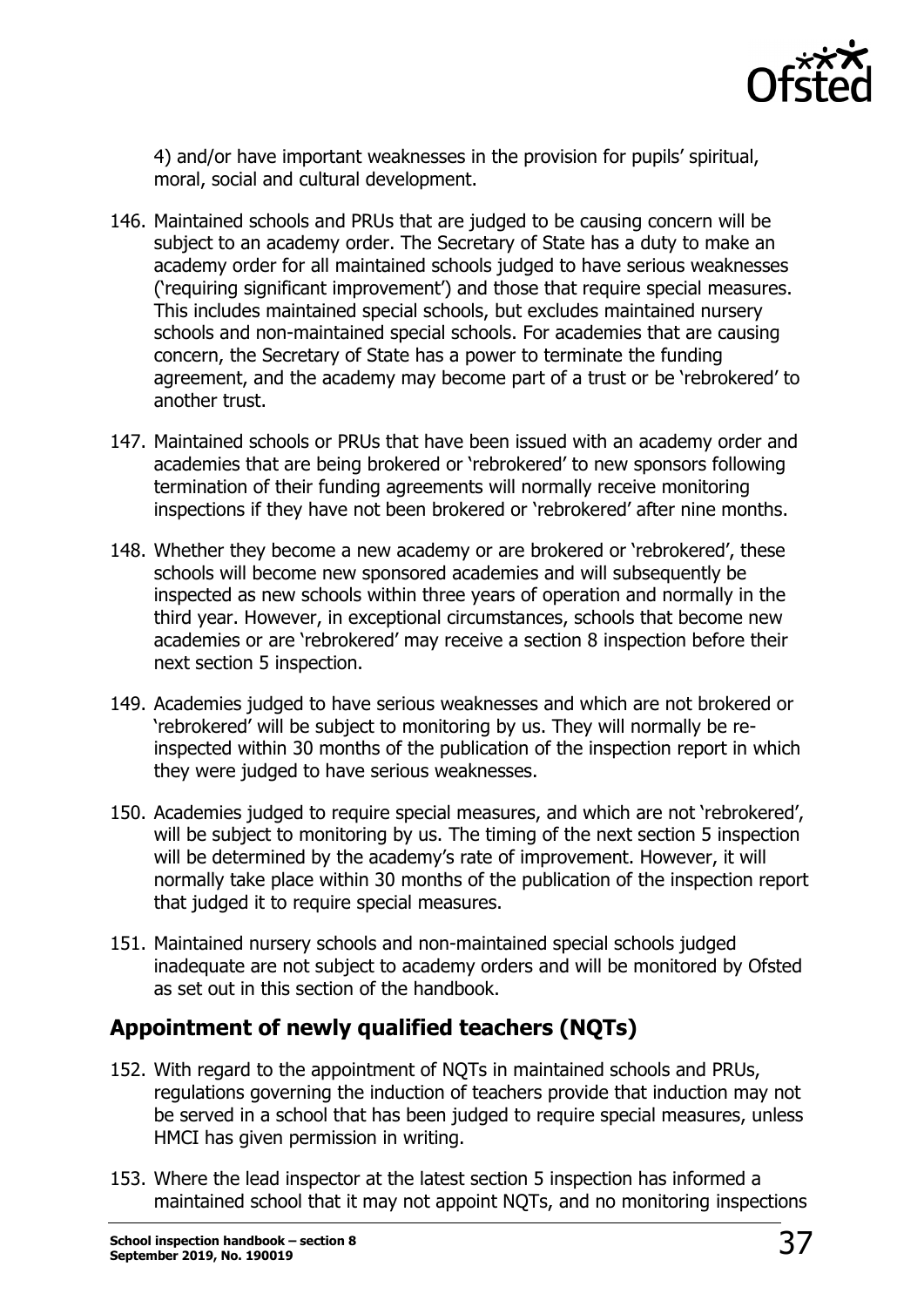

are taking place, the school must seek approval in writing from the relevant Ofsted regional director if it later wishes to appoint NQTs, stating the reasons for the request. The restriction on the appointment of NQTs does not extend to trainee teachers on employment-based training programmes.

### **Exceptions to routine monitoring of inadequate schools**

- 154. Maintained schools or PRUs that have been issued with an academy order and academies that are being 'rebrokered' to new sponsors following termination of their funding agreements will not normally receive monitoring inspections.
- 155. There is still a requirement for the local authority, proprietor or trust to prepare a statement of action, even though these schools will become new sponsored academies once the new funding agreements are in place. However, with the exception of any safeguarding concerns, which the statement of action must address, the purpose of the statement should be to set out how the relevant local authority and the school will facilitate the transition to the new academy.
- 156. In the case of schools where serious safeguarding concerns have been identified, it is essential that early action is taken to ensure that pupils are safe. Ofsted may, in some cases, conduct a section 8 inspection within three to six months after the publication of the section 5 report to ensure that the actions relating to safeguarding that were specified in the statement of action have been implemented. These inspections will not include checks on the extent to which the school and the relevant authority is supporting the transition to sponsored academy status.
- 157. Once an inadequate maintained school or PRU has become a sponsored academy, or an inadequate academy has been moved to a new sponsor with a new funding agreement, it will be inspected as a new school, with its first inspection being a section 5 inspection. This will usually take place during the third year of operation. $46$  If there is a delay in any school judged inadequate becoming a sponsored academy or being 'rebrokered' to be sponsored by a new trust, Ofsted may initiate monitoring of the school to check on what progress has been made in tackling the areas for improvement.

# <span id="page-37-0"></span>**Notification**

ł

158. The lead inspector will telephone the school up to two days in advance of the monitoring inspection. If the headteacher is unavailable, the lead inspector should ask to speak to the next most senior member of staff and explain the arrangements for the monitoring inspection.

<span id="page-37-1"></span><sup>46</sup> The policy statement about the inspection of new schools can be found here: [www.gov.uk/government/publications/how-ofsted-will-inspect-academy-schools-including-free](https://www.gov.uk/government/publications/how-ofsted-will-inspect-academy-schools-including-free-schools)[schools.](https://www.gov.uk/government/publications/how-ofsted-will-inspect-academy-schools-including-free-schools)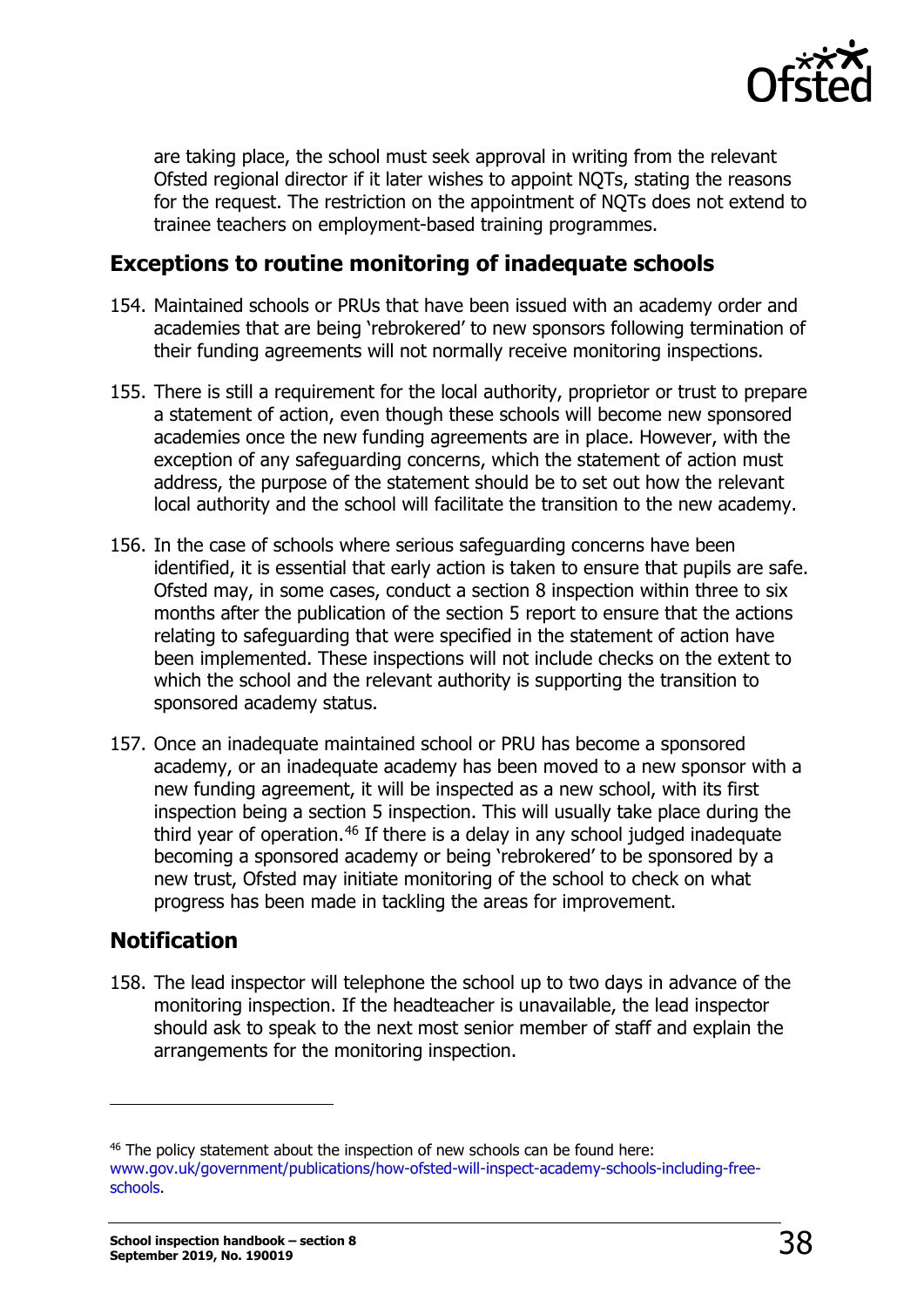

- 159. This notification period is designed to ensure that those responsible for governance as well as representatives of the local authority or other appropriate authority are available when the monitoring inspection takes place. In academies that are part of a MAT, the lead inspector should also arrange to speak to the CEO/their delegate or equivalent during the inspection where these roles are part of the structure. $47$
- 160. During the initial telephone call with the school, the lead inspector will:
	- confirm the date of the inspection
	- $\blacksquare$  explain the purpose of the monitoring inspection
	- confirm that the school will inform the governing body and the local authority/proprietor/trust (as relevant) and that the lead inspector will wish to speak to them during the inspection  $48$
	- **P** provide the opportunity to discuss any specific issues that the lead inspector should be made aware of before arriving to start the monitoring inspection the next day.
- 161. Requests for a deferral will be handled in accordance with our policy about the deferral of inspections.<sup>[49](#page-38-3)</sup> If a school requests a deferral, HMI must contact the relevant regional duty desk immediately. The deferral policy makes clear that the absence of the headteacher is not normally a reason for deferring an inspection.

# <span id="page-38-0"></span>**Guidance for inspecting schools that have serious weaknesses**

#### **Introduction**

ł

162. Schools are judged to have serious weaknesses where HMCI is of the opinion that:

> 'The school requires significant improvement because it is performing significantly less well than it might in all the circumstances reasonably be expected to perform.'[50](#page-38-4)

163. Schools judged to have serious weaknesses are not required to prepare a separate action plan. They are expected to amend their existing plans or

<span id="page-38-1"></span><sup>&</sup>lt;sup>47</sup> In larger MATs that have regional accountability structures, it may be appropriate to speak to other relevant intermediate leaders or managers in the delegated structure.

<span id="page-38-2"></span> $48$  The lead inspector may need to explain to the governing board and the local authority/ the proprietor/the trust that the monitoring inspection is being carried out under section 8 of the Education Act 2005.

<span id="page-38-3"></span><sup>49</sup> Deferring Ofsted inspections', Ofsted, 2016 [www.gov.uk/government/publications/deferring-ofsted](http://www.gov.uk/government/publications/deferring-ofsted-inspections)[inspections.](http://www.gov.uk/government/publications/deferring-ofsted-inspections)

<span id="page-38-4"></span><sup>&</sup>lt;sup>50</sup> Education Act 2005, section 44(2); [www.legislation.gov.uk/ukpga/2005/18/section/44.](http://www.legislation.gov.uk/ukpga/2005/18/section/44)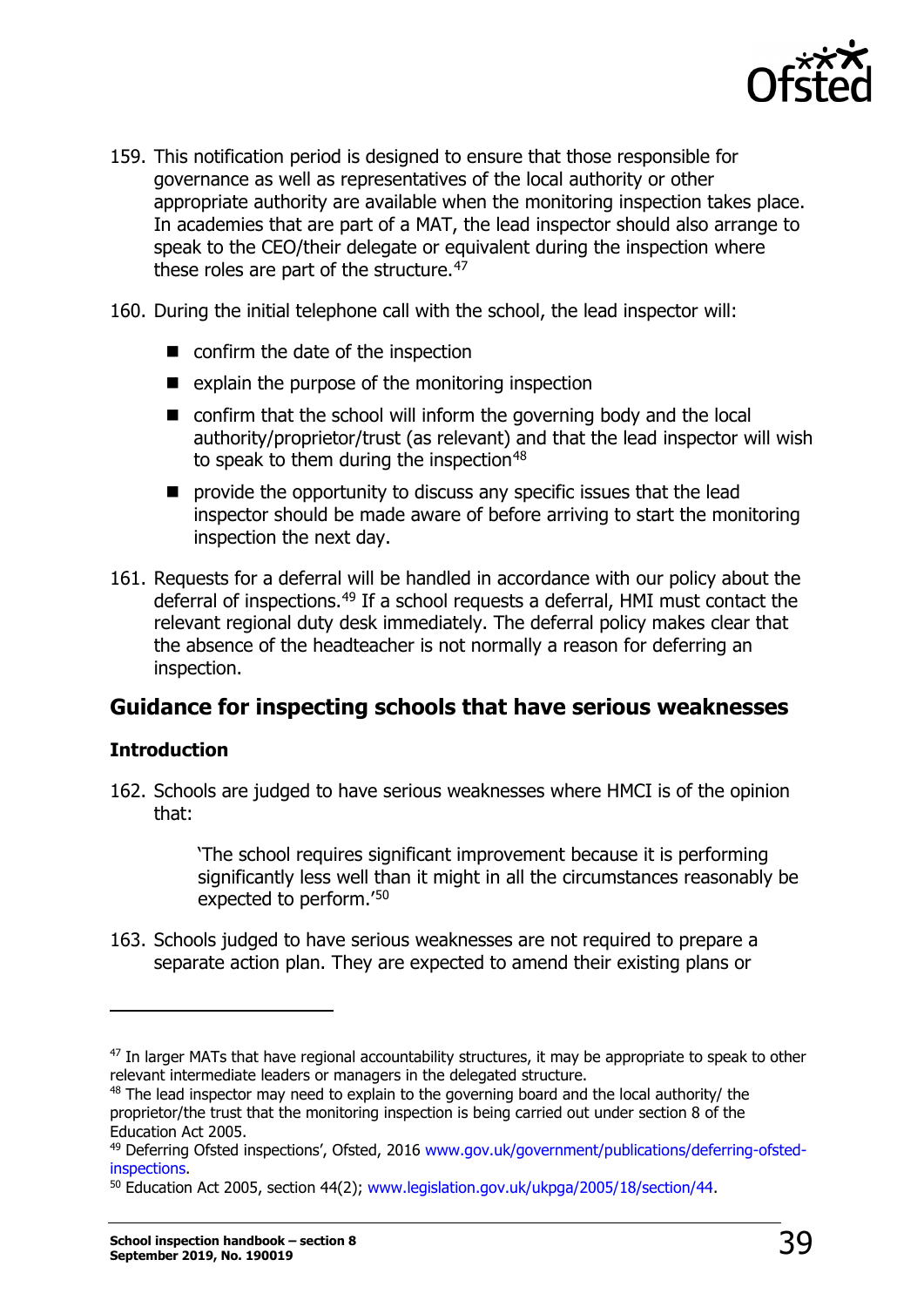

develop a new plan to tackle the areas for improvement identified by the section 5 inspection. The local authority,  $51$  the proprietor or the trust board  $52$ must submit a statement of action<sup>[53](#page-39-2)</sup> to HMCI<sup>[54](#page-39-3)</sup> within 10 working days of the school receiving the final section 5 inspection report. An inspector will review the statement of action. Inspectors will provide initial feedback in writing on the fitness for purpose of the statement within 10 working days of receiving the statement. If the statement of action is judged to be not fit for purpose, the local authority, the proprietor or the trust will be informed. They will be asked to address the weaknesses urgently and to ensure that the revised version is resubmitted to us. Inspectors will re-evaluate the revised statement of action and confirm its fitness for purpose. This will also be reported in the first monitoring letter.

- 164. Inspectors will usually conduct the first monitoring inspection within three to six months of the publication of the section 5 inspection report.
- 165. During the first monitoring inspection, inspectors will meet with the headteacher, the chair of the governing body or board of trustees, an appropriate representative of the local authority, or the CEO/their delegate or equivalent where an academy is part of a MAT. Inspectors will look for evidence of how well leaders are implementing the statement of action and the school's improvement plan. If any concerns remained following the initial review and feedback of these, inspectors should check to ensure that the current statement of action and improvement plans are fit for purpose and report on this in the first monitoring inspection.
- 166. If, after a programme of monitoring inspections lasting up to 30 months, the school has not been removed from the serious weaknesses category of concern, it must be re-inspected under section 5.

#### **The monitoring inspection(s)**

167. Monitoring inspections will focus on the actions taken by the school's leaders and those responsible for governance to tackle the areas for improvement identified in the section 5 inspection that judged the school to have serious weaknesses. Monitoring inspections must also focus on the progress that the school has made since being judged as having serious weaknesses.

<span id="page-39-0"></span><sup>&</sup>lt;sup>51</sup> Education Act 2005, sections  $15(2)(d)$  and  $15(2)(e)$ ; www.legislation.gov.uk/ukpga/2005/18/section/15.

<span id="page-39-1"></span><sup>&</sup>lt;sup>52</sup> Education Act 2005, sections  $17(1A)(d)$  and  $17(3)(a)$ ; www.legislation.gov.uk/ukpga/2005/18/section/17.

<span id="page-39-2"></span><sup>&</sup>lt;sup>53</sup> Education and Inspections Act 2006, schedule 7;<br>www.legislation.gov.uk/ukpga/2006/40/schedule/7.

<span id="page-39-3"></span><sup>54</sup> Statements of action must be sent to QALAstatements of action @ofsted.gov.uk.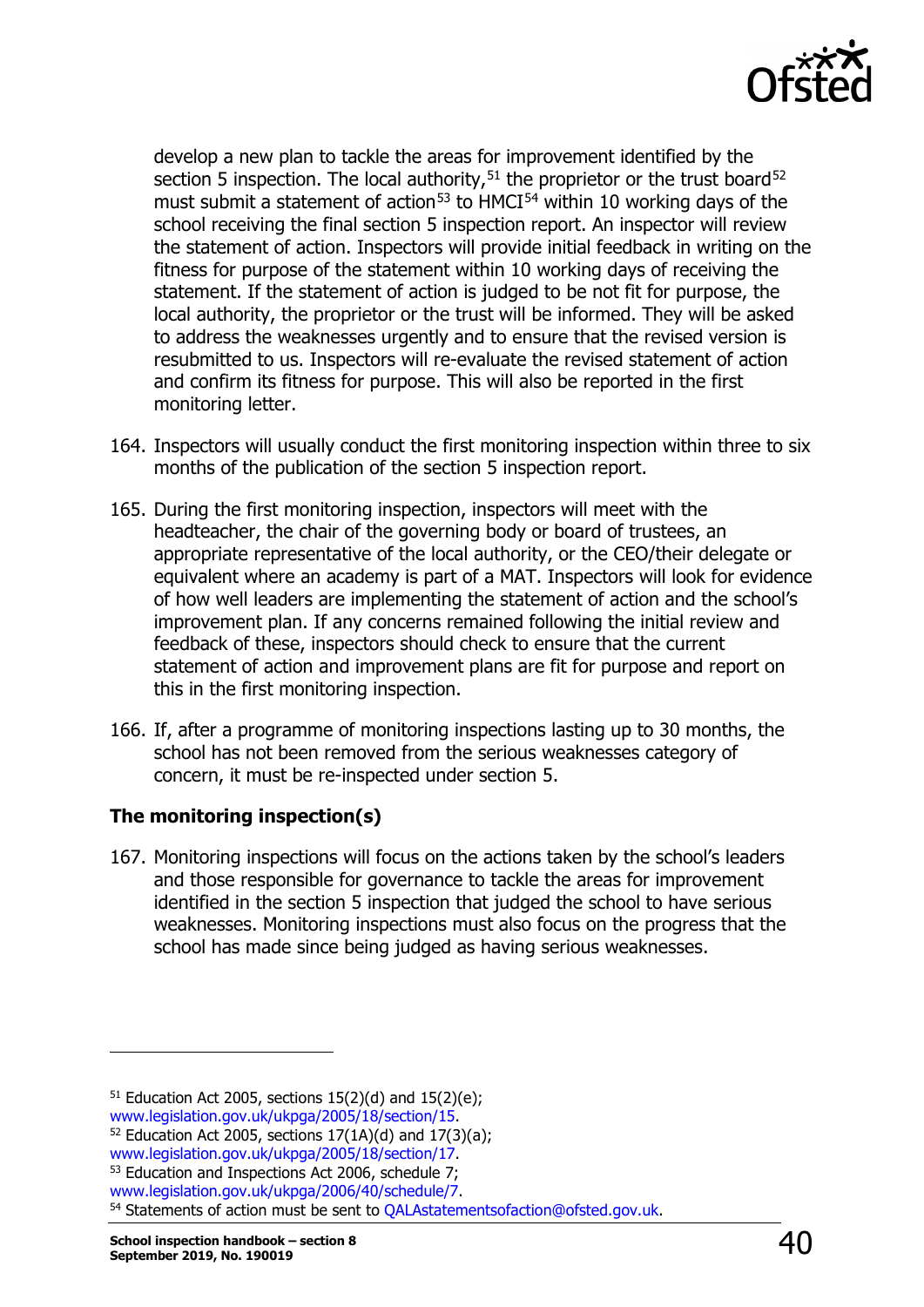

- 168. The monitoring inspection report must include an assessment of the effectiveness of the action taken by the school towards removal of the serious weaknesses designation.
- 169. An overarching judgement will be made stating whether:
	- leaders and managers are taking effective action towards the removal of the serious weaknesses designation

or

- $\blacksquare$  leaders and managers are not taking effective action towards the removal of the serious weaknesses designation.
- 170. The crucial factor is the anticipated timescale for the removal of the serious weaknesses designation given the current rate of improvement. A school in which leaders and managers are taking effective action is one that will be on course to have the serious weaknesses designation removed within 30 months after the publication of the previous section 5 report. A school that is not taking effective action will be likely to continue to have serious weaknesses, or may require special measures, when the section 5 re-inspection takes place.
- 171. The purpose of the monitoring inspection(s) is to evaluate how much progress the school has made by considering:
	- $\blacksquare$  the school's response to being judged as having serious weaknesses and how well placed it is to secure rapid improvement based on the actions taken since the previous section 5 inspection
	- $\blacksquare$  the extent to which the school's actions are rigorously focused on tackling the key areas for improvement identified at the section 5 inspection
	- how effectively the school is adapting its existing school development or improvement plans to meet the challenge of moving out of the serious weaknesses category
	- $\blacksquare$  the impact that governors at the school are having on bringing about the necessary improvements
	- whether school leaders and those responsible for governance are taking action to ensure that pupils receive an improved quality of education, and particularly whether they have steps in place towards building or taking up an effective curriculum
- 172. Monitoring inspections cover aspects of the section 5 evaluation schedule, but are selective and focused sharply on the areas for improvement identified by the section 5 inspection that judged the school to have serious weaknesses.
- 173. The work of those responsible for governance should be evaluated to assess the extent to which they are making an effective contribution to leadership and management and the school's performance.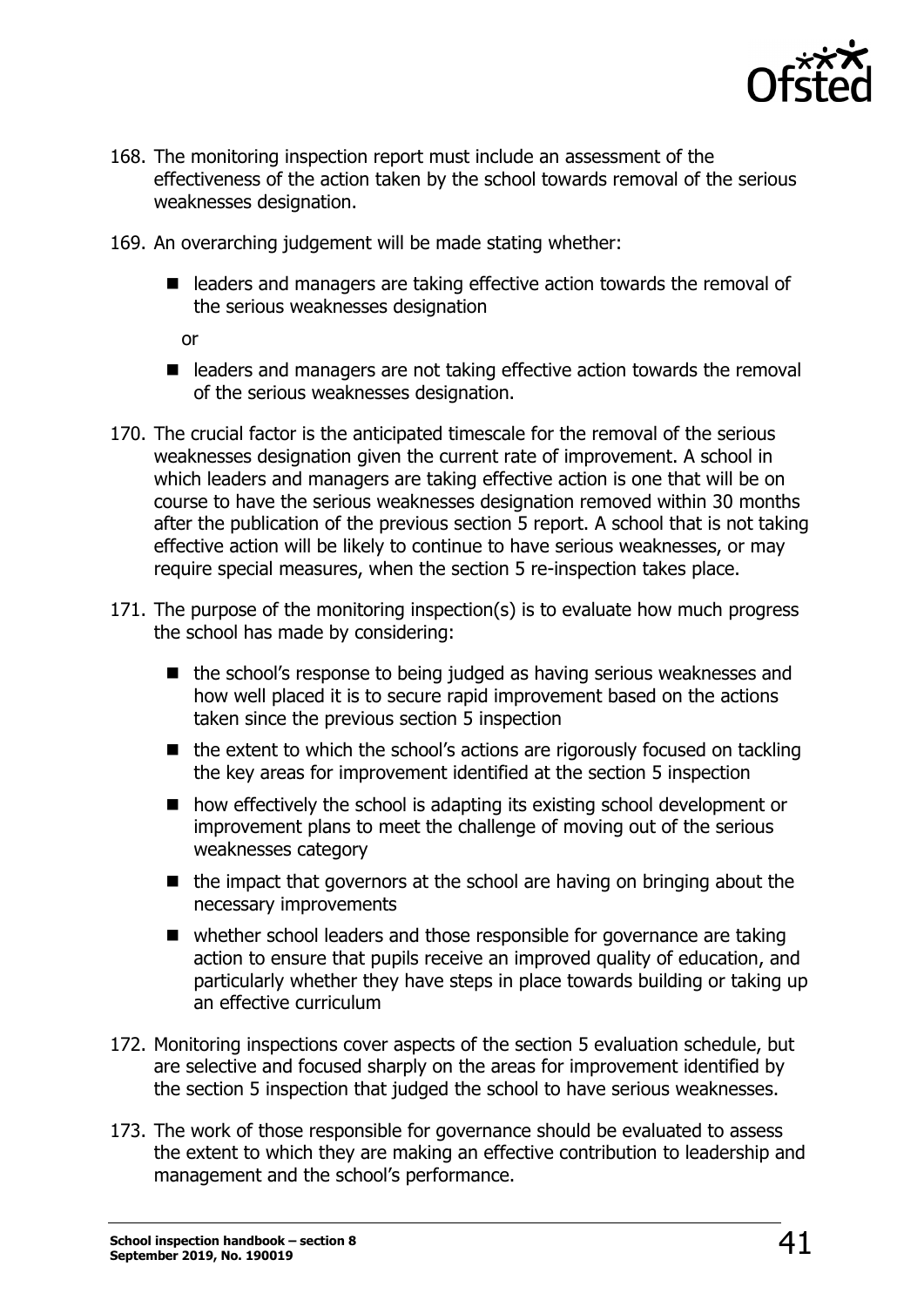

- 174. If governance was not identified as an area for improvement at the section 5 inspection but the monitoring inspection raises concerns about weak governance, inspectors must say this in the report. Similarly, where inspectors have concerns about the school's use of the pupil premium, they must highlight this in the report.
- 175. Inspectors should consider whether the school's leaders continue to demonstrate convincingly that the school's capacity to improve is strengthening. It is important that the school's leaders are having a significant impact on all of the school's areas of weakness and are capable of securing further improvement.
- 176. There should be clear evidence that leaders and managers are having an impact on accelerating learners' progress and thereby raising attainment, particularly in schools where attainment is low. Inspectors must also consider the impact of the external support provided to the school, with particular reference to the proprietor's or the trust's statement of action and, as appropriate, any support and challenge provided by external partners on school improvement.
- 177. Not all schools will receive a second or third monitoring inspection. This will depend on the inspectors' evaluation of the quality of leadership and management and the school's rate of improvement towards becoming a good school.
- 178. If a second or third monitoring inspection is carried out, inspectors will continue to evaluate the effectiveness of the school's actions towards the removal of the serious weaknesses designation. An overarching judgement will be made in the same format as specified above for the first monitoring inspection.
- 179. While, generally, the judgement will be informed by the school's progress in dealing with each of the areas for improvement identified by the section 5 inspection, other factors that arise during the monitoring period must not be ignored. Inspectors should make the key judgement about the school's overall progress towards the removal of the serious weaknesses designation by considering the evidence they have gathered and using their professional judgement.
- 180. Where inspectors are satisfied that the school is taking effective action and making enough progress for the likely removal of the serious weaknesses designation, they will take the decision to deem the section 8 monitoring inspection to be a section 5 inspection. This may result in the school being judged as no longer having serious weaknesses. Where a monitoring inspection identifies significant concerns about aspects of the school's performance that were not identified in the previous section 5 inspection or any earlier monitoring inspections, these must be considered by inspectors and will affect the judgement about the progress made by the school.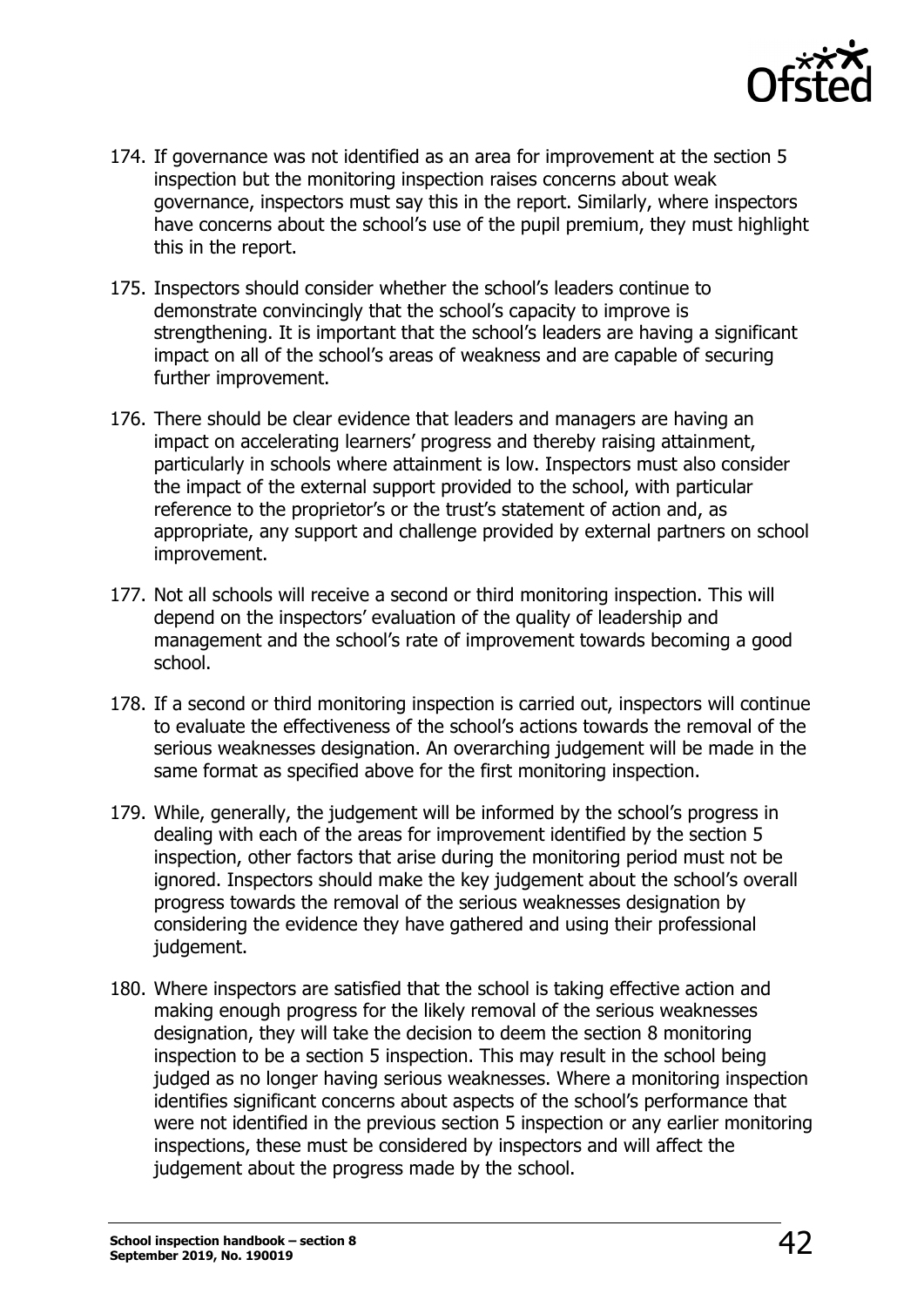

- 181. When the serious weaknesses designation is removed, whether through a section 8 deemed section 5 inspection or when the next section 5 inspection takes place, the lead inspector must, on the final day of the inspection, notify our relevant regional duty desk.
- 182. Where the section 5 inspection team has reached the judgement that the school no longer has serious weaknesses, the oral feedback and written report must include the formal statement that:

'In accordance with section 13 (5) of the Education Act 2005, Her Majesty's Chief Inspector is of the opinion that the school no longer requires significant improvement.'

183. The introduction to the report should explain why the school was inspected. For example:

> 'When xx school was inspected in xx 20xx, it was judged to have serious weaknesses. Subsequently, the school was inspected on xxx occasions. At the last monitoring inspection, leaders and managers were judged to be taking/not taking effective action.'

#### **After the inspection**

#### Feedback at the end of the monitoring inspection(s)

- 184. The school will receive verbal feedback at the end of each monitoring inspection on the fitness for purpose of the statement of action and of the school's improvement plan. Feedback at the end of any monitoring inspections must:
	- $\blacksquare$  report the range of evidence gathered
	- $\blacksquare$  include the judgement made about the effectiveness of actions towards the removal of serious weaknesses, describing the progress made against the areas for improvement identified during the section 5 inspection that deemed the school to have serious weaknesses
	- comment on the impact of any support on school improvement
	- cover any specific issues identified by the lead inspector in the preinspection preparation and during the inspection
		- make clear that the text of the letter or report may differ from the verbal feedback, but that the judgements will not change unless quality assurance deems that appropriate.
- 185. The lead inspector should identify additional priorities only where they are essential to the school's further development. Progress against these priorities has to be evaluated at the next monitoring inspection and reported in the monitoring report. They are not to be added to the list of judgements to be made as set out in the annex to the covering letter. The priorities should help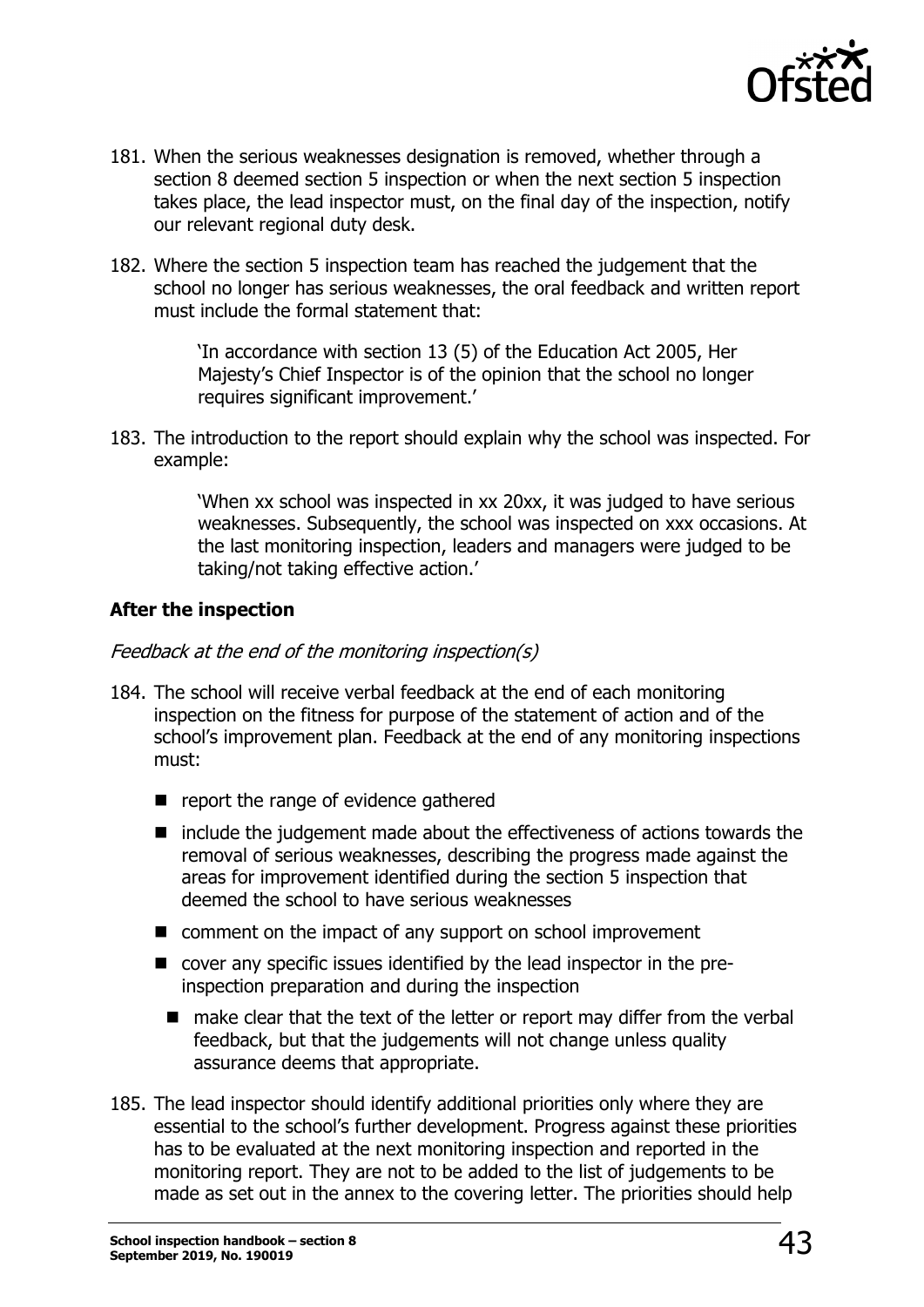

the school focus on what needs to be done next to improve the quality of education.

#### The monitoring inspection letter and report

- 186. For all monitoring inspections, the school will receive a brief covering letter with the judgements included and a monitoring report, both of which will be published on the Ofsted website. The first and possibly the second monitoring letter will need to comment on the fitness for purpose of the statement of action and of the school's improvement plan.
- 187. When a monitoring inspection focuses on only one or two aspects of provision, this should be clearly explained in the evidence section.
- 188. The monitoring letter and report must include:
	- $\blacksquare$  a summary of the evidence gathered by inspectors
	- $\blacksquare$  a brief summary of any significant changes to the context of the school
	- a judgement about the effectiveness of actions towards the removal of the serious weaknesses designation
	- $\blacksquare$  a judgement about the effectiveness of leadership and management, with specific reference to the impact that governors'/trustees' actions are having on improvements
		- an evaluation of whether school leaders and those responsible for governance are taking effective action to ensure that pupils receive a good quality of education, and particularly whether they are building or adopting an effective curriculum
	- brief bullet points evaluating the progress made by the school in tackling the key areas for improvement, and brief bullet points setting out:
		- − strengths in the school's approaches to securing improvement
		- − weaknesses in the school's approaches to securing improvement
	- reference to the impact of any support provided to the school.

#### <span id="page-43-0"></span>**Guidance for inspecting schools that are subject to special measures**

#### **Introduction**

189. Schools are made subject to special measures under section 44(1) of the Education Act 2005, where the Chief Inspector is of the opinion that:

> 'The school is failing to give its pupils an acceptable standard of education and the persons responsible for leading, managing or governing the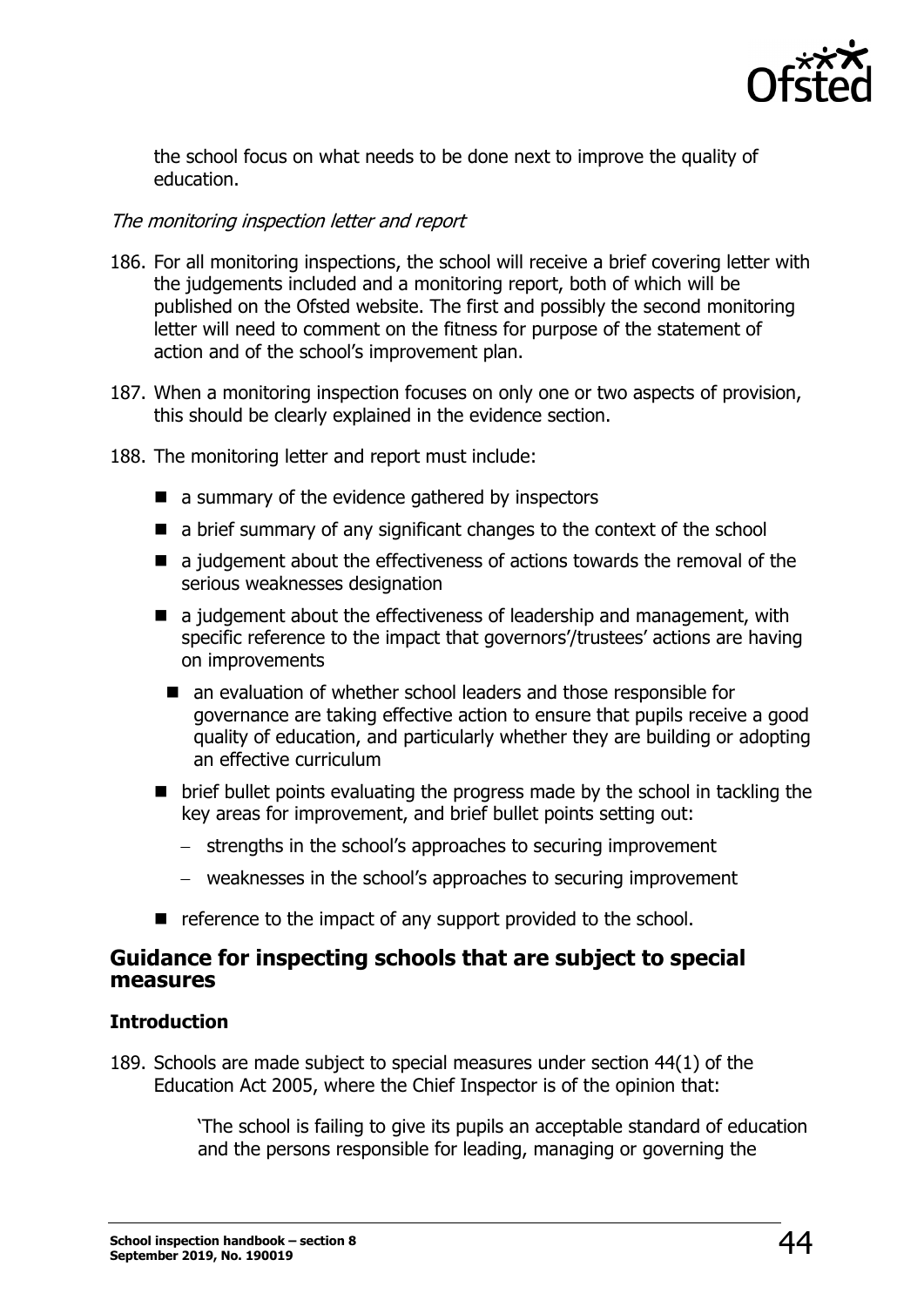

school are not demonstrating the capacity to secure the necessary improvement in the school.'[55](#page-44-0)

- 190. Schools that are subject to special measures are not required to prepare a separate action plan. These schools should review their existing plans to tackle the areas for improvement identified by the section 5 inspection.
- 191. The local authority,<sup>[56](#page-44-1)</sup> the proprietor or the trust board<sup>[57](#page-44-2)</sup> must submit a statement of action<sup>[58](#page-44-3)</sup> to HMCI<sup>[59](#page-44-4)</sup> within 10 working days of the school receiving the section 5 inspection report. An inspector will review the statement of action. Inspectors will provide initial feedback in writing on the fitness for purpose of the statement within 10 working days of receiving the statement. If the statement of action is judged to be not fit for purpose, the local authority, proprietor or trust will be informed and asked to address the weaknesses urgently. The revised version is resubmitted to Ofsted. An inspector will reevaluate the revised statement of action and confirm its fitness for purpose.

#### **The monitoring inspections**

- 192. Inspectors will usually conduct the first monitoring inspection within three to six months of the publication of the section 5 inspection report.
- 193. A school may receive up to five monitoring inspections over the 30 months following the publication of the section 5 inspection report that placed it in special measures. The focus will be on getting schools out of a category of concern and the expectation is for schools subject to special measures to improve within 18 to 24 months. Re-inspecting such schools at 30 months should be the exception.
- 194. At the end of a monitoring inspection, inspectors will consider whether the school has made sufficient progress and no longer requires special measures. Where this is the case, the section 8 inspection will be deemed a section 5 inspection. All the judgements required by the section 5 school inspection handbook will be made and a full inspection report produced.
- 195. If, after a programme of monitoring lasting up to 30 months, a school continues to be subject to special measures, it must be re-inspected under section 5.

<span id="page-44-1"></span><span id="page-44-0"></span><sup>&</sup>lt;sup>55</sup> Education Act 2005, section 44(1); [www.legislation.gov.uk/ukpga/2005/18/contents.](http://www.legislation.gov.uk/ukpga/2005/18/contents)<br><sup>56</sup> Education Act 2005, sections 15(2)(d) and 15(2)(e);<br>www.legislation.gov.uk/ukpga/2005/18/section/15.

<span id="page-44-2"></span><sup>&</sup>lt;sup>57</sup> Education Act 2005, sections  $17(1A)(d)$  and  $17(3)(a)$ ; www.legislation.gov.uk/ukpga/2005/18/section/17.

<span id="page-44-3"></span><sup>&</sup>lt;sup>58</sup> Education and Inspections Act 2006, schedule 7;<br>www.legislation.gov.uk/ukpga/2006/40/schedule/7.

<span id="page-44-4"></span><sup>59</sup> Statements of action must be sent to QALAstatements of action@ofsted.gov.uk.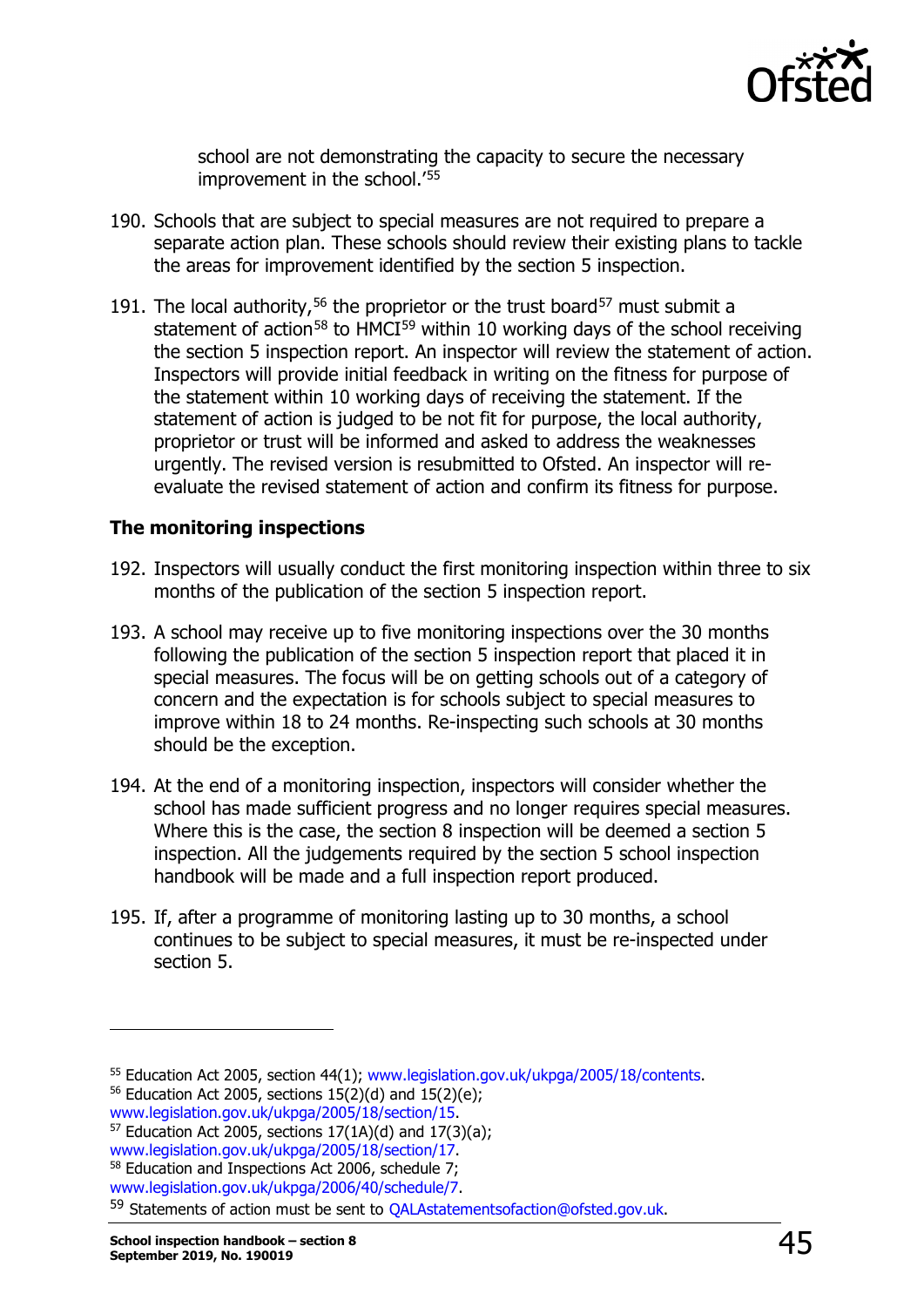

#### **During the inspection**

- 196. During the monitoring inspections, inspectors are required to evaluate the school's progress towards the removal of special measures. Inspectors will make an overarching judgement on whether:
	- leaders and managers are taking effective action towards the removal of special measures

or

- leaders and managers are not taking effective action towards the removal of special measures.
- 197. While this judgement will be informed by the school's progress in dealing with each of the areas for improvement identified by the section 5 inspection, other factors that arise during the monitoring period must not be ignored.
- 198. The crucial factor is the anticipated timescale for the removal of special measures given the current rate of improvement. A school that is taking effective action will be on course to have special measures removed within 18 to 24 months of the monitoring period following publication of the inspection report that placed the school in special measures. A school that is not taking effective action will be likely to continue to require special measures when the section 5 re-inspection takes place.
- 199. At the final meeting, the inspection team must:
	- $\blacksquare$  judge the progress that the school is making towards the removal of special measures, weighing the progress made against the areas for improvement identified during the section 5 inspection that placed the school in special measures
	- $\blacksquare$  decide whether the school should be permitted to appoint NOTs or, in the case of academies, make appropriate recommendations regarding such appointments.

#### Evaluating support

- 200. During the first monitoring inspection, inspectors will meet with the headteacher, the CEO/their delegate or equivalent in a MAT, the chair of the governing body/board of trustees and as many governors/trustees as possible. Inspectors will look for evidence of how well relevant leaders and those responsible for governance are implementing the statement of action and the school's improvement plan.
- 201. On subsequent inspections, inspectors will also report on the impact of the trust's support for the school, along with any other external support and challenge on school improvement.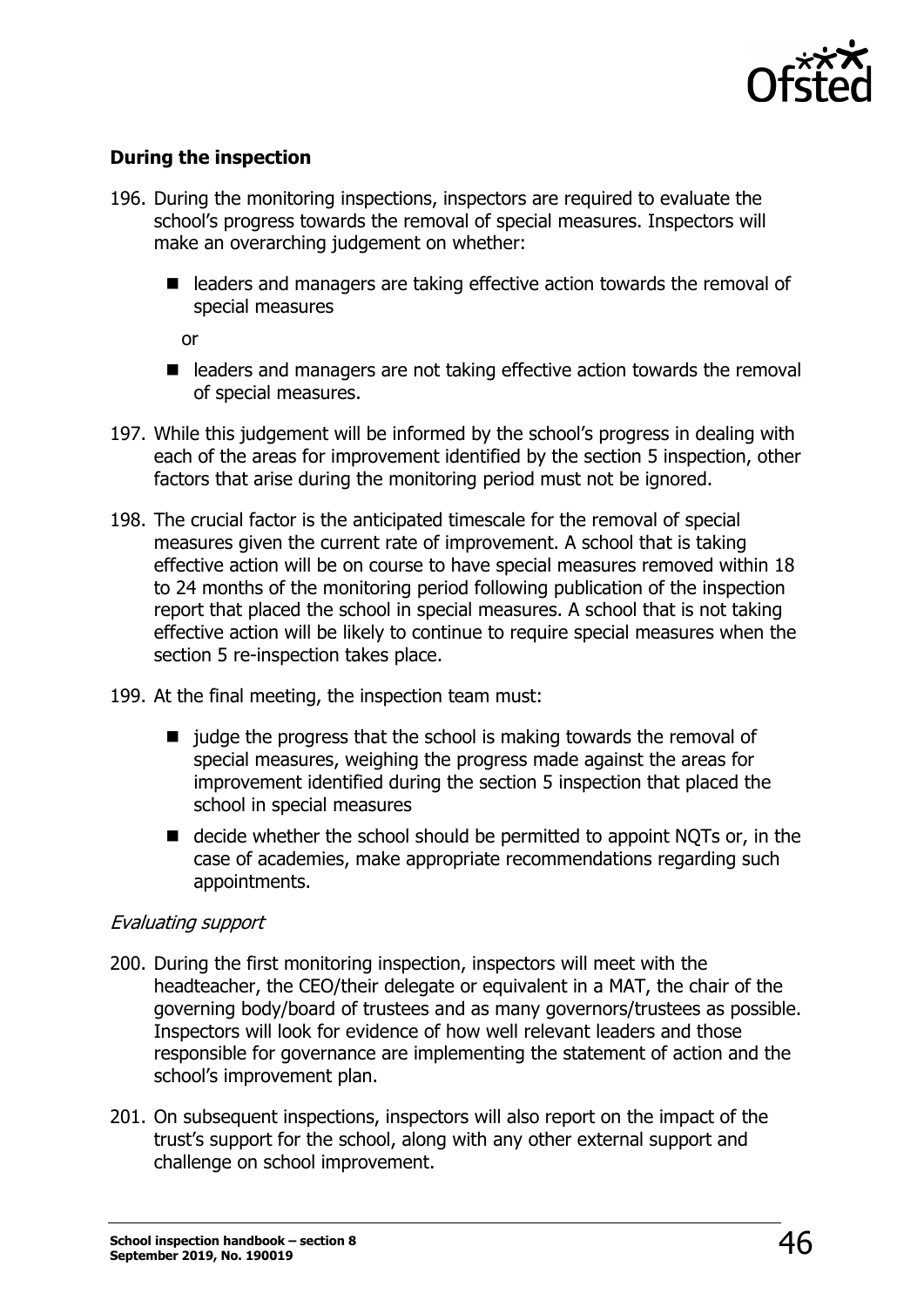

- 202. At the conclusion of each monitoring inspection, inspectors should consider whether the school continues to require special measures.
- 203. Whatever the outcome, during the feedback at the end of the inspection inspectors should explain clearly the reasons for the decision to remove or not to remove the special measures judgement.
- 204. The judgement that special measures are no longer required may involve reference to:
	- $\blacksquare$  evidence from previous monitoring inspections
	- $\blacksquare$  the best interests of the pupils. This is paramount
	- $\blacksquare$  the school's ability to demonstrate that it meets the needs of all pupils and has the capacity for sustained improvement. This determines the timing of removal of special measures
	- $\blacksquare$  the extent to which capacity for sustained improvement has been demonstrated by leaders and managers at all levels, rather than through an over-reliance on external support or on one or two individuals in the school
	- $\blacksquare$  the overall rate of improvement. Some schools may not be making enough progress for the removal of special measures before the re-inspection.
- 205. When special measures are removed, inspectors must, on the final day of the inspection, notify the relevant Ofsted regional duty desk to log the necessary details.

#### **After the inspection**

#### Feedback at the end of the monitoring inspection

- 206. At the end of the first monitoring inspection, inspectors will provide oral feedback and make clear whether the judgement or recommendation about the appointment of NQTs should remain.
- 207. At the end of each monitoring inspection, oral feedback must include the judgement made about the effectiveness of actions and the progress towards the removal of special measures, describing the progress made against the area(s) for improvement that formed the focus for each monitoring inspection.
- 208. Inspectors should identify additional priorities only where they are essential to the school's further development. Progress against these priorities has to be evaluated and reported on at the next monitoring inspection. They are not to be added to the list of judgements to be made as set out in the report. Any new priorities should help the school focus on what needs to be done next to improve the quality of education.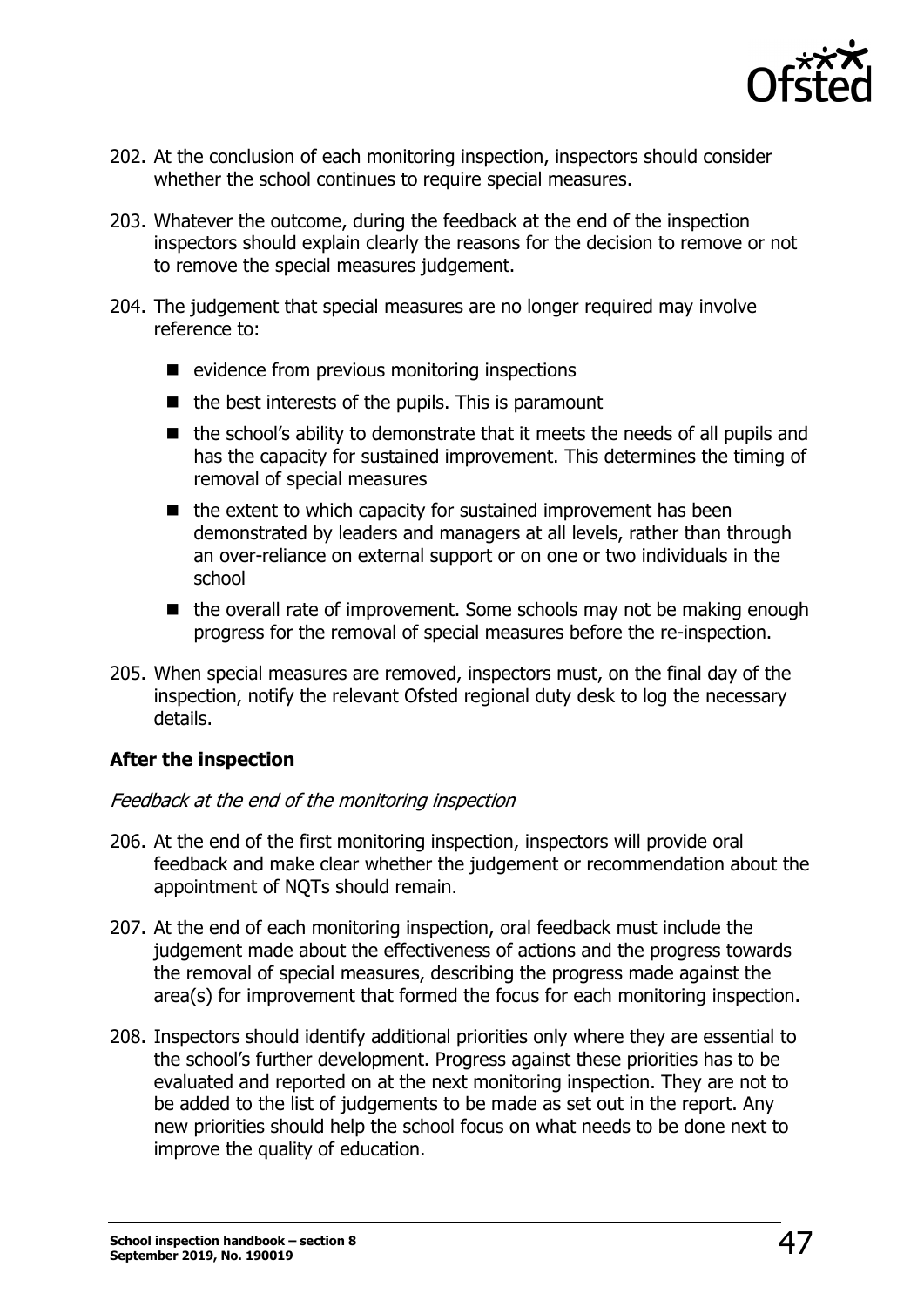

209. Where the inspection team has reached the judgement that special measures are no longer required, the oral feedback and written report should include the formal statement that:

> 'In accordance with section 13(4) of the Education Act 2005, Her Majesty's Chief Inspector is of the opinion that the school no longer requires special measures.'

- 210. This judgement is not subject to moderation. However, as with all inspections, it should remain confidential until the final report is sent to the school. Where special measures are removed, a full section 5 report must be written.
- 211. The monitoring letter and report for each of the monitoring inspections must include:
	- $\blacksquare$  the judgement about the effectiveness of actions towards the removal of special measures
	- $\blacksquare$  a judgement about whether the school should be permitted to employ NQTs
	- a brief summary of any significant changes to the context of the school
	- $\blacksquare$  an evaluation of the progress made by the school in tackling the key areas for improvement and brief bullet points setting out:
		- − strengths in the school's approaches to securing improvement
		- − weaknesses in the school's approaches to securing improvement
	- where applicable, a judgement on the impact of any support provided to the school.
- 212. In addition to the above, the monitoring letter and report for the first monitoring inspection must include:
	- $\blacksquare$  a judgement on the fitness for purpose of the statement of action and of the school's improvement plan
	- an evaluation of whether school leaders and those responsible for governance are taking effective action to ensure that pupils receive a good quality of education, and particularly whether they are building or adopting an effective curriculum
	- when a monitoring inspection focuses on only one or two aspects of provision, this should be clearly explained in the evidence section.
- 213. Progress made on additional priorities for further improvement, identified in previous monitoring inspections, should be reported in the monitoring report. They should not be added as bullet points alongside the original areas for improvement identified at the section 5 inspection.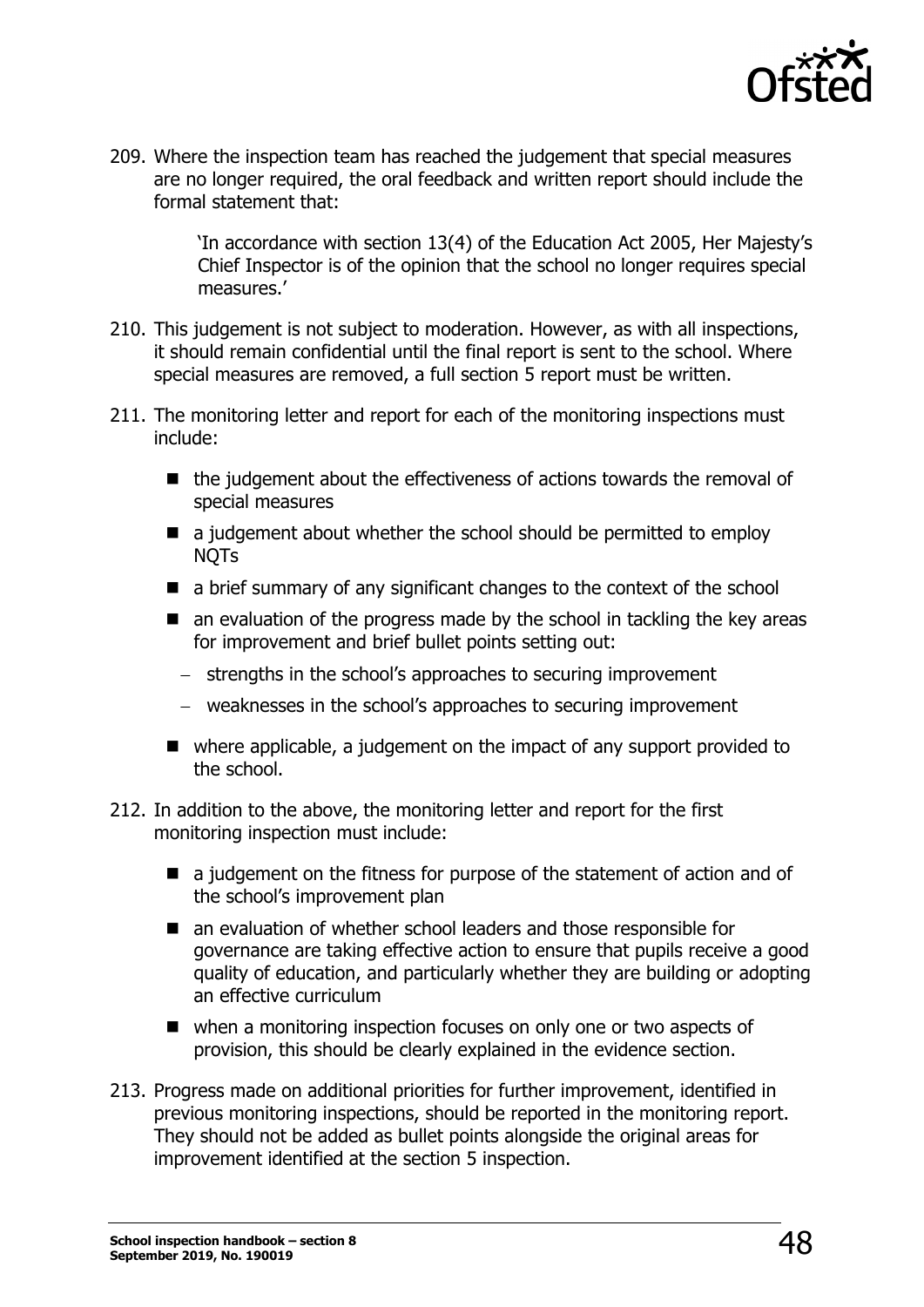

- 214. When it is judged that the school no longer requires special measures, the section 8 monitoring inspection is deemed to be a section 5 inspection. A full inspection report must be written and published in accordance with the section 5 school inspection handbook.
- 215. The school details page of the report must include the statement:

'This inspection was carried out under section 8 of the Education Act 2005. The inspection was deemed a section 5 inspection under the same Act.'

216. The introduction to the report should explain why the school was inspected. For example:

> 'When xxx School was inspected in xx 20xx, it was judged to require special measures. Subsequently, the school was inspected on xxx occasions. At the previous monitoring inspection, leaders and managers were judged to be taking/not to be taking effective action towards the removal of special measures.'

217. A report that removes special measures should include the following statement in accordance with the section 5 report template guidance:

> 'In accordance with section 13(4) of the Education Act 2005, Her Majesty's Chief Inspector is of the opinion that the school no longer requires special measures'.

# <span id="page-48-0"></span>**Inspections with no formal designation**

- 218. Under section 8(2) of the Education Act 2005 (the Act), Ofsted can carry out inspections to follow up concerns about schools that are not in a category of concern but that have been brought to our attention through, for example, a qualifying complaint made to us or by other means. This includes inspections to follow up concerns about outstanding schools that are exempt from routine inspection under section 5.
- 219. This part of the section 8 handbook provides guidance for school inspections with a specific focus. This could include a focus on the effectiveness of safeguarding arrangements and/or aspects of:
	- quality of education (or, for example, a subject survey visit examining a particular subject through the lens of quality of education)
	- personal development
	- **D** behaviour and attitudes
	- leadership and management (including governance).
- 220. Inspectors will follow this guidance where Ofsted has concerns that the safety of pupils and/or staff is at risk or where information suggests that there has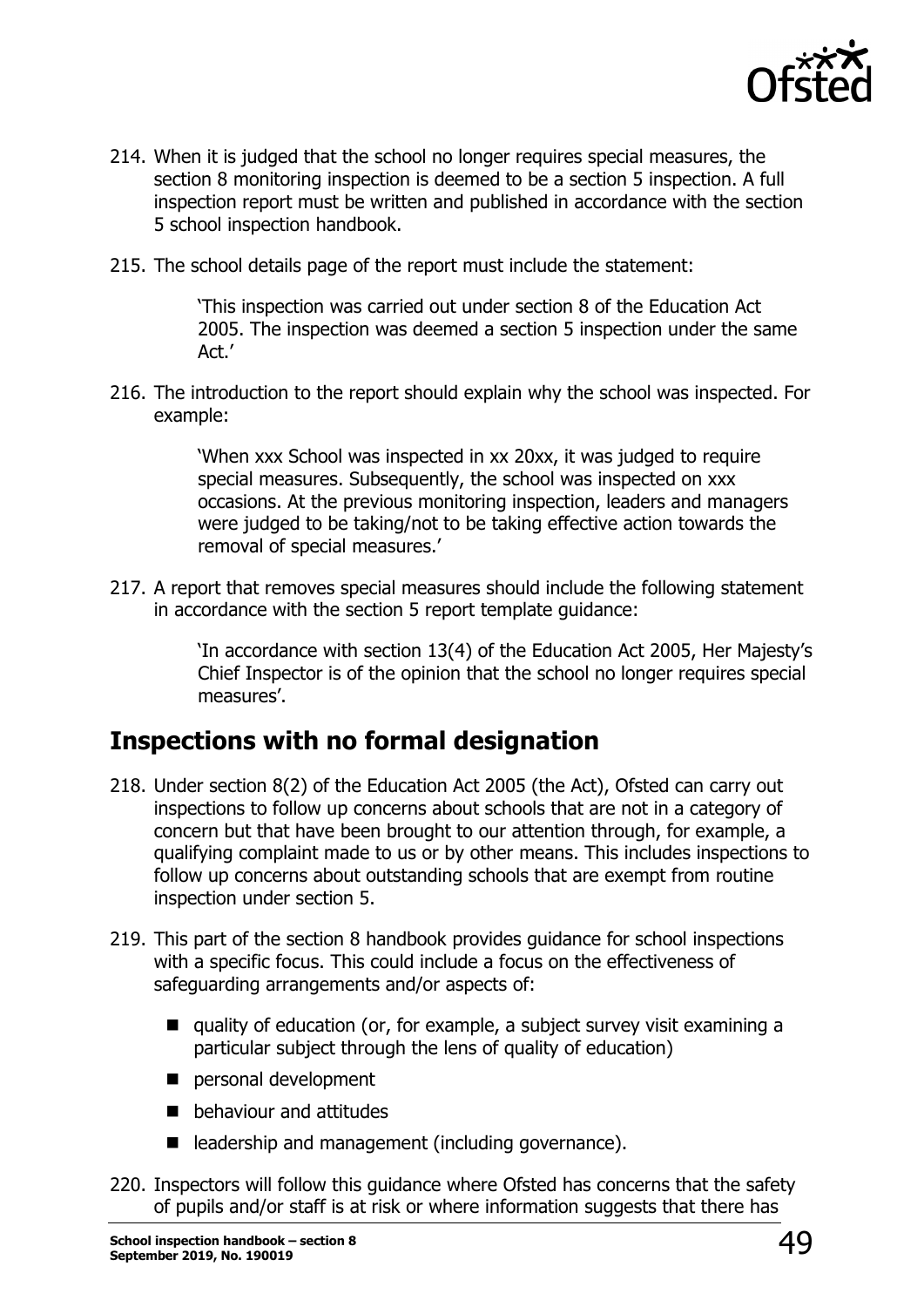

been a serious breakdown in leadership and management or a decline in standards. This might be raised internally through our risk assessment process (which includes exempt schools), or externally through a complaint or other information we receive. Where we receive information about a school that causes us concern, we will weigh this carefully against all other data and information we hold before making a decision on whether to inspect the school under 'no formal designation' procedures. The decision on whether to inspect the school is made by the relevant Ofsted regional director. Where an inspection takes place as a result of a qualifying complaint, inspectors must also take account of quidance issued by the national complaints team.<sup>[60](#page-49-0)</sup>

- 221. If an outstanding school that is exempt from routine inspection undergoes significant change, for example through merging with another school or by adding a new phase or a key stage, we will select it for inspection under section 8(2) of the Act. These inspections are also carried out under the no formal designation guidance. Under section 9 of the Act, HMCI may elect to treat such inspection as if it were an inspection under section 5. Such inspections will follow the requirements set out in the 'school inspection handbook'.<sup>[61](#page-49-1)</sup> In such circumstances, if the expanded school is judged outstanding it will be exempt from future inspection under section 5.
- 222. These inspections are selective and focus sharply on the issues raised that caused the school to be inspected. As a result, inspectors should not make judgements that consider the whole of the evaluation schedule for the areas inspected. The judgements are made based on the areas of focus. Where the inspection focus is on the school's safeguarding arrangements, inspectors will take account of the quidance on inspecting safeguarding.<sup>[62](#page-49-2)</sup>
- 223. It is important to note that those leading, managing and governing a school are responsible for the effectiveness of safeguarding arrangements. Governors in particular must ensure that the school's arrangements for safeguarding meet statutory requirements. Concerns about safeguarding may raise wider questions about the effectiveness of leadership and management and governors' ability to hold the school to account. Therefore, in some cases, inspections with no formal designation will focus on both elements and may be expanded as appropriate. It is the responsibility of the lead inspector, using their professional judgement, to determine the precise focus of the inspection and make sure that leaders are fully aware of this when the inspection begins. An inspection may begin with a specific focus on safeguarding, but its scope may be widened to

<span id="page-49-0"></span> $60$  Ofsted does not have the power to investigate individual complaints or incidents of a safeguarding and/or child protection nature. However, such matters may raise whole-school issues, for example about the school's arrangements to keep pupils safe. It is the whole-school issues that will be the focus of these inspections.

<span id="page-49-1"></span><sup>&</sup>lt;sup>61</sup> 'School inspection handbook', Ofsted, 2019.

<span id="page-49-2"></span> $62$  'Inspecting safeguarding in early years, education and skills settings', Ofsted, August 2016; [www.gov.uk/government/publications/inspecting-safeguarding-in-early-years-education-and-skills](http://www.gov.uk/government/publications/inspecting-safeguarding-in-early-years-education-and-skills-from-september-2015)[from-september-2015.](http://www.gov.uk/government/publications/inspecting-safeguarding-in-early-years-education-and-skills-from-september-2015)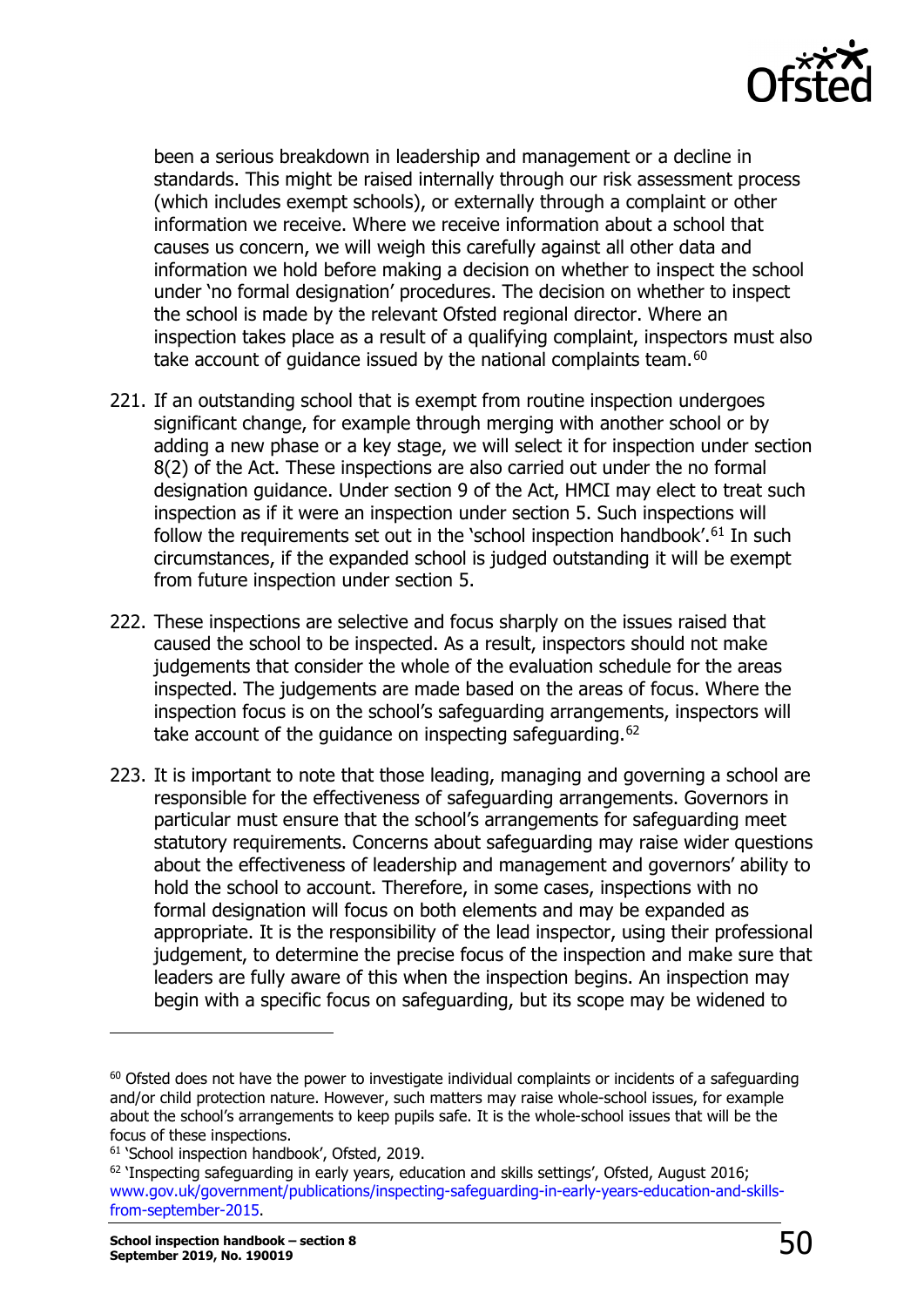

cover leadership and management or other aspects of the provision where appropriate.

224. If, during the inspection, inspectors are sufficiently concerned about the overall standard of education provided by the school, the inspection may, under section 9 of the Act, be treated as ('deemed') a section 5 inspection. In these cases, all the judgements required by the full evaluation schedule will be made and a section 5 inspection report produced and published.

### <span id="page-50-0"></span>**Before the inspection**

#### **Staffing and scheduling the inspection**

- 225. These inspections are normally led by an HMI, regardless of the size of the school. However, more inspectors may be required depending on the complexity of the issues that were brought to Ofsted's attention and that caused the school to be inspected. The inspection will normally last for two days. However, it may in some instances be shorter or longer, depending on the circumstances of the school and the nature of the concerns that led to the inspection.
- 226. Inspections being carried out as a result of a qualifying complaint made to Ofsted will normally be led by an HMI.
- 227. Inspections that arise from information received by Ofsted should take place as soon as is practicable after the decision to inspect has taken place. The exact timing is, however, at the discretion of the relevant regional director. Inspections arising from our risk assessment process will take place throughout the year.

#### **Notification**

- 228. The notice given to the school of the inspection will be half a day, the same as that for section 5 inspections. However, Ofsted may conduct the inspection without notice. Where this is the case, the HMI will normally telephone the school about 15 minutes before arriving on site.
- 229. Where notice of inspection is given, the HMI will make the initial telephone call to the school to inform them that an inspection will take place. If required, the HMI may arrange a time for a second longer telephone conversation with the headteacher to discuss the inspection. The HMI will make the purpose of the inspection clear during the initial telephone call with the headteacher. If the inspection is conducted without notice, the HMI must make the focus of the inspection and the reasons that led to it clear to the headteacher at the earliest opportunity after she or he arrives at the school.
- 230. If the school is being inspected because of a qualifying complaint made to Ofsted about the school under section 11A of the Act, the HMI will inform the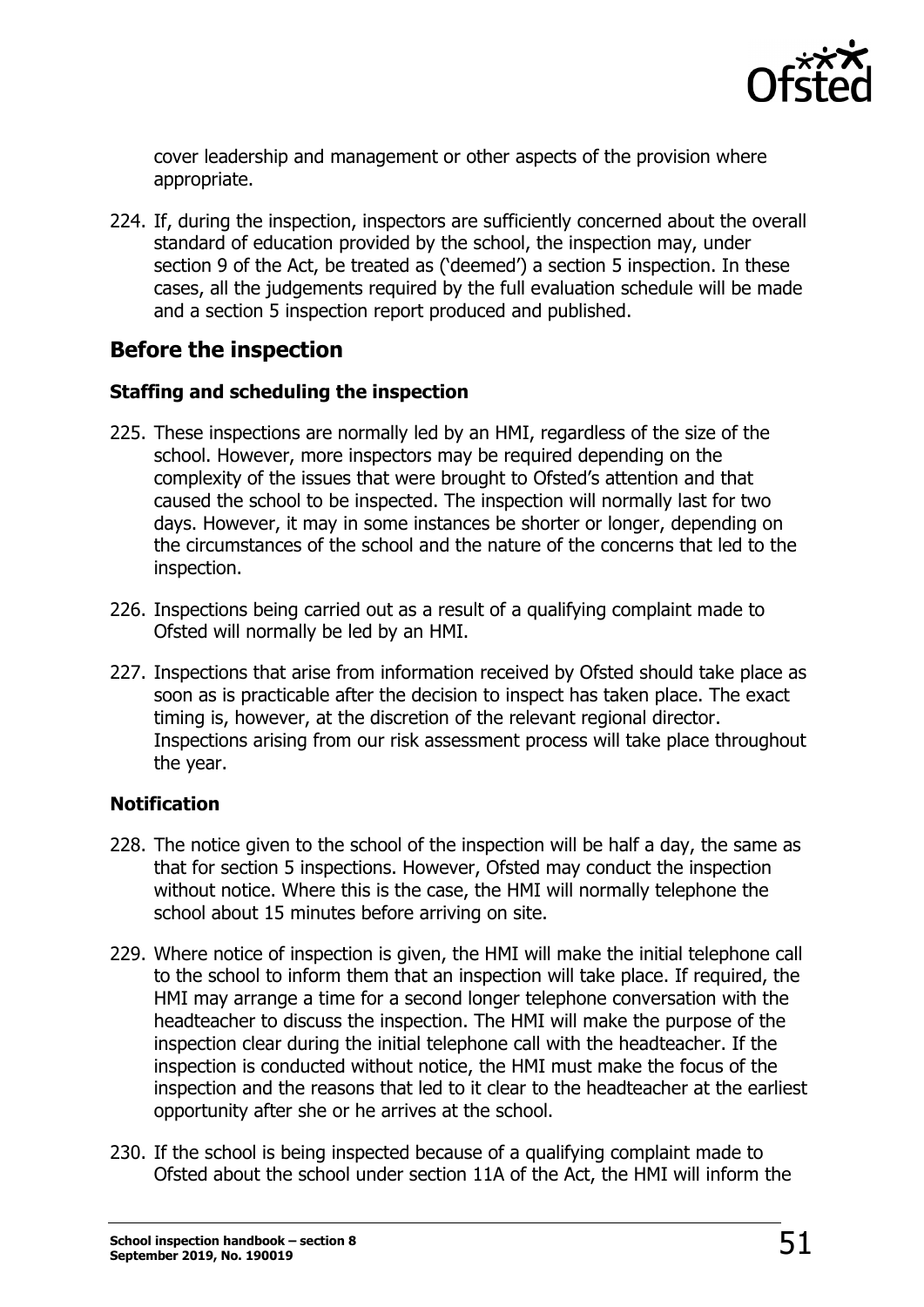

school of this, as well as that, as a result of the wider issues raised by the complaint, a decision has been taken to inspect the school.

- 231. The HMI will explain that the inspection will focus on the wider issues raised by the complaint and will not investigate the complaint itself. If the complainant has requested confidentiality, the HMI must take all practicable steps to ensure that the complainant's identity is not disclosed to the school. At times, the nature of the complaint may mean that the headteacher is able to discern the identity of the complainant. Regardless, HMI should not confirm the complainant's identity.
- 232. The headteacher, at the end of the telephone conversation, should be in a position to understand the reasons for, and the purpose and focus of, the inspection and the judgements that will be made. There is no mandatory requirement for a school to inform parents about the inspection. The HMI should invite the school to inform parents so that there is an opportunity for parents to contribute their views about the school through Ofsted Parent View.
- 233. Following the pre-inspection telephone conversation, Ofsted will confirm the arrangements for the inspection by sending a notification letter to the school. Where no prior notice of the inspection is given, formal notification of the inspection by Ofsted will be provided to the school following the arrival of the inspector/s.
- 234. Schools are not required to provide copies of any information in advance of the inspection, but if these are offered, the HMI should accept them.

#### **Preparing for the inspection**

- 235. The HMI must check the provider information portal (PIP) for information relevant to the inspection. The HMI will brief any team inspectors about the inspection and ensure that the key lines of enquiry and key issues to pursue are understood. Where an inspection is carried out as a result of issues raised in a qualifying complaint made to Ofsted, inspectors must not investigate the complaint itself during the inspection or seek parents' views on the complaint itself. It is the whole-school issues raised in the complaint that will be followed up during inspection.
- 236. To prepare for the inspection, inspectors will review:
	- $\blacksquare$  copies of any qualifying complaint(s) received, other information on the PIP and any response letters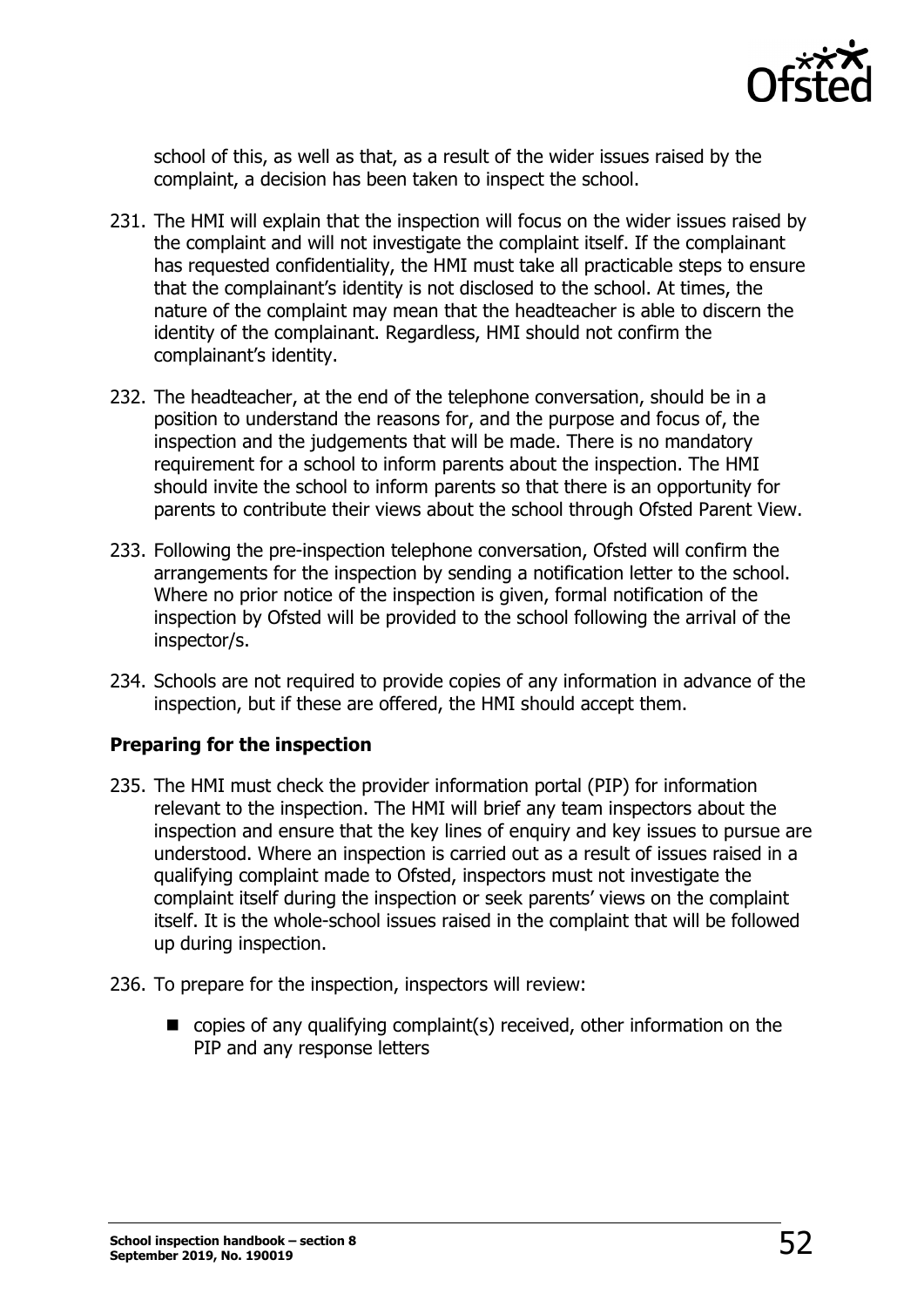

- **E** issues raised by the investigation of any qualifying complaints<sup>[63](#page-52-1)</sup> about the school
- $\blacksquare$  the previous section 5 inspection report, where one exists, and any section 8 reports from, for example, surveys or monitoring inspections
- Ofsted's IDSR
- $\blacksquare$  information from the pre-inspection telephone conversation with the headteacher
- any documentation emailed to the HMI in advance of the inspection, as agreed between the headteacher and the HMI.

# <span id="page-52-0"></span>**During the inspection**

#### **Engagement with the school's senior leadership team**

- 237. The meeting at the start of the inspection may or may not involve the whole of the school's senior leadership team. The headteacher may be of the view that a meeting with her or him alone, or with one or two senior leaders, will be sufficient to limit any potential interruption to the school's normal routines.
- 238. The meeting with school leaders at the start of the inspection will cover pertinent issues about the school and the focus of the inspection. It must give the headteacher and others the opportunity to present an oral summary evaluation of the school's position on the issues, and identify where evidence may be found.

#### **Evidence gathering during the inspection**

- 239. The kinds of activities conducted during these inspections are no different to section 5 inspections. However, where the focus of the inspection is on the school's safeguarding arrangements, activities should focus on safeguarding issues, including but not exclusively:
	- a review of the single central record and safeguarding policy
	- a review of referrals made to the designated person for safeguarding in the school and those that were subsequently referred to the designated officer, and their resolution
	- **E** a review of records of staff training on child protection and the prevention of radicalisation and extremism
	- $\blacksquare$  a review of the school's procedures for dealing with relevant staffing issues, for example suspensions or disciplinary investigations/actions over

<span id="page-52-1"></span><sup>&</sup>lt;sup>63</sup> Ofsted has specific powers (under section 11A-C) of the Education Act 2005 to investigate certain complaints known as qualifying complaints. Further guidance is available at: [www.gov.uk/complain](http://www.gov.uk/complain-about-school)[about-school.](http://www.gov.uk/complain-about-school)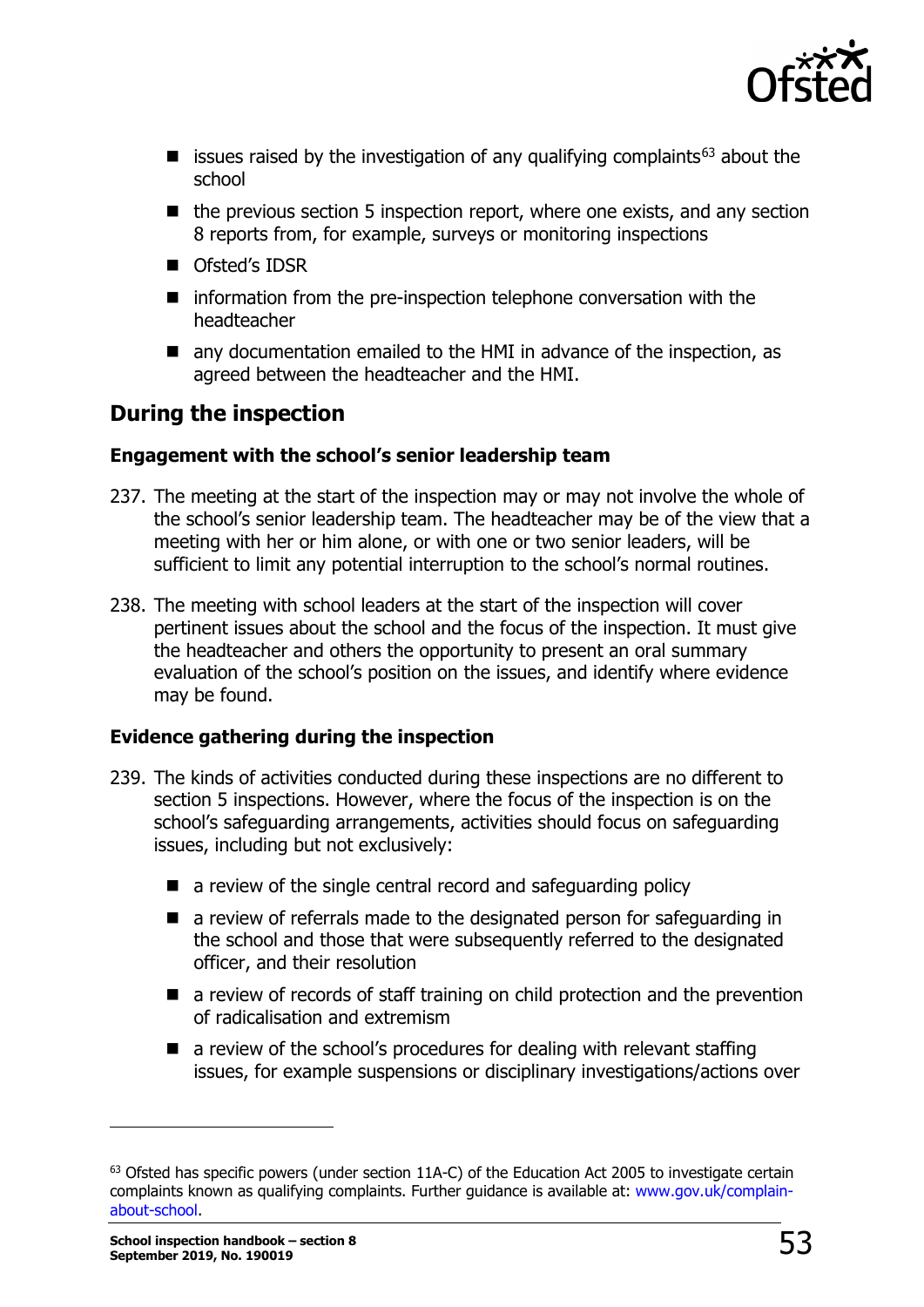

issues of child protection and/or safety. This is not a review of individual cases, but of school procedures in dealing with such issues

- $\blacksquare$  discussions with pupils and staff
- a check of the school's internet safety procedures
- a review of the personal, social and health education curriculum and how it links to issues of safety and pupils' welfare
- a review of persistent absence cases and exclusions data
- consideration of the views of parents and carers through Ofsted Parent View and, where practicable, through discussions/meetings with parents or groups of parents during the inspection
- any relevant issues that appear to be of greatest concern from preinspection evidence
- any other issues that affect care, safety or child protection and that do not appear to have been tackled fully
- any issues that relate to poor pupil behaviour.
- 240. The exact structure of the day will depend on the issues to be followed up and is likely to be drawn from the sources of evidence described in the 'school inspection handbook'.[64](#page-53-0)
- 241. During the inspection, the HMI will maintain an ongoing dialogue with the headteacher and senior managers. It is especially important to make sure that the headteacher and senior managers understand any emerging issues. The final feedback to the school, especially when it is challenging, should not be a surprise to the headteacher and senior leaders.

#### **Judgements**

- 242. Inspectors should not make judgements that consider the whole of the evaluation schedule for the areas of focus inspected; this is only necessary for section 5 inspections. If there are weaknesses in a specific area, inspectors may make specific recommendations about what the school needs to do to tackle the weaknesses in that area.
- 243. If, however, inspectors have sufficient evidence that some of the core reporting areas for judging a school under section 5 have declined significantly, then they will need to consider whether the effectiveness of the provision as a whole has declined. In such circumstances, it may be necessary for the inspection to be deemed a section 5 inspection, under section 9 of the Act. In these cases, all the judgements required by the evaluation schedule will be made and a section 5 inspection report published.

<span id="page-53-0"></span><sup>64 &#</sup>x27;School inspection handbook', Ofsted, 2019.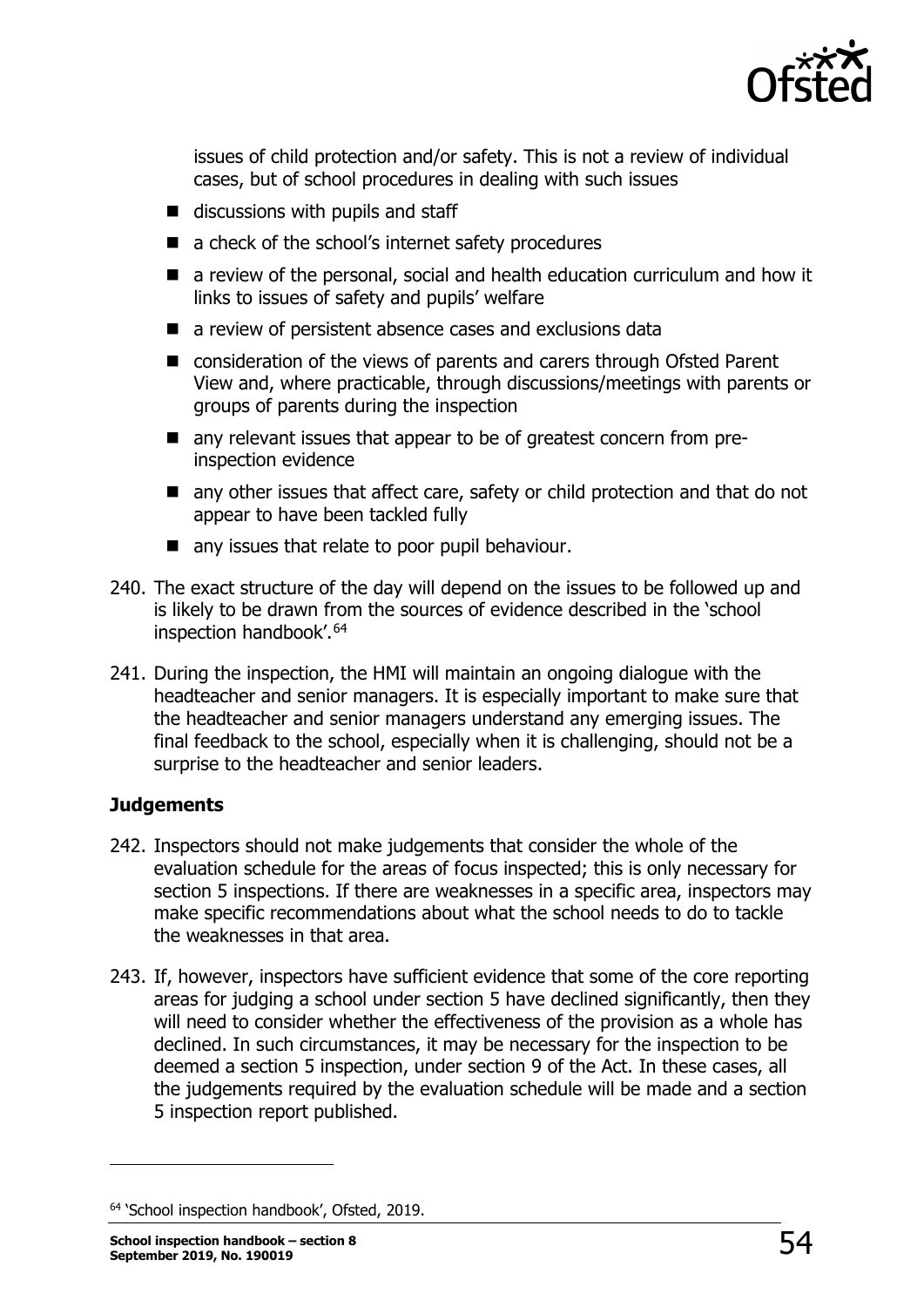

- 244. Alternatively (for schools that are not exempt from routine inspection), where evidence prompts concerns that overall standards may no longer be as last reported under section 5, but where no serious concerns have been identified, the lead inspector may recommend to the relevant regional director that the next section 5 inspection be brought forward. The timing of any such inspection should not be indicated to the school. If the inspection raises concerns, these concerns should be reported at the feedback meeting.
- 245. Where safeguarding is a focus for the inspection or where it becomes a focus during the course the inspection, the lead inspector, having reviewed all the evidence gathered during the inspection, will report in the letter whether safeguarding is effective.
- 246. If there are relatively minor shortcomings in a school's procedures and the school is able to resolve them on the day of the inspection, then inspectors can make an assessment that safeguarding is effective. If safeguarding is not effective and/or if pupils are considered to be at risk, the lead inspector will convert the inspection to a section 5 inspection.

# <span id="page-54-0"></span>**At the end of the inspection**

#### **Final feedback**

- 247. The HMI and headteacher should discuss which other members of staff, if any, will attend the feedback session, especially if the feedback is likely to be challenging or is likely to raise sensitive issues.
- 248. The oral feedback at the end of the inspection, typically towards the end of the second day of a two-day inspection, must:
	- $\blacksquare$  report the extent of the evidence base
	- cover the issues brought to Ofsted's attention that caused the school to be inspected
	- $\blacksquare$  be clear about whether the school's safeguarding arrangements are effective
	- $\blacksquare$  be clear about the judgements being made on the specific areas of focus for the inspection
	- $\blacksquare$  identify the school's areas of strength and any aspects that the school needs to improve in relation to safeguarding and child protection, and the specific areas of focus for the inspection
	- make clear that the text of the report may differ from the oral feedback.

# <span id="page-54-1"></span>**Unannounced behaviour inspections**

249. Schools will be selected for a section 8 unannounced behaviour inspection because Ofsted has cause for concern about behaviour and attitudes. Concerns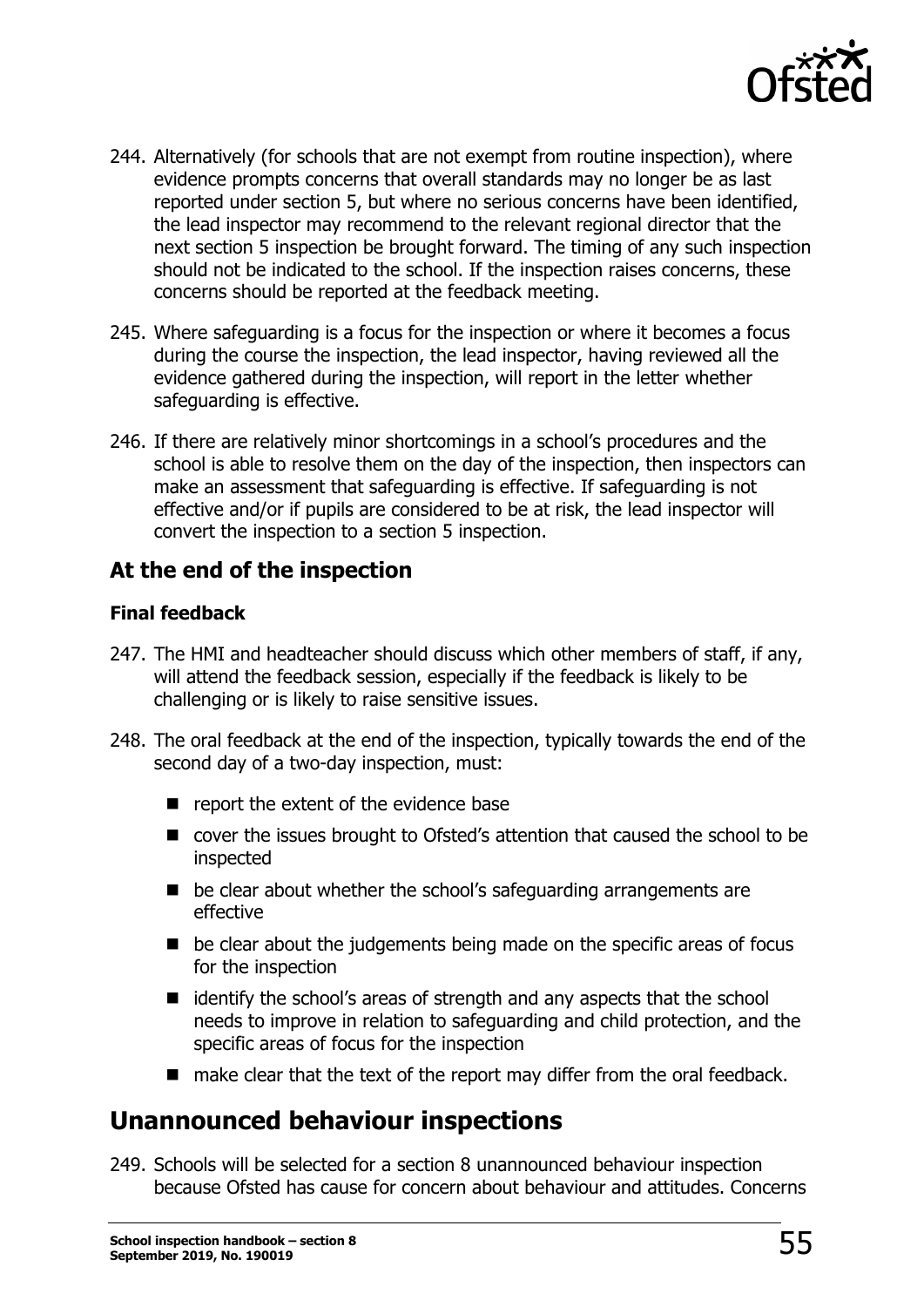

may arise from previous inspection reports, parents' views, complaints, information from the local authority or data about exclusions or attendance.

- 250. The inspection will focus on the factors that research and inspection evidence indicates contribute most strongly to pupils' positive behaviour and attitudes. These factors are:
	- a calm and orderly environment in the school and the classroom, as this is essential for pupils to be able to learn
	- $\blacksquare$  the setting of clear routines and expectations for the behaviour of pupils across all aspects of school life, not just in the classroom
	- a strong focus on attendance and punctuality to minimise disruption
	- clear and effective behaviour and attendance policies with clearly defined consequences that are applied consistently and fairly by all staff
	- **P** pupils' motivation and positive attitudes to learning as important predictors of attainment. The development of positive attitudes can also have a longer-term impact on how pupils approach learning tasks in later stages of education
	- a positive and respectful school culture in which staff know and care about pupils
	- $\blacksquare$  an environment in which pupils feel safe, and in which bullying, discrimination and peer-on-peer abuse – online or face-to-face – are not accepted and are dealt with quickly, consistently and effectively whenever they occur.
- 251. The inspection will make a judgement on the effectiveness of the actions taken by leaders and managers, including governors, since the previous inspection (where applicable) to improve behaviour. This will include evaluating how well leaders are securing consistently positive attitudes to learning or maintaining previously high standards of behaviour and attitudes to learning.
- 252. If the evidence gathered and scrutinised during the inspection indicates that behaviour, welfare and safety or any other aspects of the school may be inadequate, and pupils are at risk of harm, the lead inspector may, under section 9 of the Act, deem the inspection as a section 5 inspection. If the inspection converts to a section 5 inspection, all of the judgements required by the full evaluation schedule will be made and a section 5 inspection report will be produced and published. In such cases, the lead inspector must contact the regional duty desk to confirm that they are deeming the inspection a section 5 inspection.
- 253. A monitoring report should be written unless the relevant regional director confirms that the section 8 is deemed a section 5 inspection.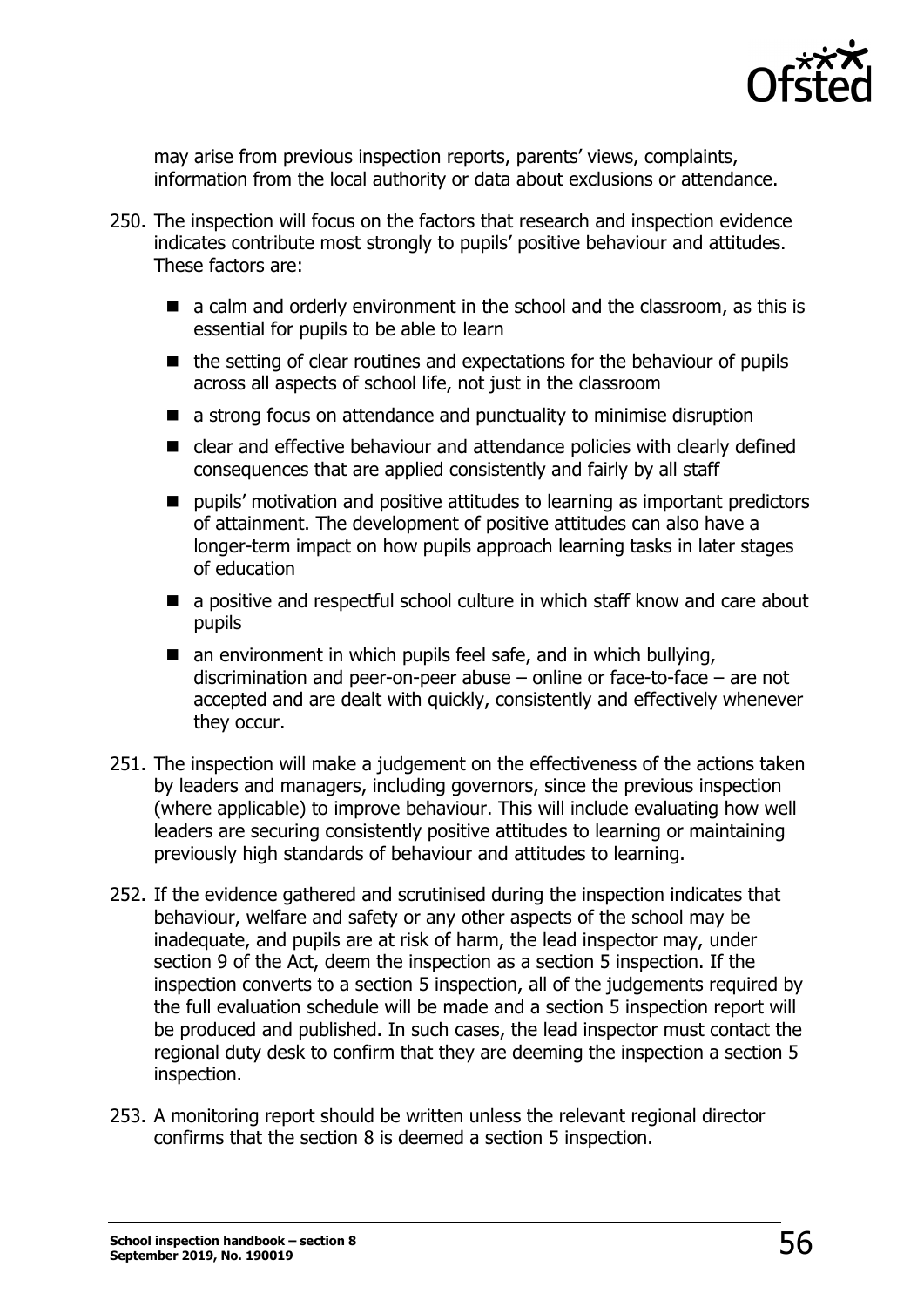

# <span id="page-56-0"></span>**Before the inspection**

#### **Staffing and scheduling the inspection**

254. Unannounced behaviour inspections will usually be conducted by one inspector for one day. These inspections may be led by HMI or by OIs.

#### **Notification**

- 255. The inspector will contact the school 15 minutes before arriving to announce the inspection to the headteacher or other senior member of staff if the headteacher is unavailable. This notification call is simply to inform the school that the inspection is about to begin and the lead inspector will leave all other arrangements until they arrive at the school.
- 256. If no one from the school answers the telephone, inspectors will arrive at the school and announce the inspection on arrival.
- 257. Inspections should begin at around 8.15am and not before 8am.
- 258. On arrival, the lead inspector will begin their observation of the start of the school day, keeping the initial meeting with the headteacher brief. The lead inspector will agree with the headteacher a time to meet after observing the start of the school day.
- 259. If the school is being inspected as a result of a qualifying complaint about the school, the lead inspector should inform the headteacher in line with the guidance in paragraphs 218–249.

#### **Preparing for the inspection**

260. The lead inspector will prepare for the inspection by:

- reading and recording any comments about behaviour and attendance in the school's latest section 5 inspection report and any section 8 inspection reports, for example from survey visits
- evaluating the school's behaviour policy, which should be available on the school's website
- $\blacksquare$  identifying, from the previous section 5 report, whether the school has any pupils who attend alternative provision, and noting any comments about how well these pupils are progressing and behaving
- analysing the most up-to-date information about permanent and fixedterm exclusions available in analyse school performance (ASP) and the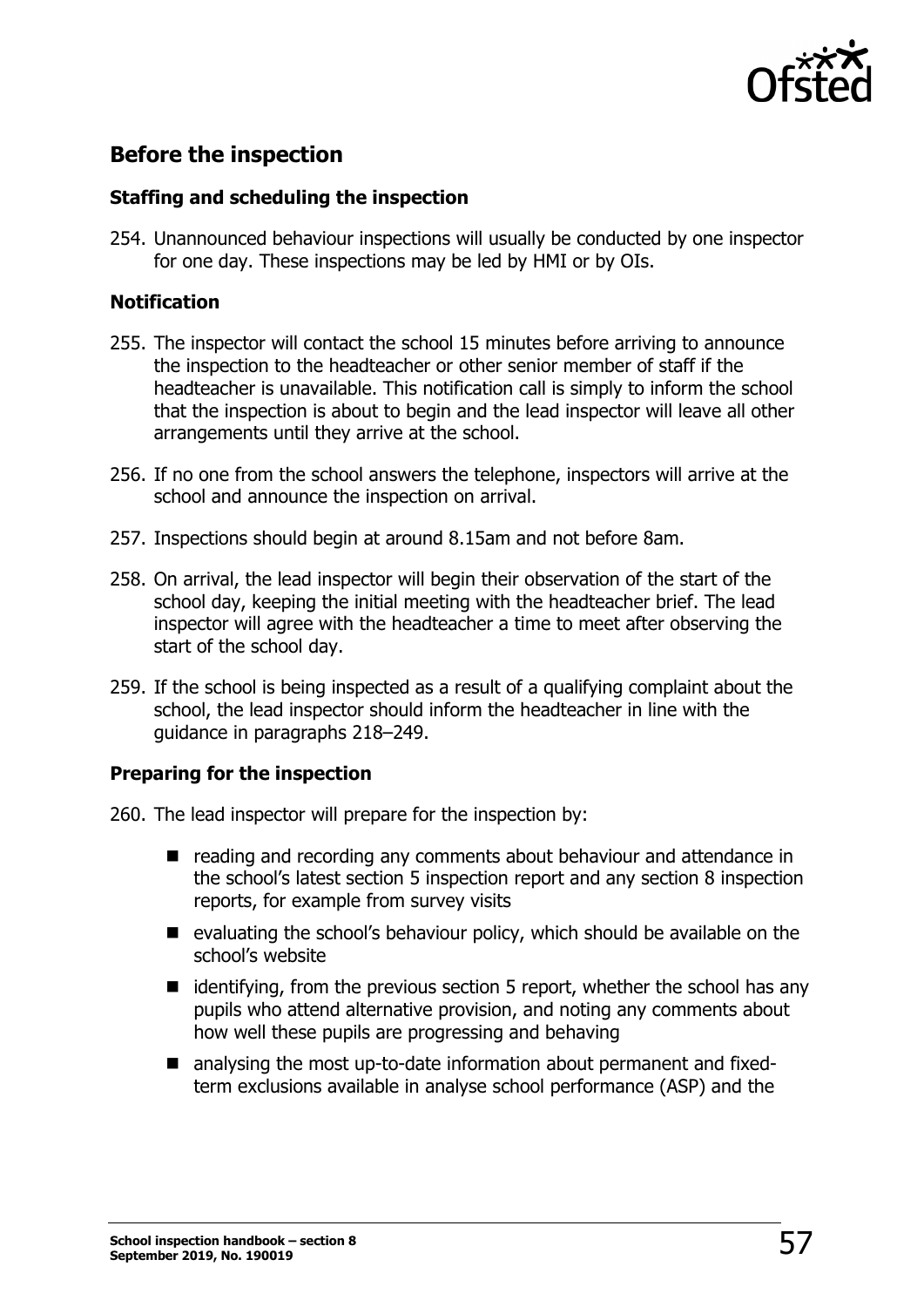

IDSR, paying particular attention to the repeated use of fixed-term exclusions and to any groups that are excluded disproportionately<sup>[65](#page-57-1)</sup>

- analysing the most up-to-date information about overall and persistent absence available in ASP and the IDSR, again paying particular attention to groups of pupils $66$
- checking Ofsted's PIP for information about any complaints about the school.
- 261. From their initial analysis, the lead inspector will arrive at key lines of enquiry and key issues that will be shared with the headteacher and senior leaders at a brief meeting once the inspection begins. The key issues and lines of enquiry that are the focus of the inspection may change as evidence is gathered during the inspection.

# <span id="page-57-0"></span>**During the inspection**

- 262. The majority of the inspection activity must focus on observing short parts of lessons and observing informal times of the school day in order to evaluate pupils' behaviour and attitudes. In addition, inspectors will be guided by Annex B, which sets out in more detail the types of activities that inspectors will typically conduct during the inspection.
- 263. The lead inspector will meet with senior staff briefly to inform them of the key issues and lines of enquiry from pre-inspection analysis and then arrange a further meeting to discuss emerging findings and follow up any issues that arise during the day. This meeting must not overlap with lunchtime periods, break times or with the time pupils leave the school, as these times of the day must be observed. The lead inspector may also request that a senior member of staff be present during the scrutiny of documentation in order to answer questions as they arise.
- 264. As it is important that the lead inspector sees pupils' typical behaviour throughout the day, the lead inspector will not jointly observe short extracts or whole classes with the headteacher, senior leaders or staff.
- 265. To gather and evaluate evidence about the impact of actions taken by leaders and managers, including governors, to improve behaviour, inspectors will evaluate pupils' behaviour, the management of behaviour and the culture of the school.
- 266. Inspectors will carry out evidence-gathering activities that include, but are not limited to:

<span id="page-57-2"></span><span id="page-57-1"></span><sup>&</sup>lt;sup>65</sup> Note: for different groups of pupils, such as pupils with SEND, inspectors must compare the school's figure for that group to the national figure for **all pupils**, not the national figure for the group.<br><sup>66</sup> As above.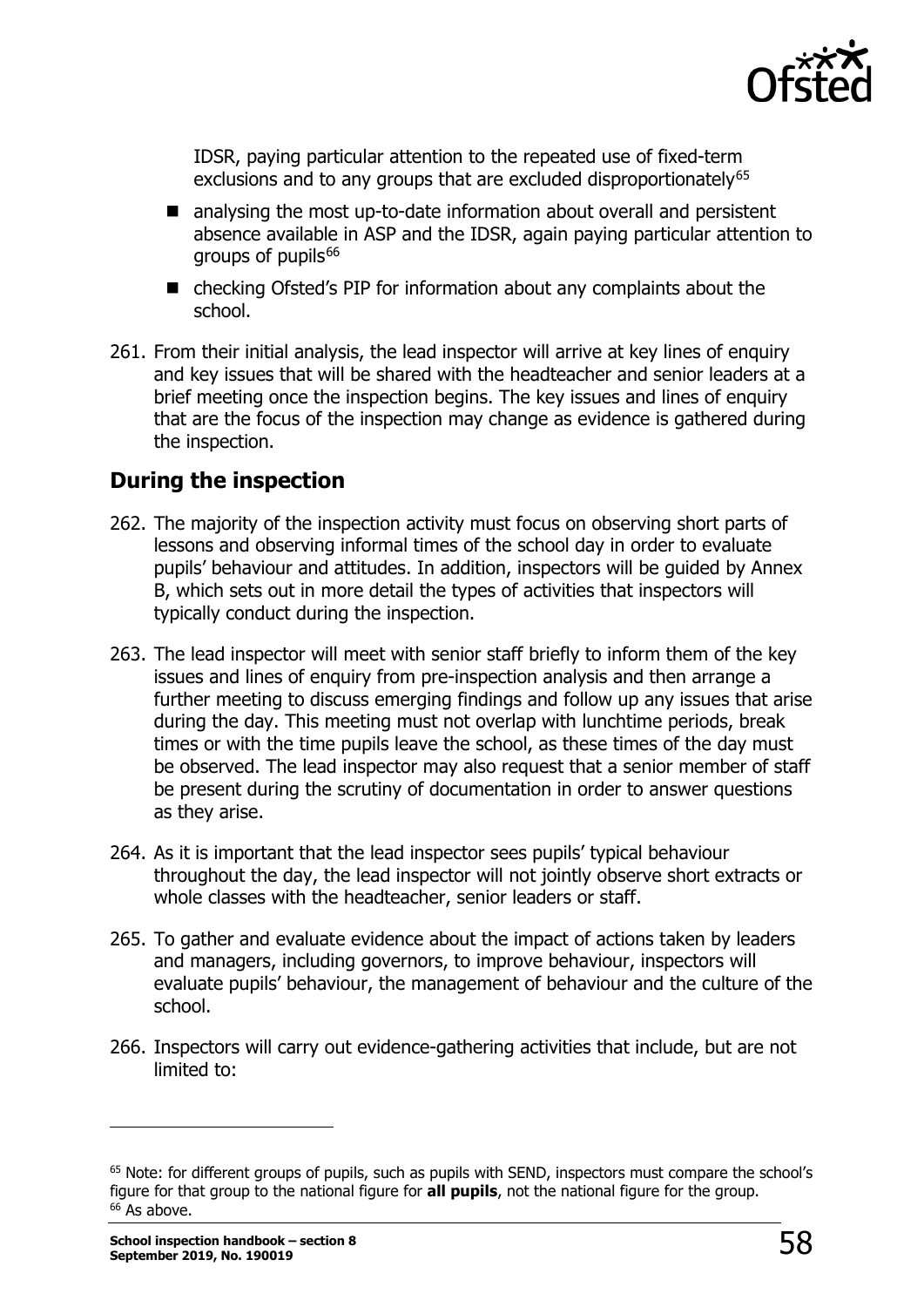

- **D** observations of pupils' behaviour and their attitudes to learning in lessons (including, where relevant, with new, temporary or less experienced teachers). A particular focus will be placed on low-level disruption, for example pupils:
	- − calling out without permission
	- − being late to lessons or slow to start work or follow instructions
	- − showing a lack of respect for each other and staff
	- − not bringing the right equipment
	- − chatting when they are supposed to be working or listening to the teacher
	- − using mobile devices inappropriately in lessons
	- − wasting time, through teachers having to deal with inappropriate uniform
	- − packing up well before the end of the lesson
- observations of pupils' behaviour throughout the day, including discussions with pupils during break times and lunchtimes, arriving and leaving the school
- observation of any system of 'internal exclusion' that the school uses to manage behaviour
- $\blacksquare$  at least one planned discussion with a group of pupils whose behaviour the school has helped to improve over time
- scrutiny of documentary evidence<sup>[67](#page-58-0)</sup>
- $\blacksquare$  discussions with leaders and staff
- qathering evidence about the typical behaviour of pupils who are not in the school on the day of the inspection
- visiting any off-site unit that the schools runs for pupils whose behaviour is poor, or who have low attendance.

267. Inspectors must take account of the following:

- pupils' attitudes to learning and their conduct in lessons
- $\blacksquare$  pupils' conduct around the school, including the way in which they speak to each other and to staff
- how well leaders and staff model good behaviour to pupils
- how well leaders and managers model good behaviour management techniques to staff

<span id="page-58-0"></span><sup>&</sup>lt;sup>67</sup> This should include records and analysis of bullying incidents, pupils being removed from lessons, the use of rewards and sanctions, exclusion and 'internal exclusion'.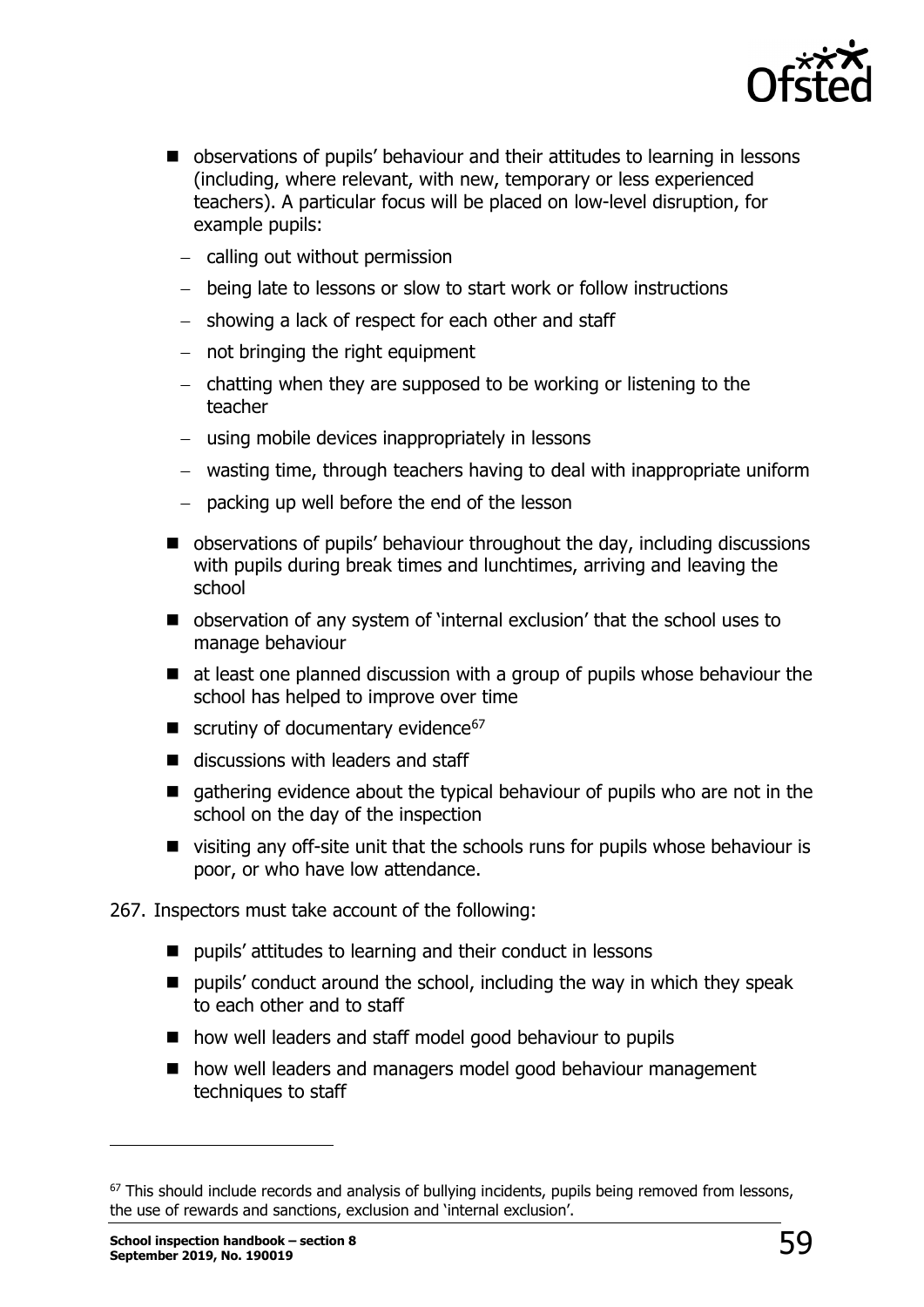![](_page_59_Picture_0.jpeg)

- the effectiveness of the management of pupils' behaviour, including how well leaders, managers and governors analyse and use documentary evidence to improve the way behaviour is managed
- $\blacksquare$  if the school uses fixed-term or internal exclusion, the impact of this on improving behaviour
- **P** pupils' views about behaviour and all types of bullying (these views must be gathered from a range of pupils at informal times, not just from a formal discussion)
- **T** any specific issues raised in the previous inspection report about pupils' behaviour and whether these have been tackled effectively and are showing clear and sustainable signs of improvement.

#### **Judgement**

- 268. Inspectors will make a judgement on the effectiveness of the actions taken by leaders and managers, including governors, since the previous inspection, to improve behaviour. This includes securing consistently positive attitudes to learning, or maintaining previously high standards of behaviour and attitudes to learning.
- 269. The inspection report will state one of the following:
	- **For schools where behaviour was judged to require improvement at their** previous section 5 inspection:

'Leaders and managers have/have not taken effective action to improve behaviour and secure consistently positive attitudes to learning.'

For schools where behaviour was judged to be good or outstanding at their previous section 5 inspection:

'Leaders and managers have/have not taken effective action to maintain the high standards of behaviour and attitudes identified at the school's previous inspection.'

270. The monitoring report should cover the following, with specific examples:

- **P** pupils' conduct around the school during the inspection, including the way in which they move around the school, speak to each other and to staff, conform with the school's dress code; and pupils' typical conduct around the school, evidenced by pupils' views, staff's views, and the school's documentary evidence
- pupils' attitudes to learning during the lessons observed and pupils' typical attitudes to learning, evidenced by pupils' views, staff's views and the school's documentary evidence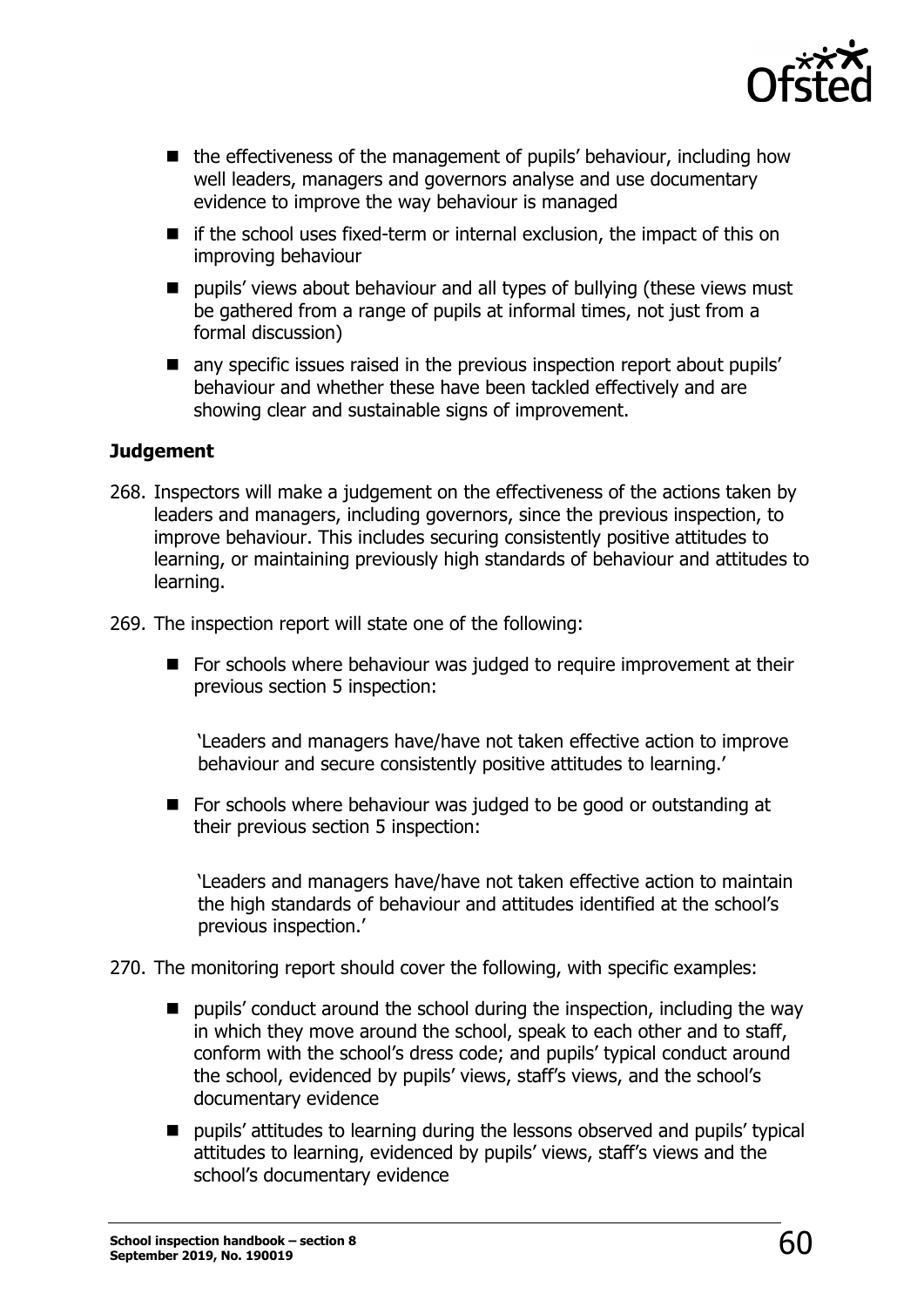![](_page_60_Picture_0.jpeg)

- how well pupils' behaviour is managed by leaders and staff on a day-today basis
- $\blacksquare$  the extent to which the school's culture promotes and supports good behaviour, including:
	- − the way in which staff speak to pupils and to parents and carers
	- − how consistently staff reinforce the school's expectations of pupils' behaviour
	- − the way in which the headteacher and other leaders model the behaviour that is expected of all staff
	- − the way in which the headteacher and other leaders support staff to promote good behaviour.
- 271. The monitoring report will include recommendations that set out what the school needs to do to improve the way it manages pupils' behaviour. How well the school has addressed these recommendations will be followed up during the school's next inspection.

# <span id="page-60-0"></span>**At the end of the inspection**

#### **Final feedback**

- 272. Feedback should be offered at the end of the day. $68$  Normally, the final feedback meeting will be attended by:
	- $\blacksquare$  the headteacher/principal
	- other senior staff as appropriate
	- the chair of the school's governing board/academy board of trustees and as many governors/trustees as possible
	- $\blacksquare$  in an academy that is part of a MAT, the CEO/their delegate or equivalent
	- a representative from the local authority (for maintained schools) or academy sponsor.

<span id="page-60-1"></span> $68$  The time should be arranged according to when pupils leave the school – this aspect of the school day should be observed so inspectors need to plan accordingly.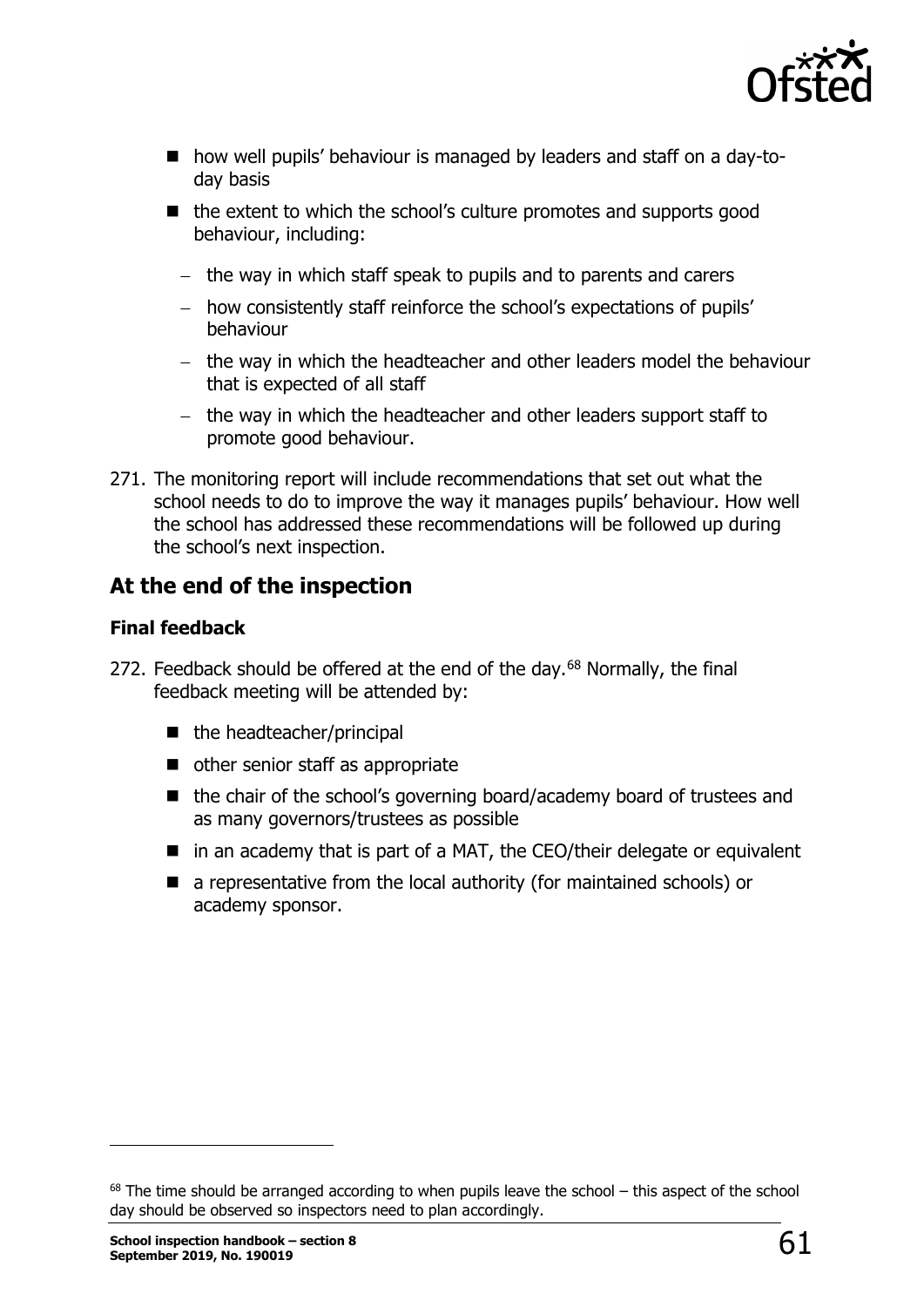![](_page_61_Picture_0.jpeg)

# **Annex A – Section 8 inspection outcomes of a good or non-exempt outstanding school**

<span id="page-61-0"></span>![](_page_61_Figure_2.jpeg)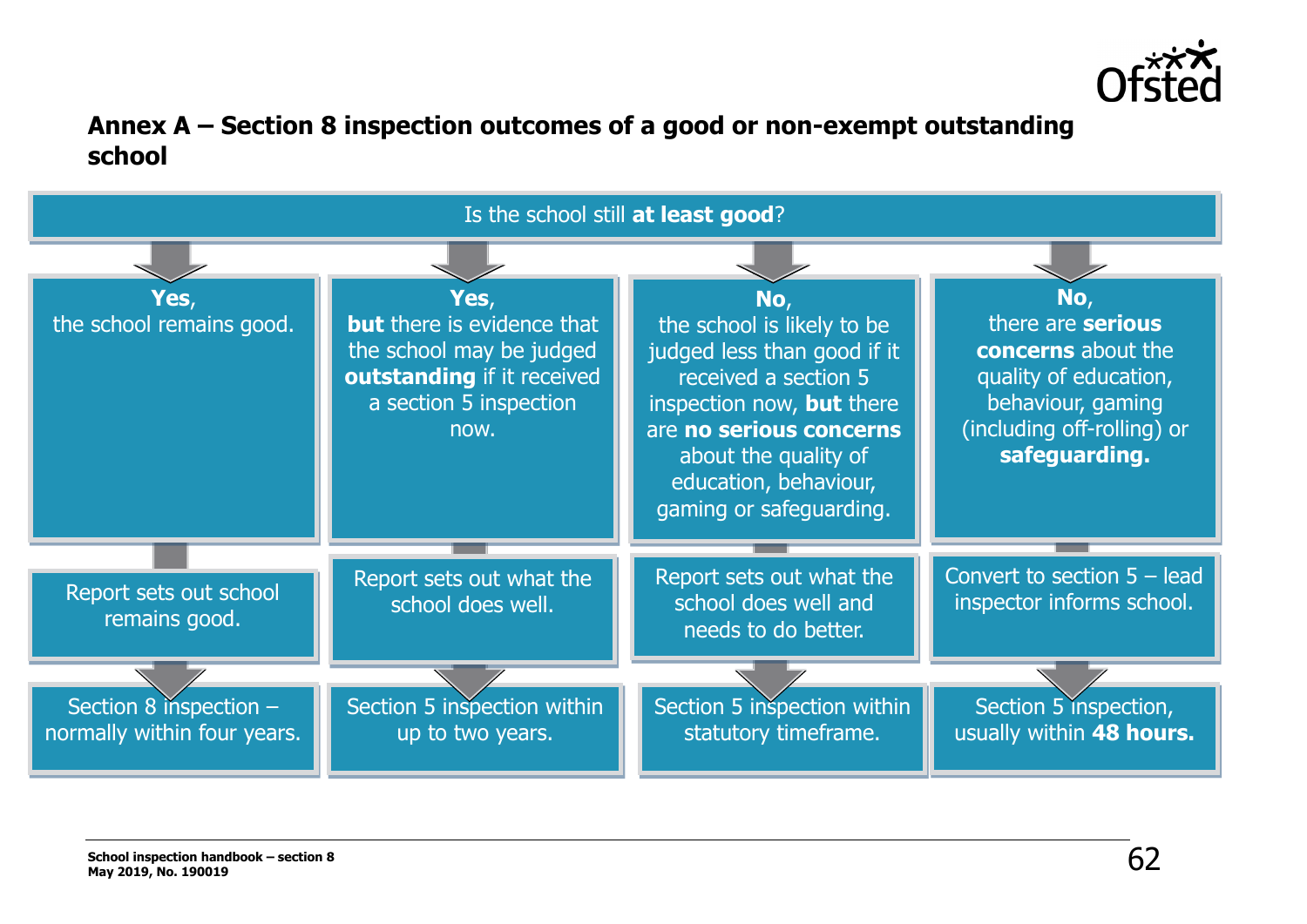![](_page_62_Picture_0.jpeg)

# <span id="page-62-0"></span>**Annex B – Inspection activities relating to behaviour**

# <span id="page-62-1"></span>**Observations of behaviour and informal discussions with pupils**

- 1. Inspectors must observe behaviour at the following times:
	- pupils' arrival at school
	- $\blacksquare$  in lessons
	- **in between lessons**
	- **n** break-time
	- unchtime
	- as pupils leave the school.
- 2. During these times, inspectors should talk to pupils about behaviour, their welfare and their safety.

#### **Pupils' arrival at school**

- 3. Inspectors will:
	- observe interactions between pupils, for example whether they are pleasant and relaxed or aggressive. Consider whether different groups of pupils look comfortable together and whether there are any tensions
	- ask different pupils about their journey to and from school, for example how safe they feel; whether they encounter any bullying during that time; what they would do to seek help from the school if they did
	- $\blacksquare$  evaluate whether there are sufficient numbers of staff on duty. Consider where staff are situated and whether they are actively supervising
	- observe interactions between staff and parents, and between staff and pupils, for example how staff greet pupils and speak to them and whether this provides a good role model
	- consider pupils' vulnerability in the playground, for example whether pupils have to wait for a long time before entering the school, whether they are in full view of the school or whether there are areas where pupils might be vulnerable
	- $\blacksquare$  in special schools and PRUs, observe pupils as they get out of taxis and minibuses and ask them about their journey. Consider aspects of safety, such as supervision and bullying
	- $\blacksquare$  if parents and carers are available, ask them their views about behaviour and safety
	- consider how well staff uphold the school's expectations, for example by reminding pupils about how they should treat each other in the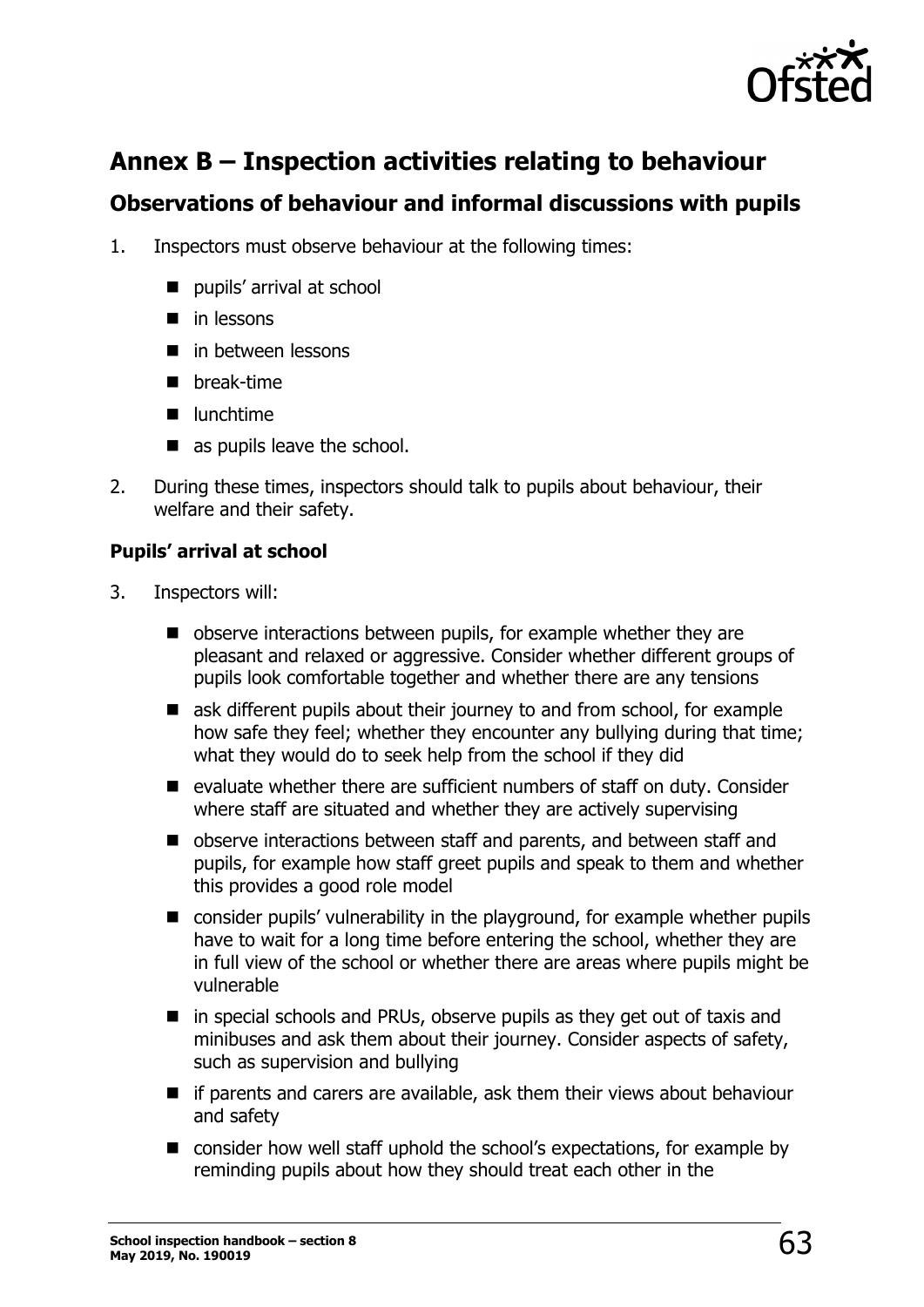![](_page_63_Picture_0.jpeg)

playground, move around the school and make sure their uniform is correct

■ consider whether pupils are dressed according to the school's uniform or dress code.

#### **Pupils' behaviour between lessons and on arrival at lessons**

- 4. Inspectors will:
	- consider what interactions are like between pupils, and between staff and pupils, as pupils move from one lesson to the next, for example whether staff remind pupils of expectations, convey a sense of urgency in getting to the next lesson promptly and greet them as they arrive
	- evaluate the extent to which pupils are aware of and respect each other's physical space
	- consider how well staff model the behaviour expected from pupils
	- consider how promptly and calmly pupils enter classrooms and how quickly they respond to staff's instructions.

#### **Pupils' behaviour at break time**

- 5. Inspectors will:
	- consider how pupils are grouped, and observe whether there are any tensions or if certain pupils are excluded
	- seek pupils' views about bullying, for example whether they experience bullying, what they do to seek help, how they feel about break-times, whether there are any 'no go areas' for different year groups. Include any pupils who are by themselves
	- $\blacksquare$  evaluate the structure of break-times and how well the structure supports good behaviour. In primary and special schools, consider how well pupils are being taught to play and interact well together. In secondary schools, consider whether the outdoor space allows all groups to be safe
	- qo to the far reaches of the school site to consider how well supervised these are and whether there are any spaces where bullying could easily occur
	- $\blacksquare$  evaluate the appropriateness of the language pupils use towards each other, for example whether it is respectful or includes derogatory language.<sup>[69](#page-63-0)</sup> Evaluate how well staff challenge such language if they hear it

<span id="page-63-0"></span> $69$  For example, racist, sexist, homophobic, biphobic, transphobic, or sexual language, or language that is derogatory about people with SEND or any other group, or aggressive personal comments about physical appearance or ability.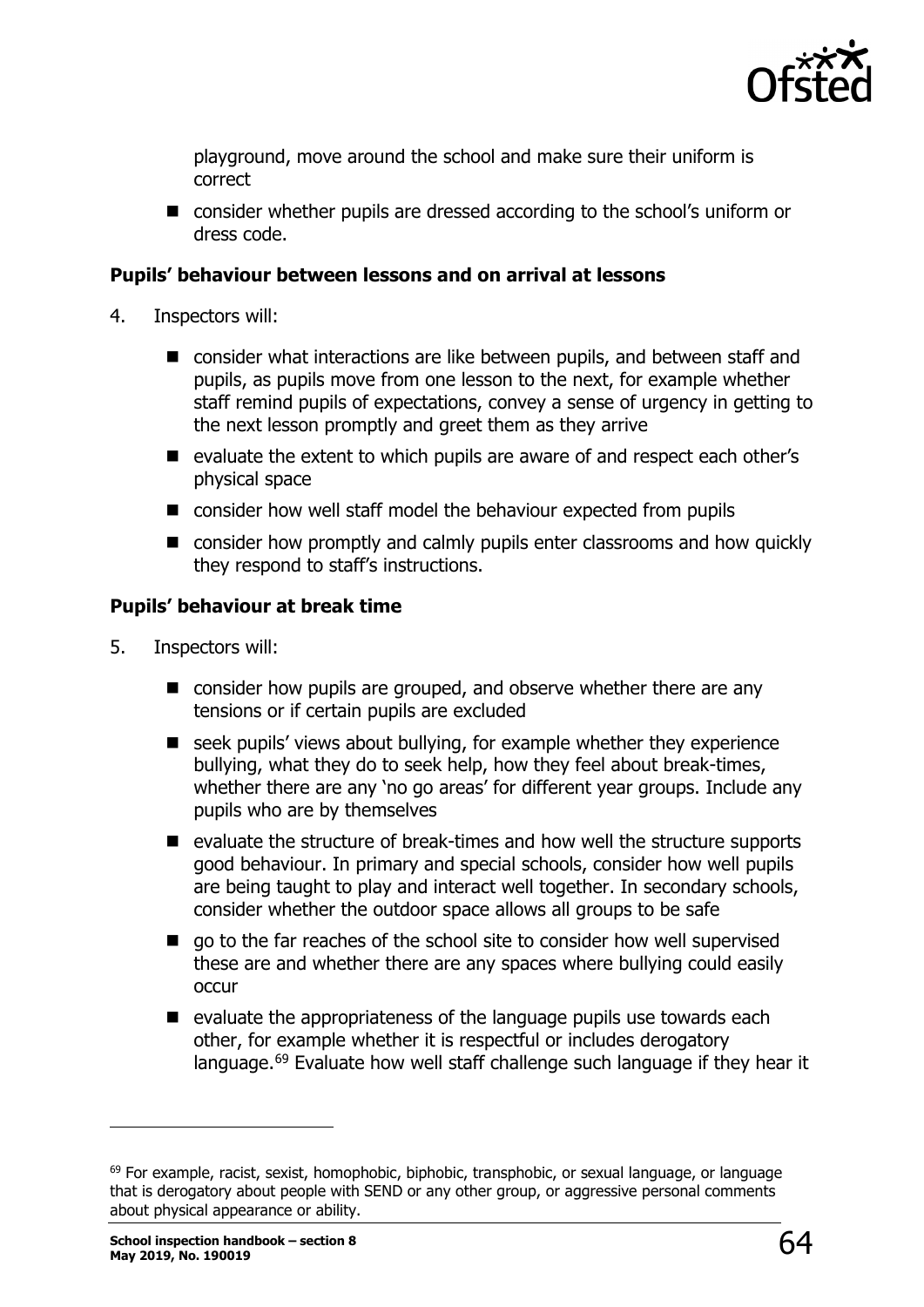![](_page_64_Picture_0.jpeg)

**n** consider behaviour in and around the toilets, especially in secondary schools, and how well supervised they are.

#### **Pupils' behaviour at lunchtimes**

- 6. Inspectors will:
	- observe the same aspects as for break-times, such as interactions, supervision, safety and organisation, and check that pupils have an appropriate place to eat their lunch if they bring their own
	- $\blacksquare$  evaluate how well pupils conduct themselves in the dining room and how well staff model desired behaviours to the pupils
	- establish whether pupils who are eligible for free school meals have a different payment system to others and whether this marks them out as different
	- $\blacksquare$  ask the lunchtime staff about bullying, for example what they see and how they help to prevent it
	- ask the lunchtime staff about behaviour in general. What they see and how pupils respond to them, for example when lunchtime staff ask pupils to pick up litter or clear their table.

#### <span id="page-64-0"></span>**Observations of pupils' behaviour and their attitudes to learning in lessons**

- 7. Inspectors should carry out short visits to a range of lessons. Observations should include some starts and ends of lessons in order to evaluate how well teachers manage transition between lessons, how quickly pupils settle, and whether pupils remain focused to the end of lessons.
- 8. Evaluations should include consideration of the following:
	- $\blacksquare$  whether pupils arrive promptly at lessons and with the equipment they need for the lesson
	- $\blacksquare$  how promptly pupils respond to staff's instructions
	- how clear the school's expectations of behaviour are, for example through classroom displays
	- how well teachers use the school's behaviour management system, including issuing rewards as well as sanctions if these are part of the procedures, and how effective this system is in supporting staff to manage behaviour and helping pupils to behave well
	- how well pupils respond to teaching assistants and other support staff
	- $\blacksquare$  how well pupils interact with each other, and whether they work cooperatively in groups or pairs as required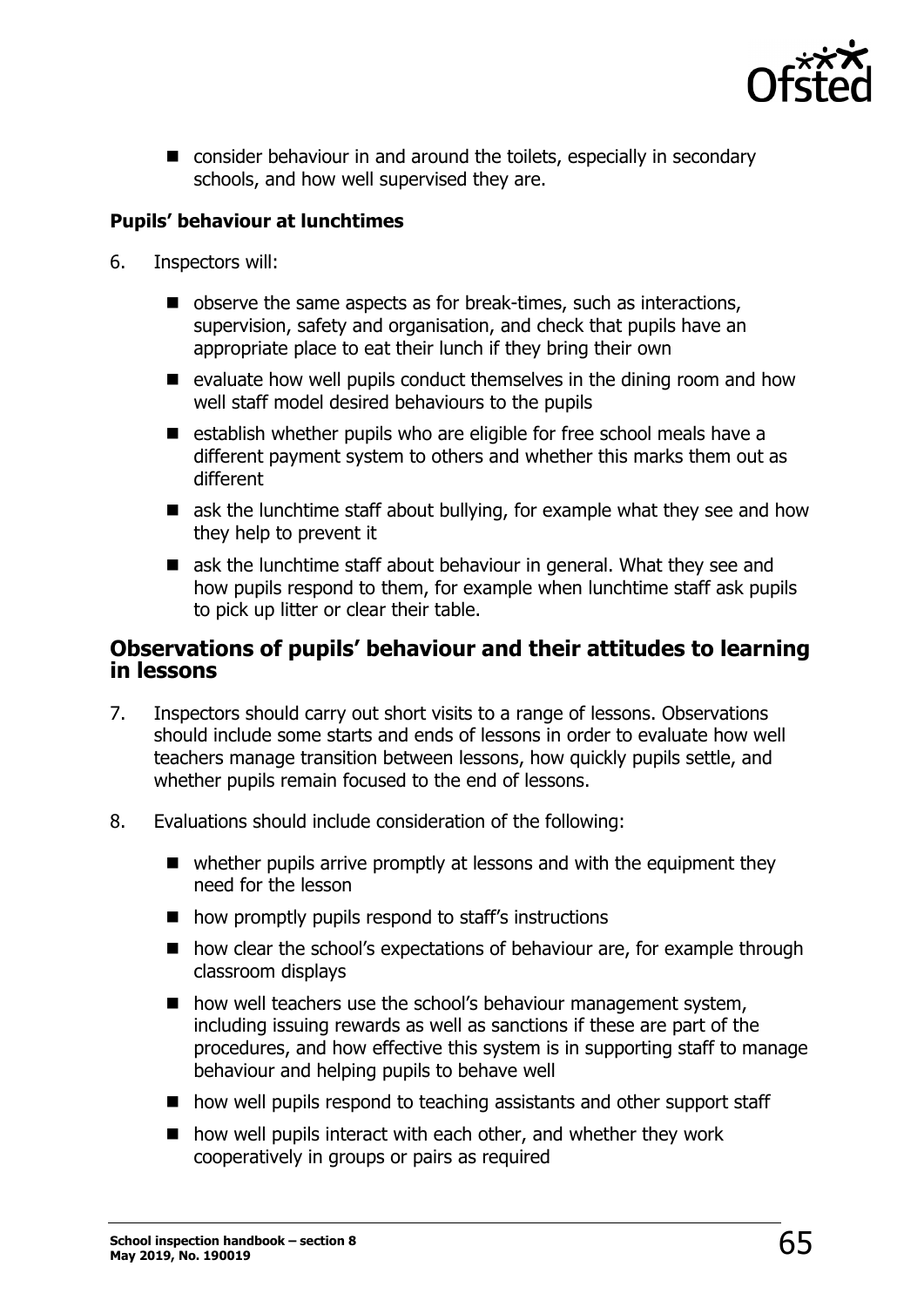![](_page_65_Picture_0.jpeg)

- whether pupils are supportive of each other's learning, for example not making derogatory comments about other pupils' answers to questions
- $\blacksquare$  how well staff help pupils to interact positively with each other, for example whether they model appropriate ways to talk to other people, tolerate or ignore put-downs or tackle them, and are explicit about the need to respect others.
- 9. Inspectors should ask pupils questions about typical behaviour in lessons, if it is possible to do so without disturbing learning.

#### <span id="page-65-0"></span>**Observation of 'internal exclusion' room, 'remove room' or equivalent**

- 10. If the school uses this type of provision, inspectors should visit this during lesson time to evaluate:
	- e leaders' intended purpose for the room
	- $\blacksquare$  the appropriateness of the room as a place for pupils to learn, considering pupils' age and particular needs
	- **pupils' behaviour while in the room**
	- $\blacksquare$  the use of the room, for example how many pupils are present and whether this is typical (through scrutiny of records)
	- how well the room is used to improve behaviour, for example whether there is any follow-up action after the pupil has attended the room
	- whether the school informs and involves parents and carers when their child has been placed in the room
	- whether any patterns shown by the room's use are used to provide appropriate support and challenge to staff.

#### **Discussions with pupils**

- 11. Inspectors should hold at least one discussion about behaviour and safety with a group of pupils that the school has worked with to improve their behaviour. These pupils might include those who:
	- have previously been excluded more than once
	- attend some alternative provision
	- have moved from another school on a managed move
	- were previously involved in bullying other pupils
	- were previously disruptive in lessons but are now 'back on track'.
- 12. During the discussions, inspectors should explore pupils' views about:
	- what behaviour is typically like in school and in their lessons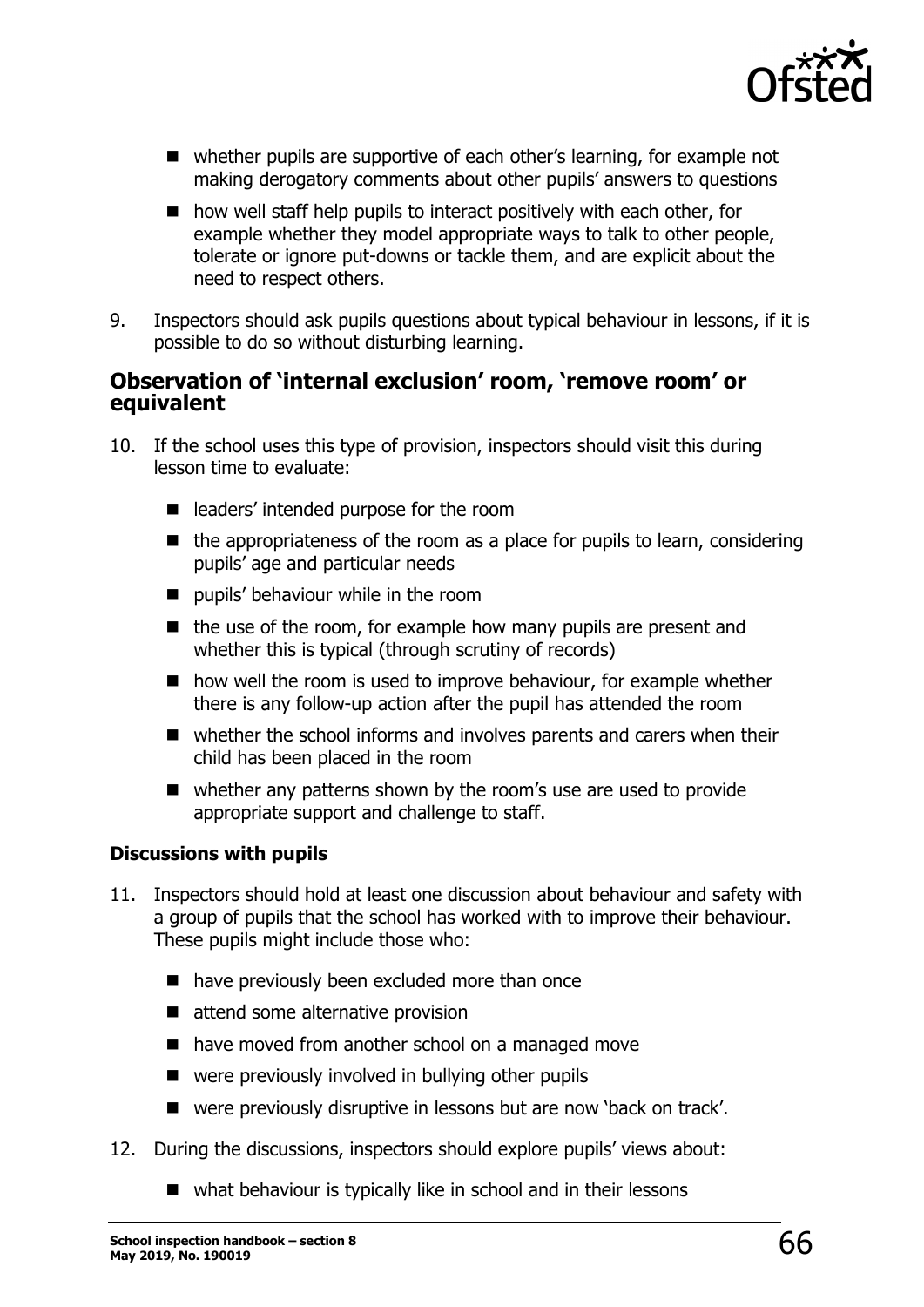![](_page_66_Picture_0.jpeg)

- variations in behaviour from lesson to lesson
- **b** behaviour outside lessons
- the school's reward and sanction system, including what difference this has made to their behaviour
- $\blacksquare$  if they or any of their friends attend an alternative provision for part of the week, why they were selected and how it has helped them
- $\blacksquare$  their understanding of the school's stance on bullying, including what happens if someone bullies or is bullied
- how the school has helped them to improve their behaviour
- $\blacksquare$  how the school is helping them to maintain the improvements
- how well the school has worked with their parents or carers to lead to these improvements
- $\blacksquare$  how often and where they hear derogatory language including homophobic, biphobic, transphobic, racist, sexist or discriminatory language – and the school's response to this.

#### **Scrutiny of documentary evidence**

- 13. Inspectors should scrutinise the school's records of behaviour and the school's analysis of behaviour in order to evaluate how well leaders and managers analyse documentary evidence and then use it to improve the way in which behaviour is managed.
- 14. Documents should include records and analysis of:
	- **bullying incidents**
	- **pupils being removed from lessons**
	- permanent, fixed-term and internal exclusion
	- pupils leaving the school roll
	- $\blacksquare$  rewards and sanctions, including how senior leaders check that rewards and sanctions are used consistently by all staff.
- 15. Inspectors should consider any patterns shown by such records and analysis, for example pupils being removed more from certain lessons or at a particular time of day, pupils with SEND or pupils from a particular year group or ethnic group receiving more sanctions than others do.
- 16. Inspectors should use the school's documentation and its analysis to inform their judgements about typical behaviour around the school and in lessons.

#### **Discussion with staff and leaders**

17. Inspectors should talk briefly to staff when appropriate, including NQTs where applicable, support staff, cover supervisors, lunchtime supervisors and other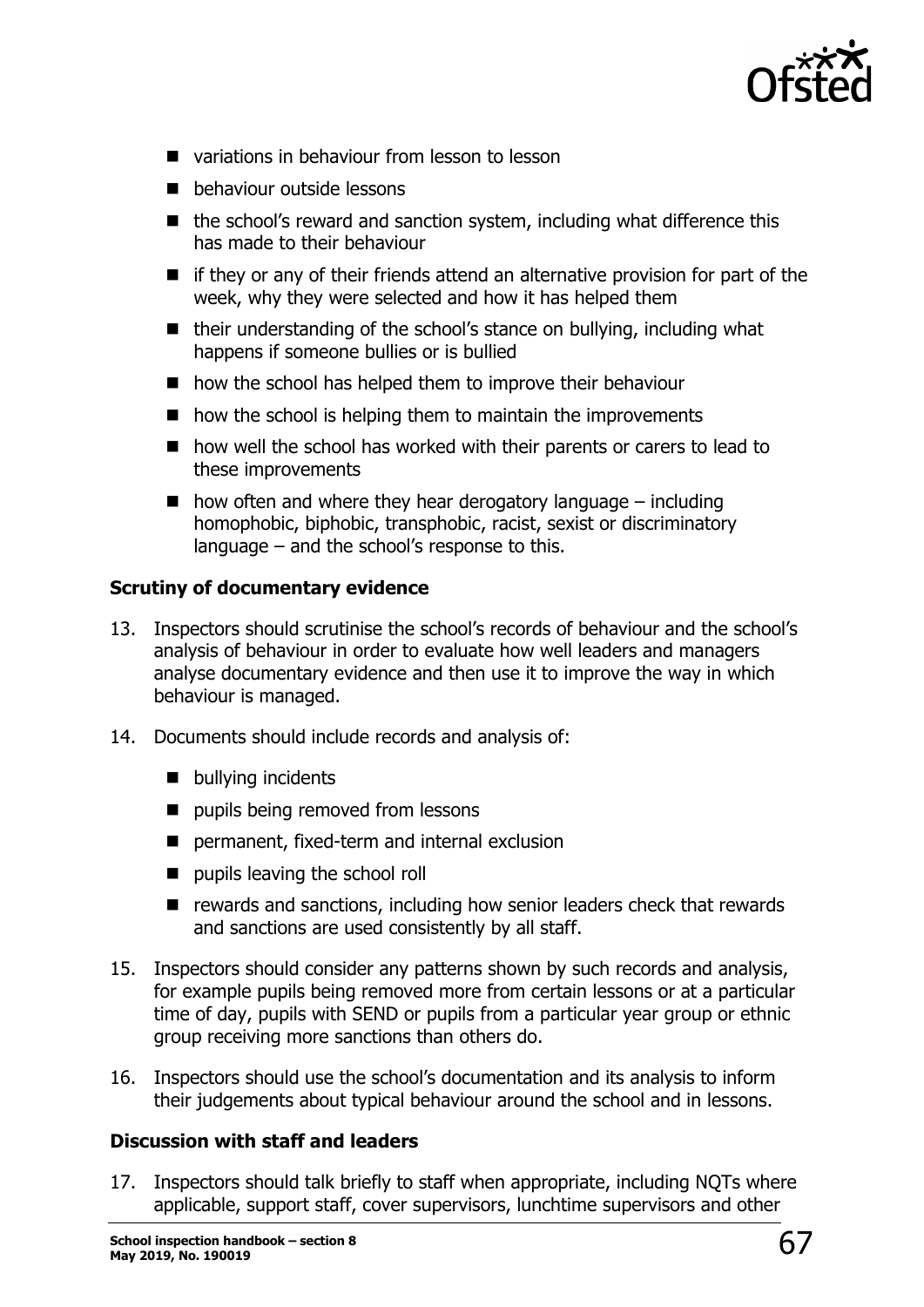![](_page_67_Picture_0.jpeg)

non-teaching staff, for example when they are on duty in the playground or in the corridors, to ascertain their views on behaviour. Inspectors must hold a discussion with senior leaders towards the end of the day in order to follow up any issues that have arisen and to discuss leaders' evaluation of behaviour. This discussion should include a focus on how new staff and inexperienced staff are informed of the school's expectations and how they are supported in the management of behaviour.